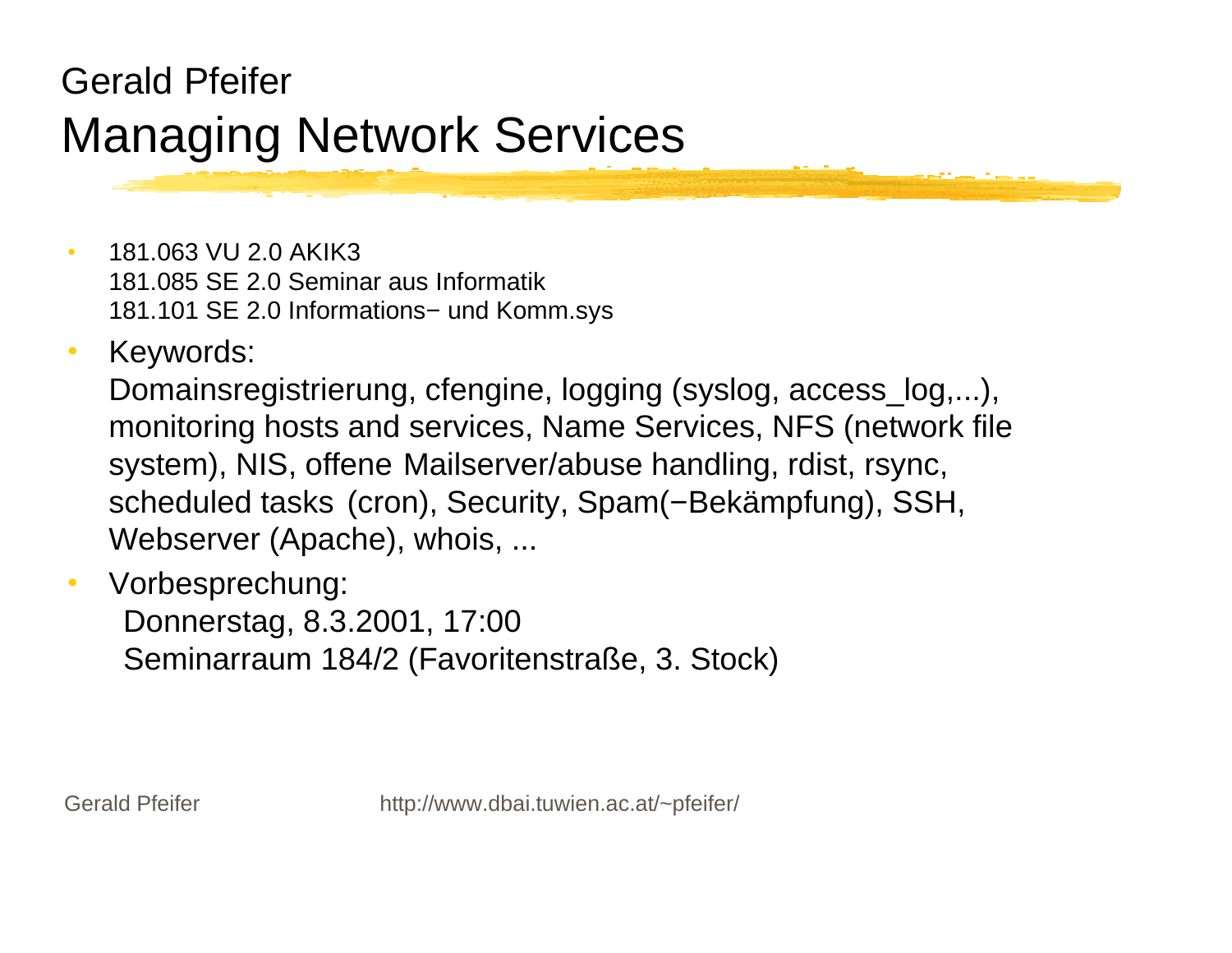# Ablauf

- 0 Vorlesung/Übung
	- $\bullet$  Vorlesung (geblockt) + ggf. einige Vorträge aus dem Seminar
	- $\bullet$  kleine Beispiele in Einzelausarbeitung (Studentenaccount)
	- $\bullet$  Micro−Projekt in Kleingruppen auf einem Rechner am Institut (gruppenweise geblockt)
- Proseminar/Seminar
	- $\bullet$  Gruppen von ein bis zwei TeilnehmerInnen
	- $\bullet$ Einlesen in ein Thema
	- $\bullet$  Ausarbeiten eines Vortrages (~25 min pro Person)
	- $\bullet$  Review eines anderen Vortrages
	- $\bullet$ Besuch der Vorträge

 $\bullet$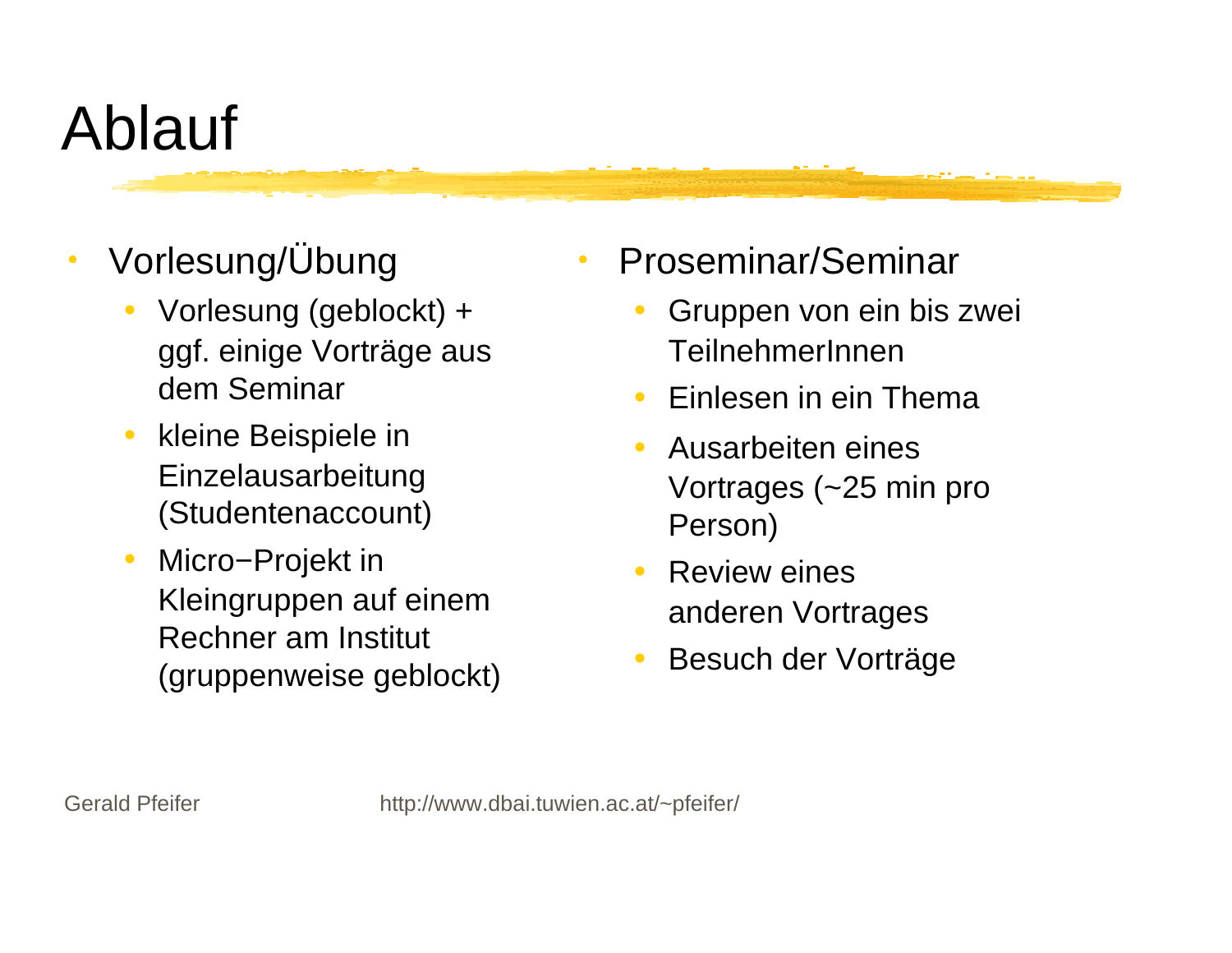### Seminarthemen

- $\bullet$ NIS / LDAP
- $\bullet$ **NFS**
- $\bullet$ Server Monitoring
- $\bullet$ **Firewalls**
- $\bullet$ cfengine
- $\bullet$ **SSH**
- $\bullet$ rdist/rsync
- $\bullet$ IDS (Intrusion Dections Systems)

Gerald Pfeifer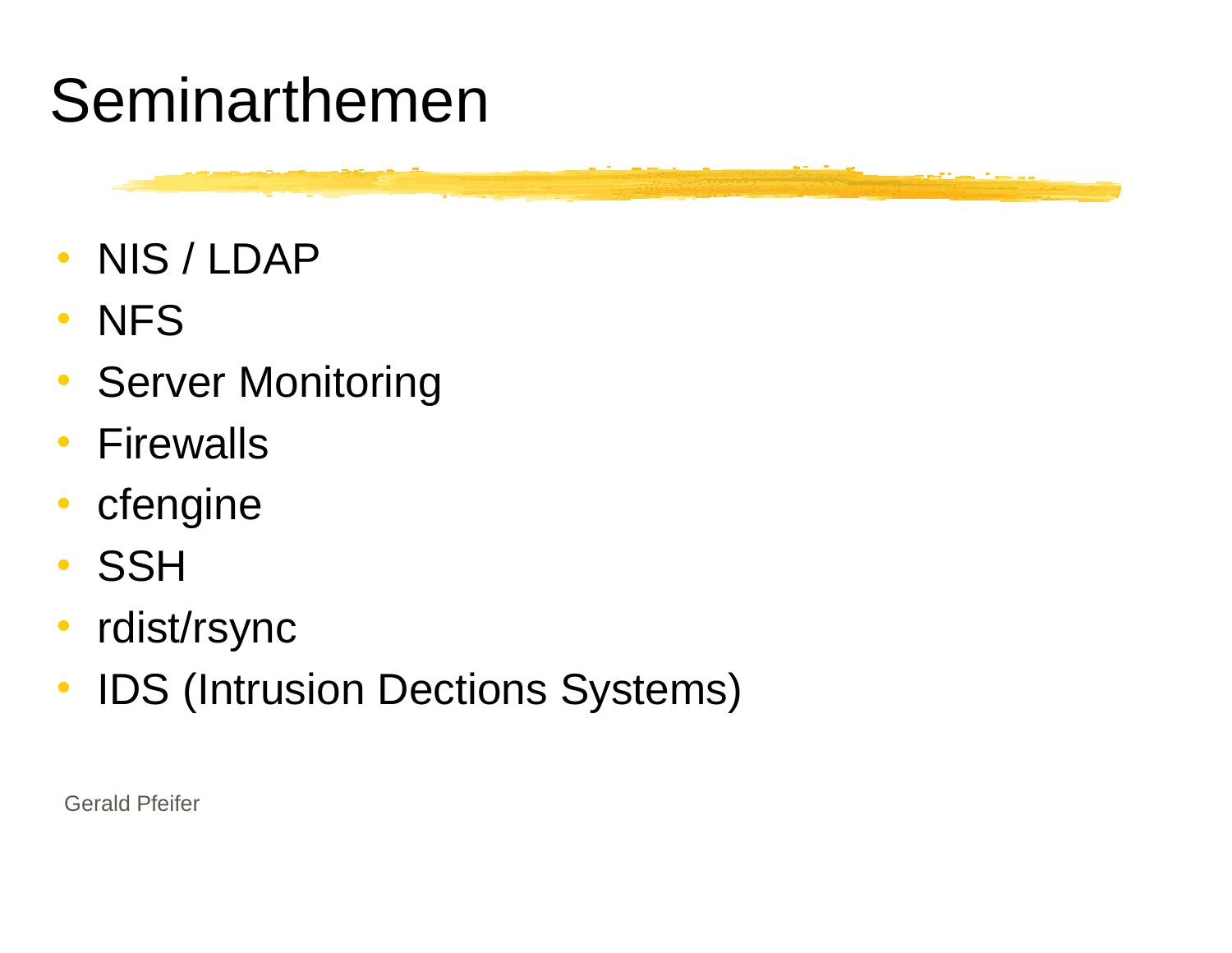### Next lecture(s)

- $\bullet$ RFCs, Standards Bodies and Procedures
- $\bullet$ DNS and assorted tools, an overview
- $\bullet$ Domain Registration/Administration

Gerald Pfeifer

 $\bullet$ 

…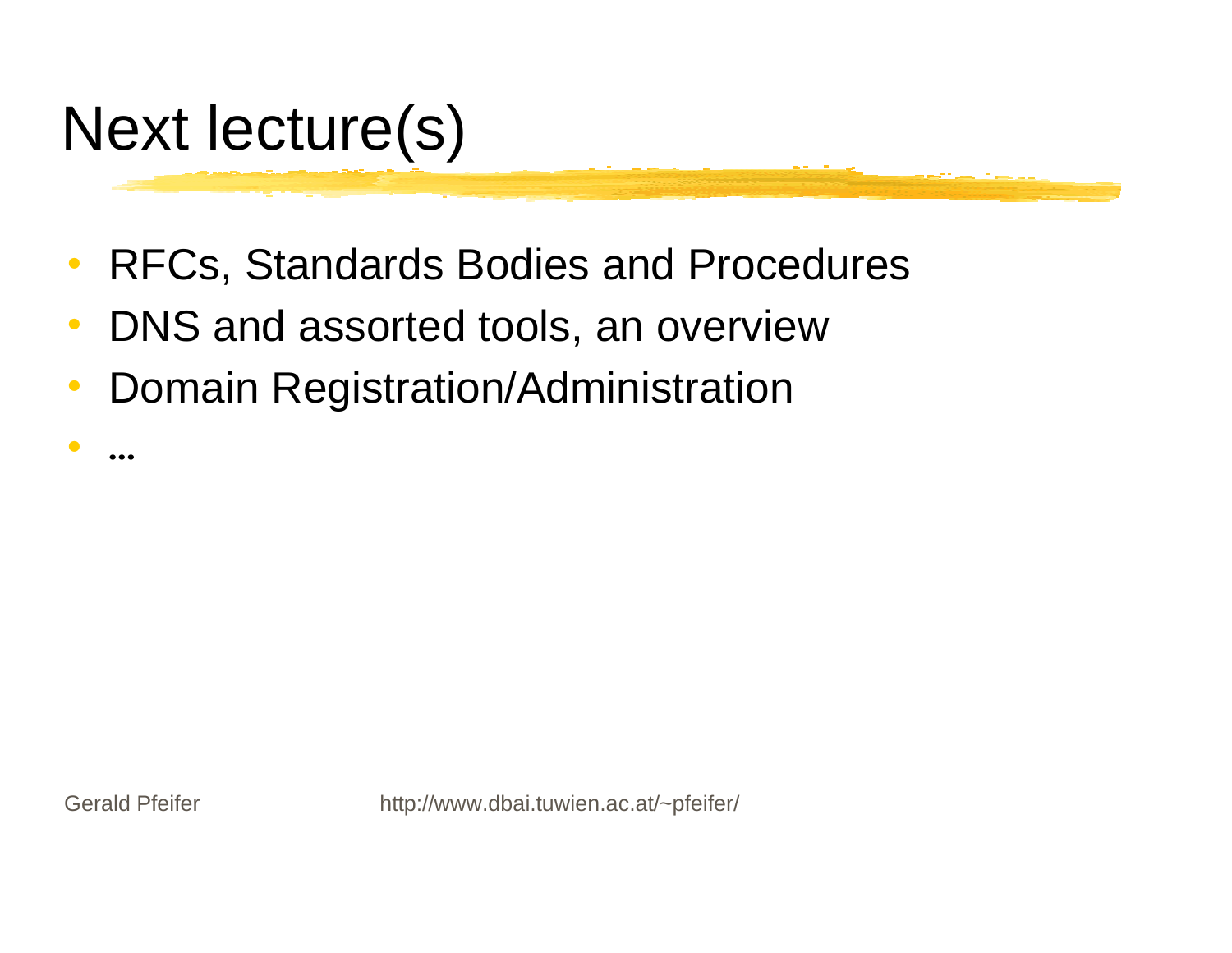### RFCs & Standards Bodies

- $\bullet$ "Underlying theory" of the Internet
- $\bullet$  Internet Architecture Board (IAB)
	- $\bullet$ http://www.iab.org/
	- $\bullet$ Oversight, Appeals,...
- $\bullet$  Internet Engineering Task Force (IETF)
	- $\bullet$ http://www.ietf.org/
	- $\bullet$  "Managed" by Internet Engineering Steering Group (IESG)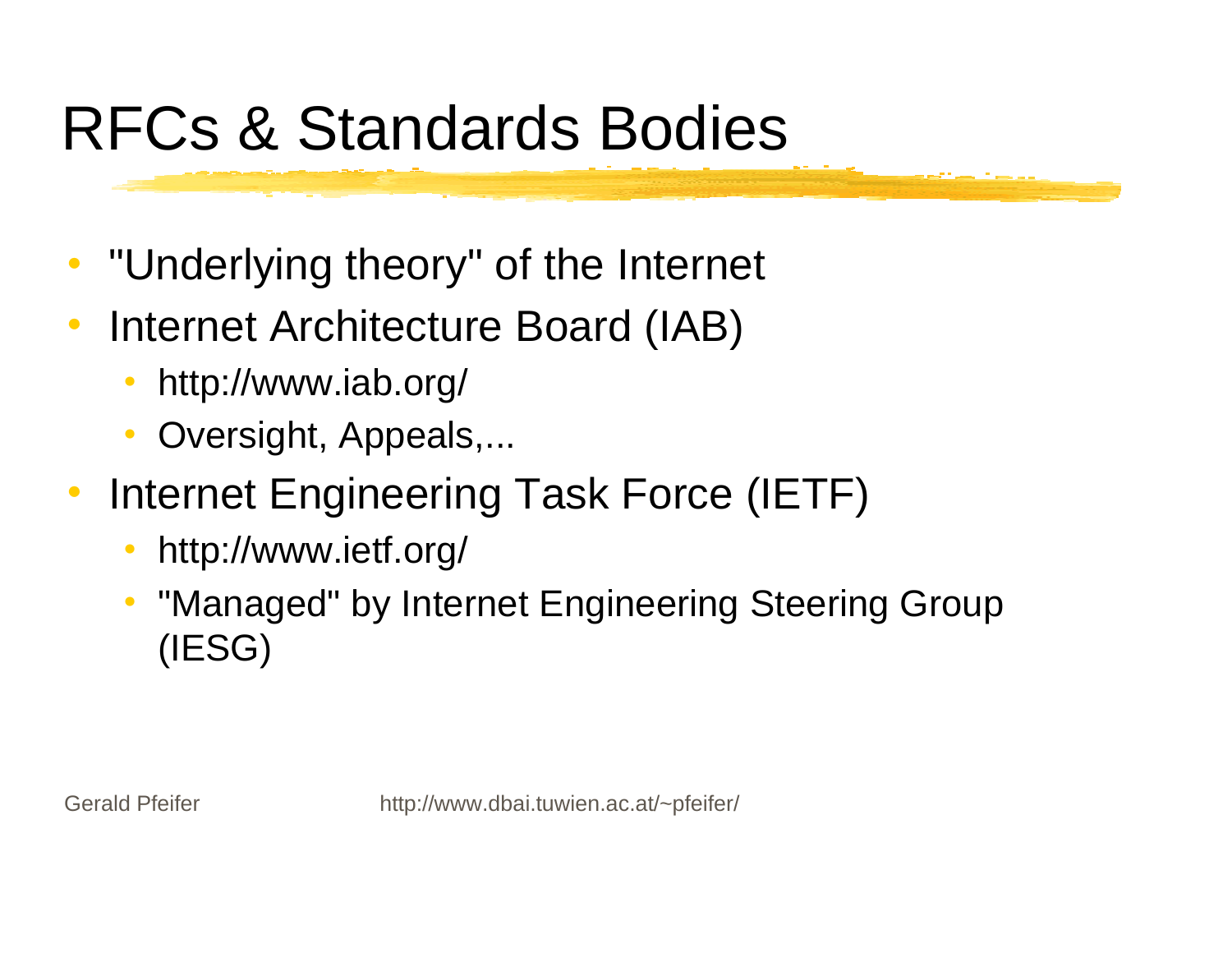### RFC Procedures

- 0 Formal Guidelines and Overview
	- $\bullet$  RFC 2026The Internet Standards Process
	- STD 1 (currently RFC 2500) Internet Official Protocol Standards
- 0 Standards Track
	- $\bullet$ Proposed Standard
	- $\bullet$  Draft Standard 2+ independent and interoperable implementations
	- $\bullet$ Internet Standard (STD)

Gerald Pfeifer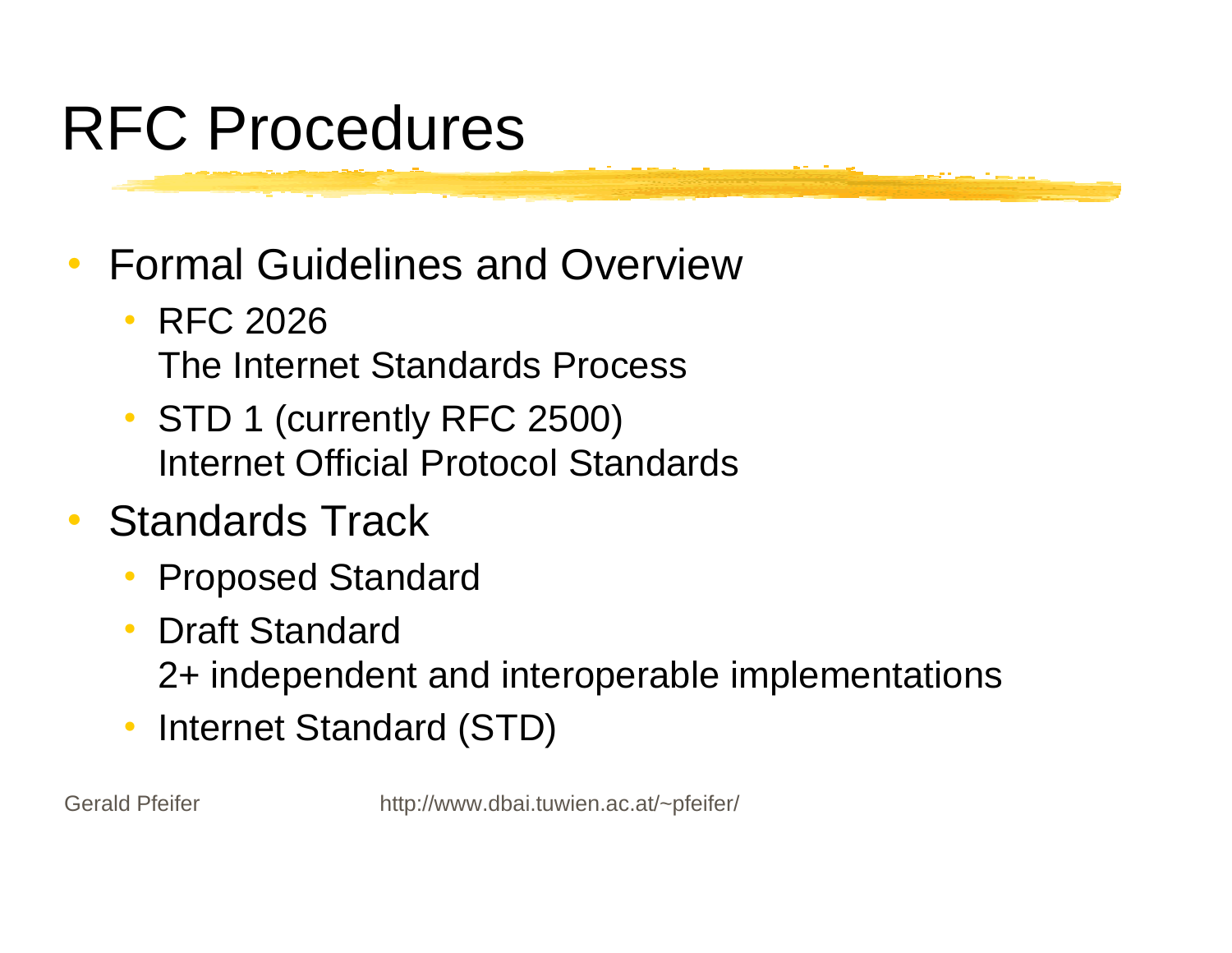# RFC Procedures /2

- $\bullet$  Also "off−track" maturity levels
	- $\bullet$ Not Internet Standards in any sense
	- $\bullet$ Experimental – research or development effort
	- $\bullet$ Informational − general information
	- $\bullet$ **Historic**
- $\bullet$  Best Current Practice (BCP) RFCs
	- 0 somewhat similar to STDs
	- $\bullet$ not purely technical

Gerald Pfeifer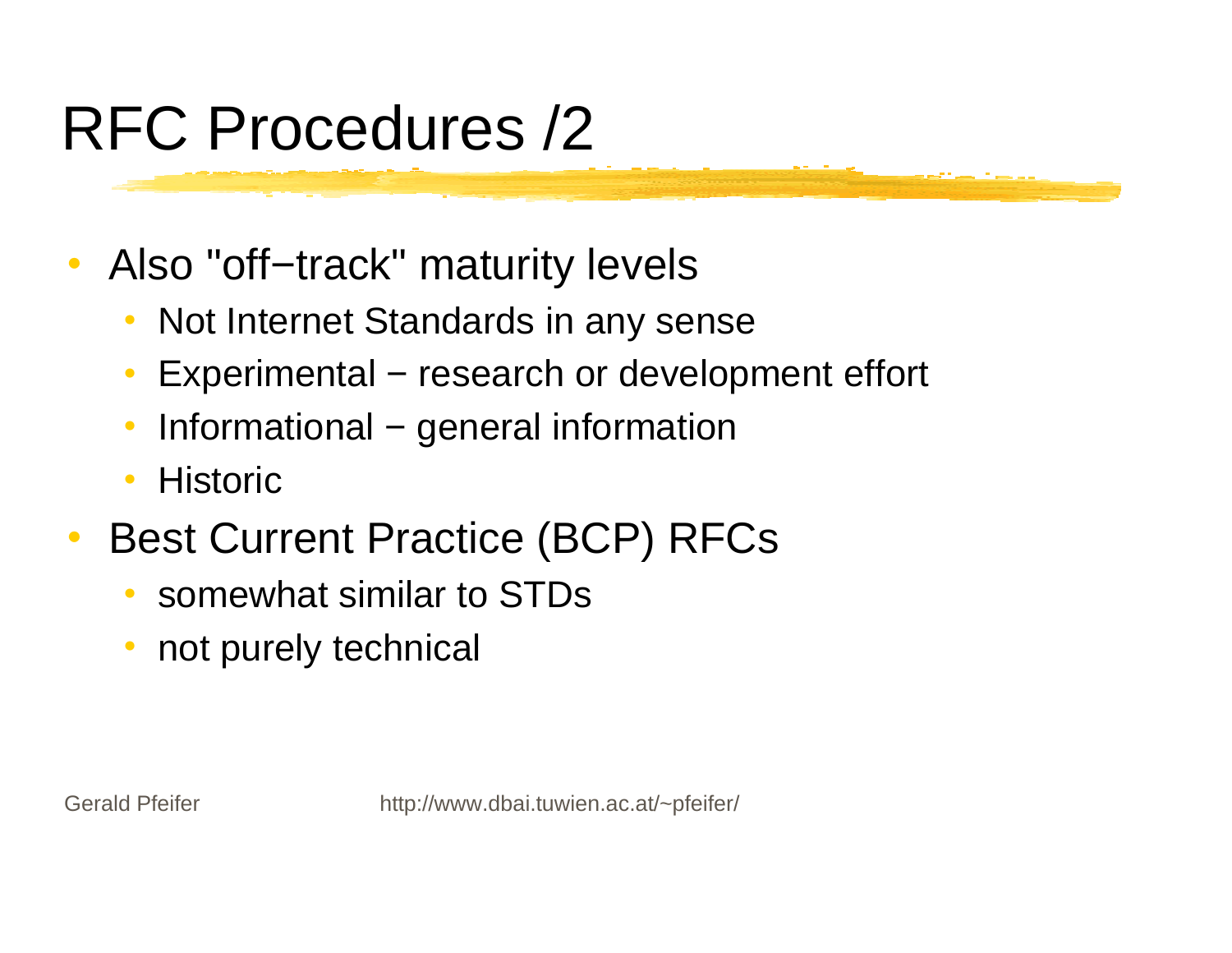# RFCs, some examples

 $\bullet$ RFC 822

Standard for the Format of ARPA Internet Text Messages

- RFC 1178 (FYI 5) Choosing a Name for Your Computer
- RFC 1855 Netiquette Guidelines

Gerald Pfeifer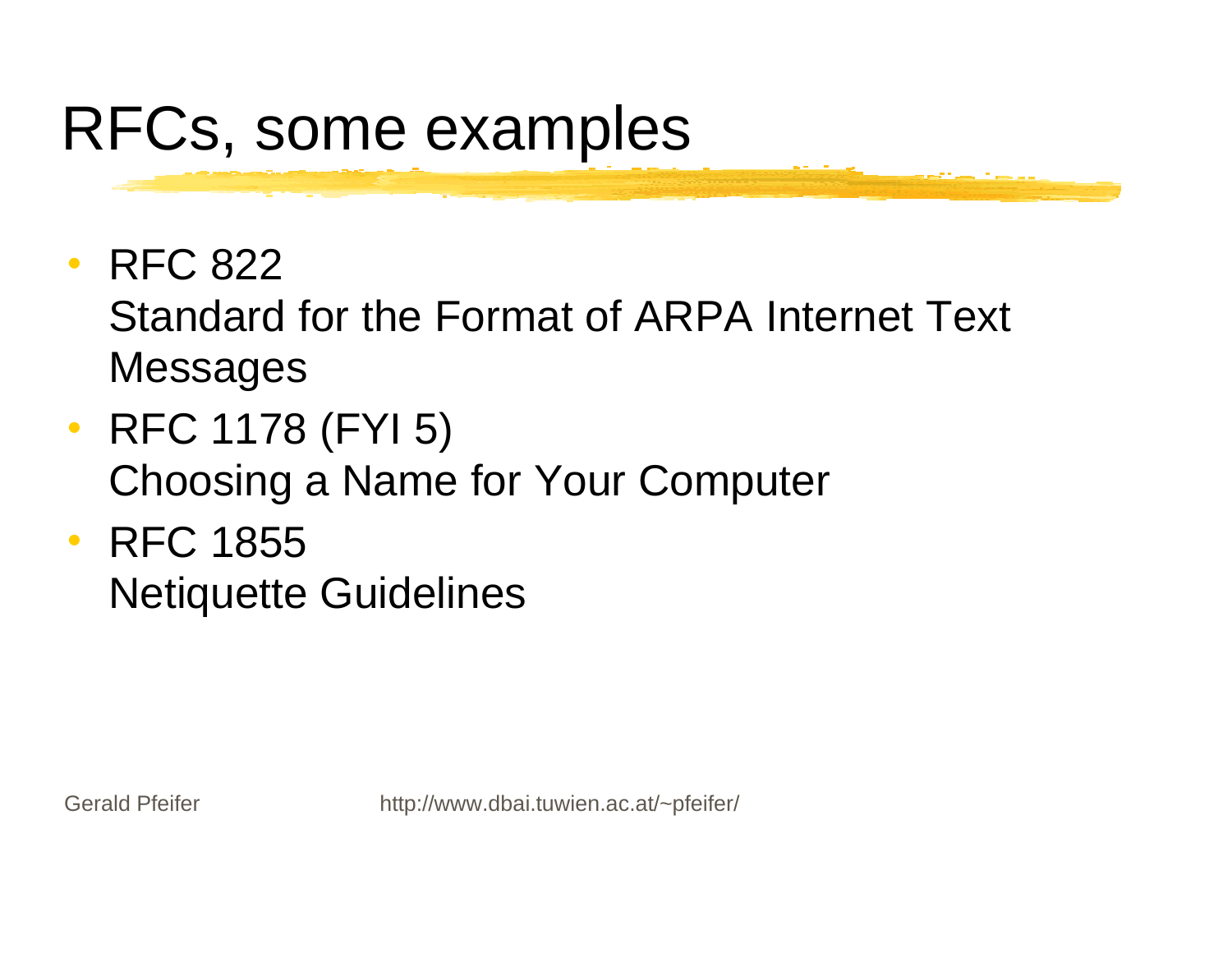# RFCs, some examples /2

- $\bullet$  RFC 1034 (STD 13) Domain Names––Concepts and Facilities
- 0 RFC 1035 (STD 13) Domain Names––Implementation and **Specification** 
	- $\bullet$  **update**d by RFCs 1101, 1122, 1183, 1706, 1876, 1982, 1995, 1996, 2052, 2136, 2137, 2181, 2308 and 2535; **obsolete**s RFCs 882, 883 and 973

Gerald Pfeifer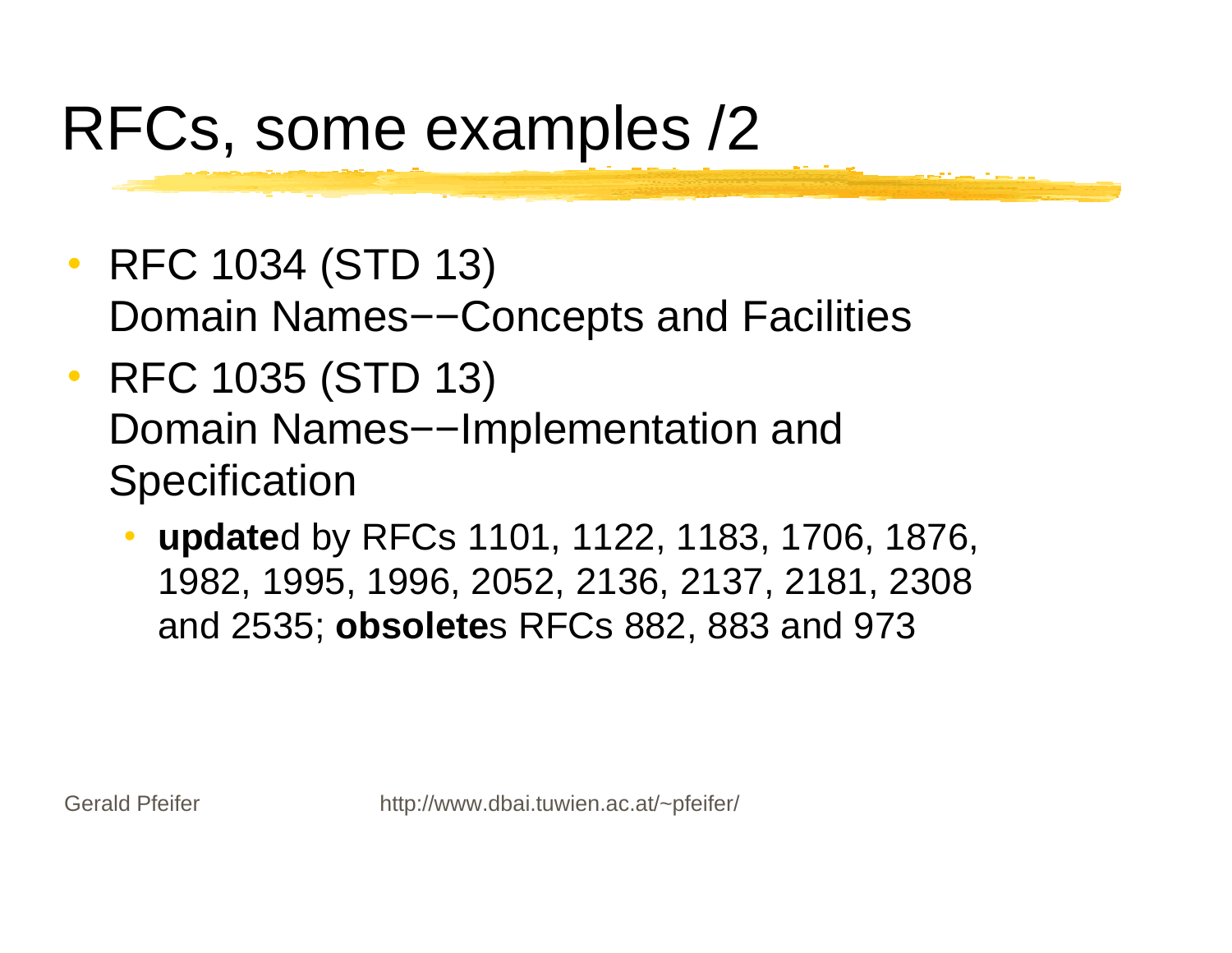## DNS Basics

- 0 Relate symbolic names and IP addresses
	- $\bullet$  IP addresses are used for the actual network transport (OSI network/transport layers).
		- IPv4 addresses: 32 bits X4.X3.X2.X1 (Xi ∈ [0..255])
		- 0 IPv6 addresses: 128 bits $X16:X15...X1$  (Xi  $\in$  [0..ff])
	- Symbolic names (hostnames) are used by humans, but also as a level of abstraction.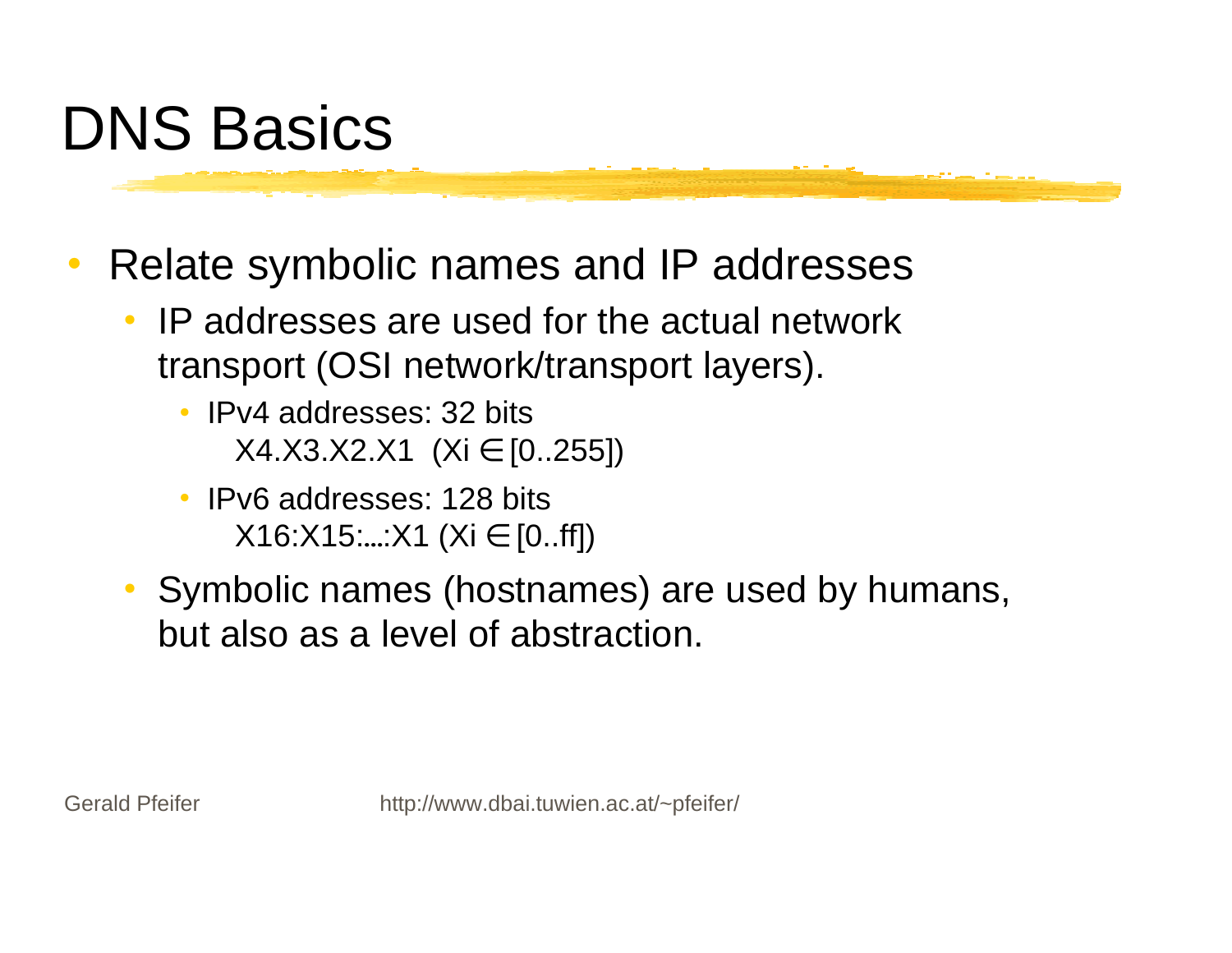# DNS Basics /2

0 Tree structured name space

- $\bullet$  www.ibm.com, gcc.gnu.org, internic.net, vexpert.dbai.tuwien.ac.at, www.boku.ac.at,...
- $\bullet$ from right to left, "." separates nodes
- $\bullet$ root is "null string"
- $\bullet$ Distributed, hierarchical database
- $\bullet$ Caching at all levels

Gerald Pfeifer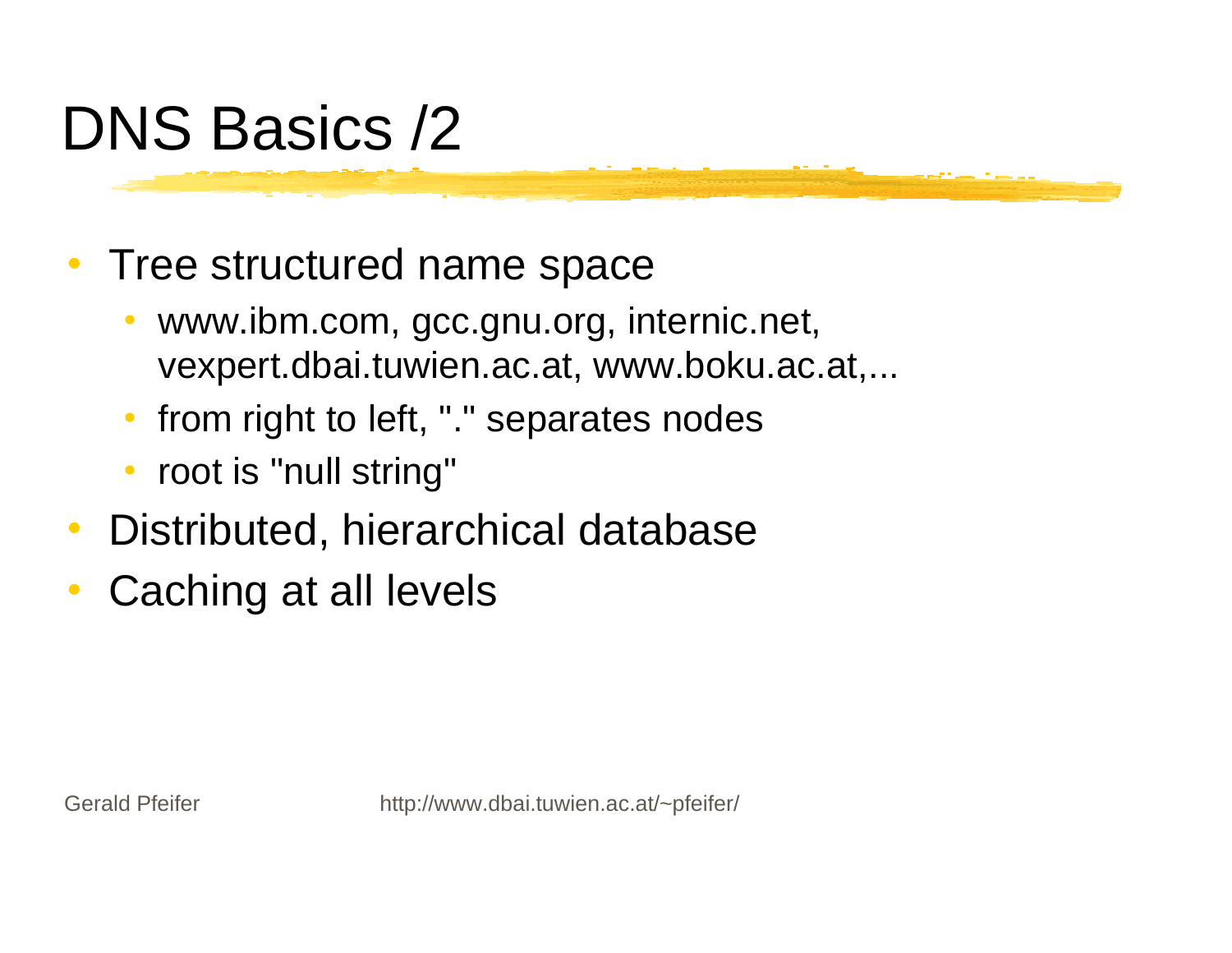# DNS Components

- $\bullet$  Domain Name Space
	- $\bullet$ **Queries**
	- $\bullet$ Resource Records (RRs): returned for queries
- $\bullet$  Name Servers
	- authoritative for "their" subtree (zones)
	- $\bullet$  **lame server**: assumed to be authoritative, though it is not.
		- Usually maintainance/communications problem.
- $\bullet$ Resolver: local, at the client

Gerald Pfeifer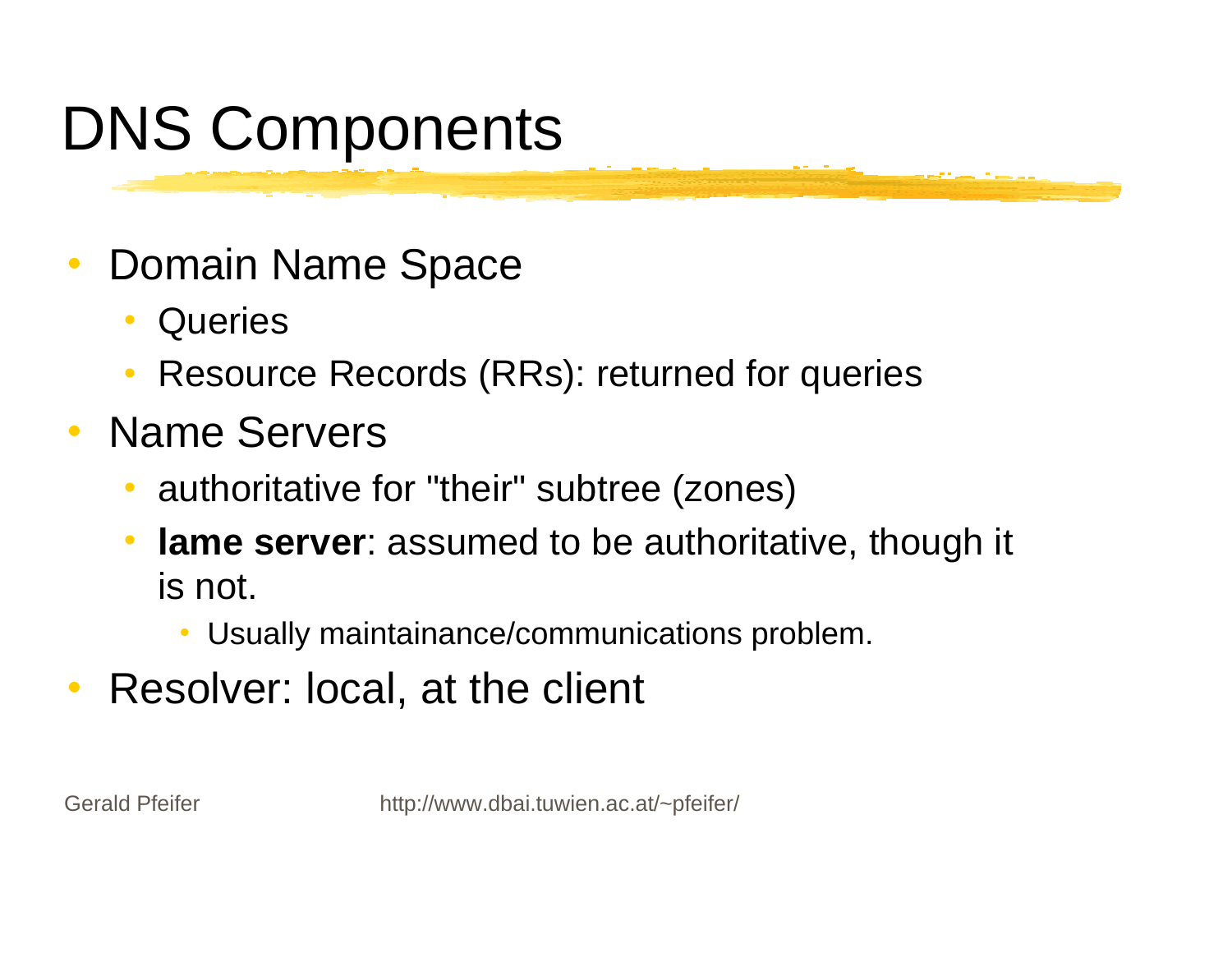# DNS: Zone Cuts

- $\bullet$  DNS tree is divided into "zones".
	- $\bullet$ Collections of domains that are treated as a unit.
- "Zone cuts" separates child zone from parent.
	- $\bullet$  Indicated in the parent zone by the existence of NS records specifying the origin of the child zone.
	- $\bullet$  Each zone resides between two cuts/the root of tree/a leaf of tree.
- $\bullet$  Domain name at the top of a zone (just below the cut is called the zone's "origin".
	- $\bullet$ Name of zone  $=$  name of origin

Gerald Pfeifer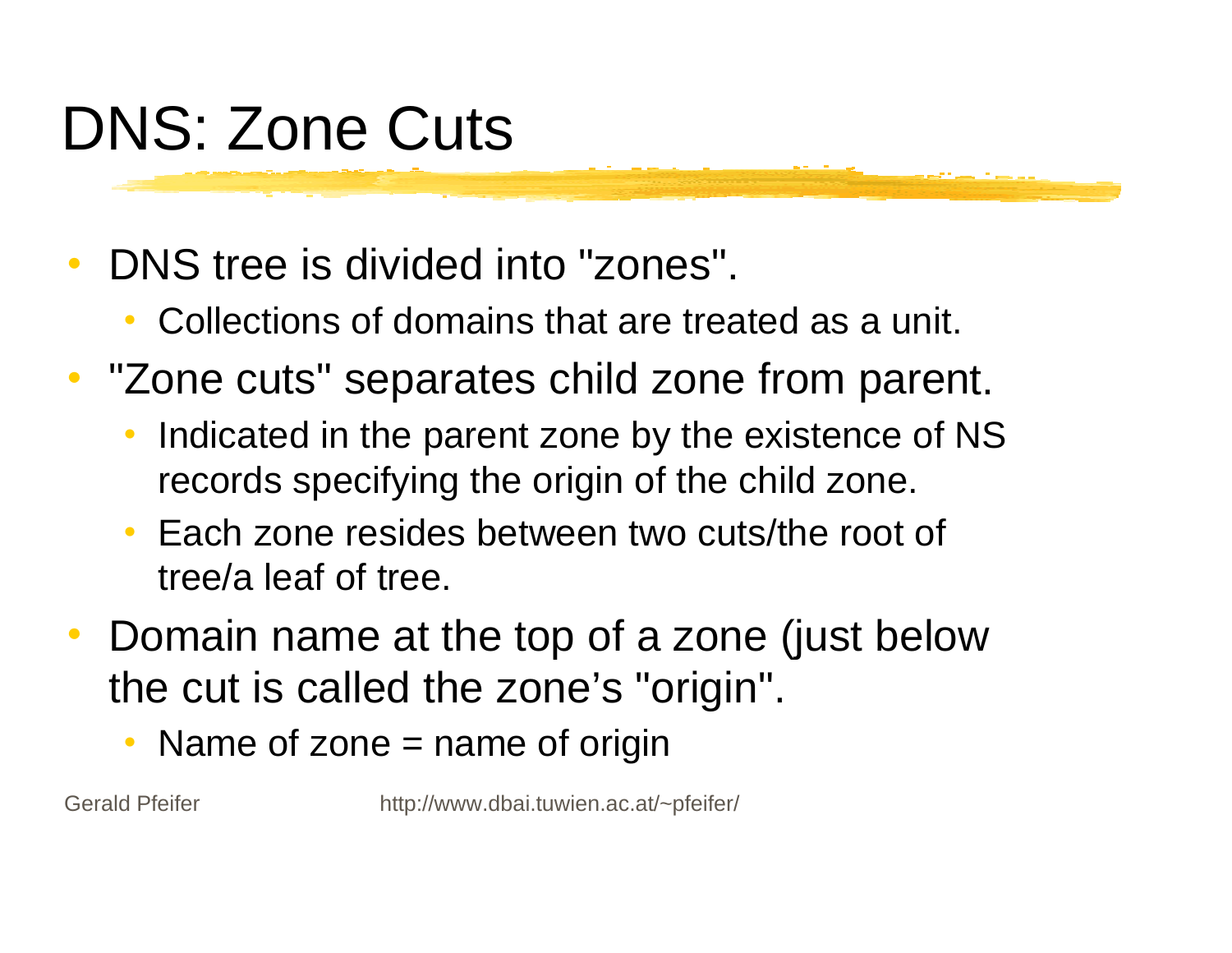# DNS: cASe, absolutely

- $\bullet$ Currently case−insensitive
- 0 Implementations should be case−preserving!
- $\bullet$  Absolute vs Relative Names
	- $\bullet$ nunki.dbai% ssh www
	- www.dbai.tuwien.ac.at**.** (Note the trailing dot!)
- $\bullet$ Everything starts at the root, in the end.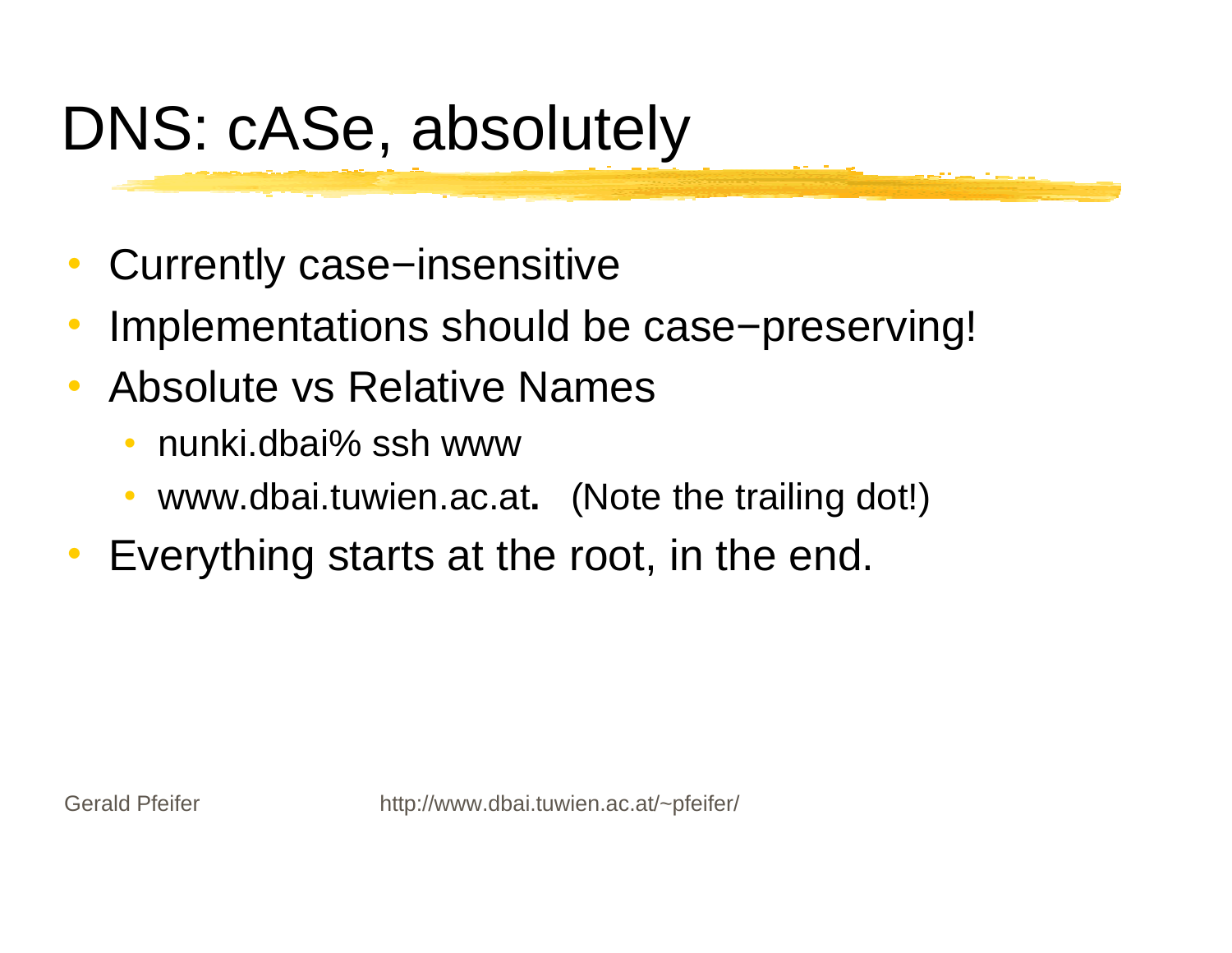# DNS Querytypes/RRs

- 0 Querytypes / Resource Records (RRs)
	- $\bullet$  Lookup
		- 0 name −> address (A)
		- name −> name (CNAME, MX, NS)
		- $\bullet$ name −> text (TXT, SOA)
	- $\bullet$  Reverse lookup
		- 0 address −> name (PTR)

Gerald Pfeifer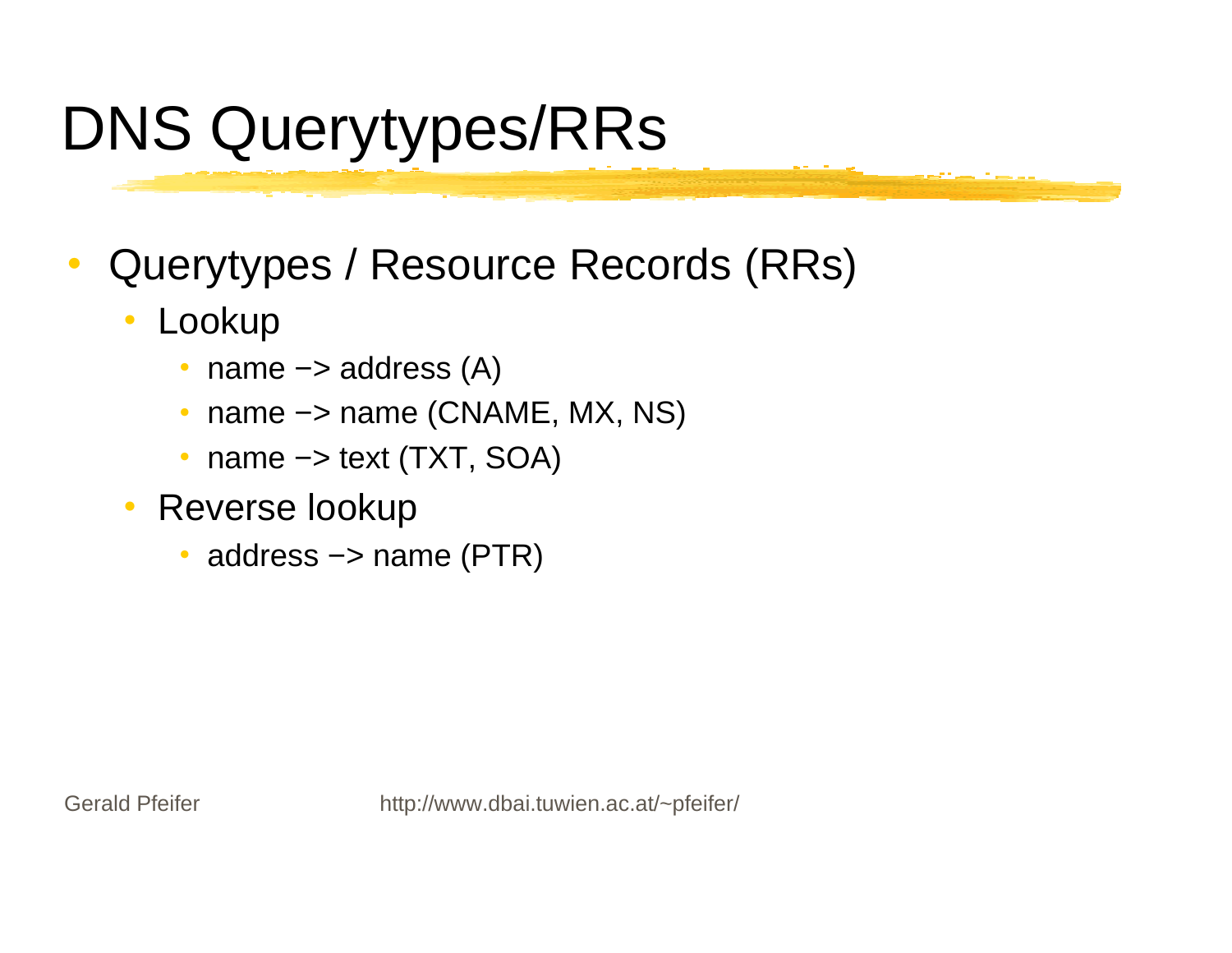# DNS RRs

- 0 A (Address)
	- Relate Name to IP address(es)
- NS (NameServer)
	- $\bullet$ Obtain authoritative Nameserver(s)
- $\bullet$  CNAME (Canonical Name)
	- $\bullet$ Relate Name to Name
- $\bullet$  MX (Mail eXchanger)
	- $\bullet$ Which mail servers are responsible for a hostname?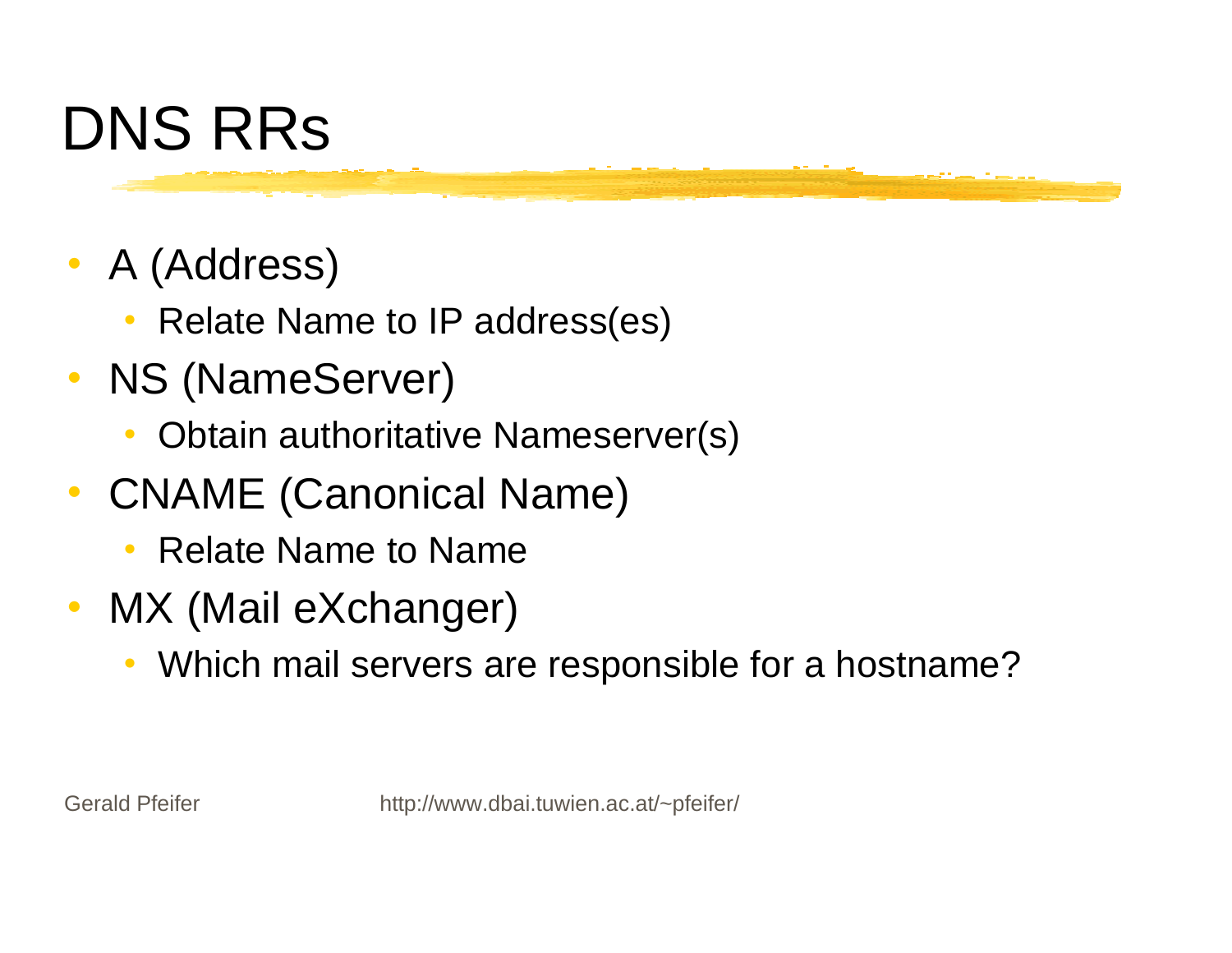# DNS RRs /2

### 0 SOA

- $\bullet$ Start of a zone of authority
	- 0 zone = subtree, where some server is authoritative
- $\bullet$ Lists primary nameserver for the zone
- $\bullet$  and hostmaster mail address in domain notation
	- hosts.pfeifer.at −> hosts@pfeifer.at
- plus serial number (time stamp), TTL (time to live),...
- $\bullet$  TXT
	- $\bullet$ For informational purposes, not used very often.
- 0 Tons of experimental and obsolete RRs!

Gerald Pfeifer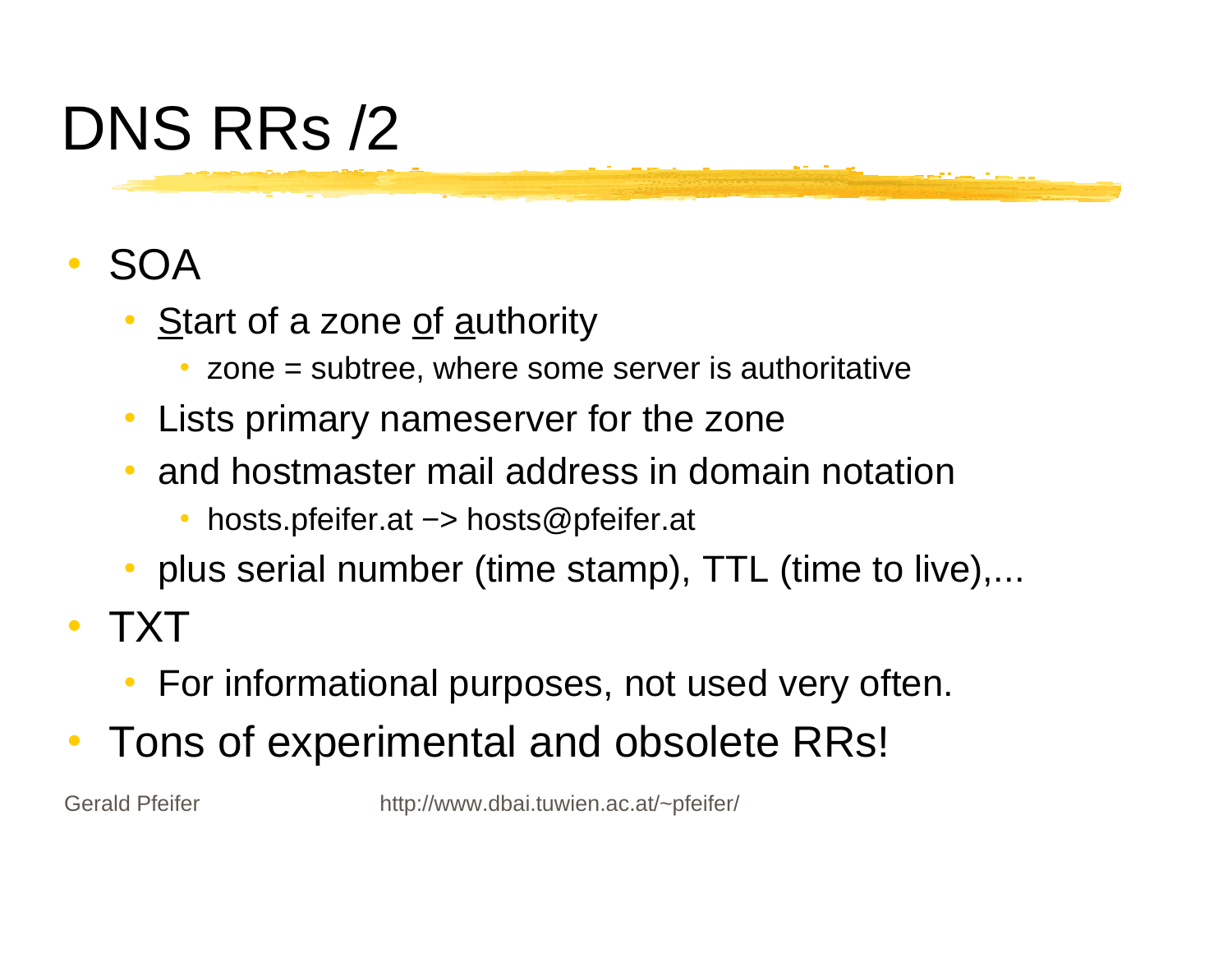# DNS examples

- nunki% host −t ns leitgeb.priv.at leitgeb.priv.at NS ns3.superb.net leitgeb.priv.at NS ns1.superb.net leitgeb.priv.at NS ns2.superb.net
- 0 nunki% host −t mx leitgeb.priv.at ns1.superb.net leitgeb.priv.at MX 10 leitgeb.priv.at
- 0 nunki% host −t a leitgeb.priv.at ns1.superb.net leitgeb.priv.at A 209.40.107.44
- markab[67]:~% host −t soa leitgeb.priv.at ns3.superb.net leitgeb.priv.at SOA ns1.superb.net hostmaster.superb.net ( 1999122714 ;serial (version) 10800 ;refresh period (3 hours) 3600 ;retry interval (1 hour) 604800 ;expire time (1 week) 172800 ;default ttl (2 days) )

Gerald Pfeifer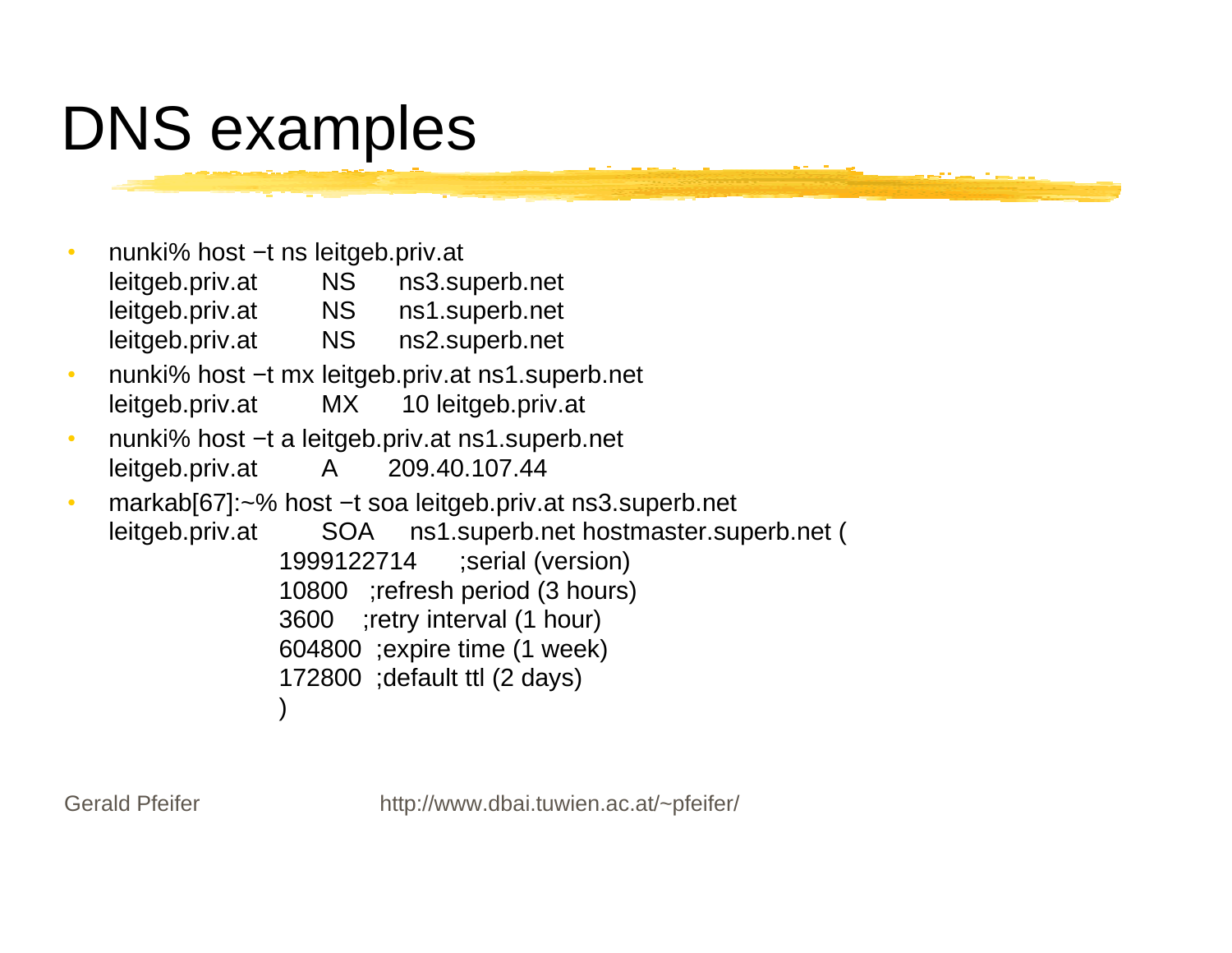# DNS examples /2

- $\bullet$  Refer to another server (beyond your DNS control)
- nunki% host −t cname www.usenet.atwww.usenet.at CNAME www.dbai.tuwien.ac.at
- 0 Multiple Mail Servers
- nunki% host −t mx kpnqwest.at kpnqwest.at MX 100 smtp.austria.eu.net kpnqwest.at MX 150 mail−relay.eu.net kpnqwest.at MX 10 melone.austria.eu.net
	- $\bullet$ Hosts with lower weights are preferred.
	- $\bullet$ Backup MX servers.

Gerald Pfeifer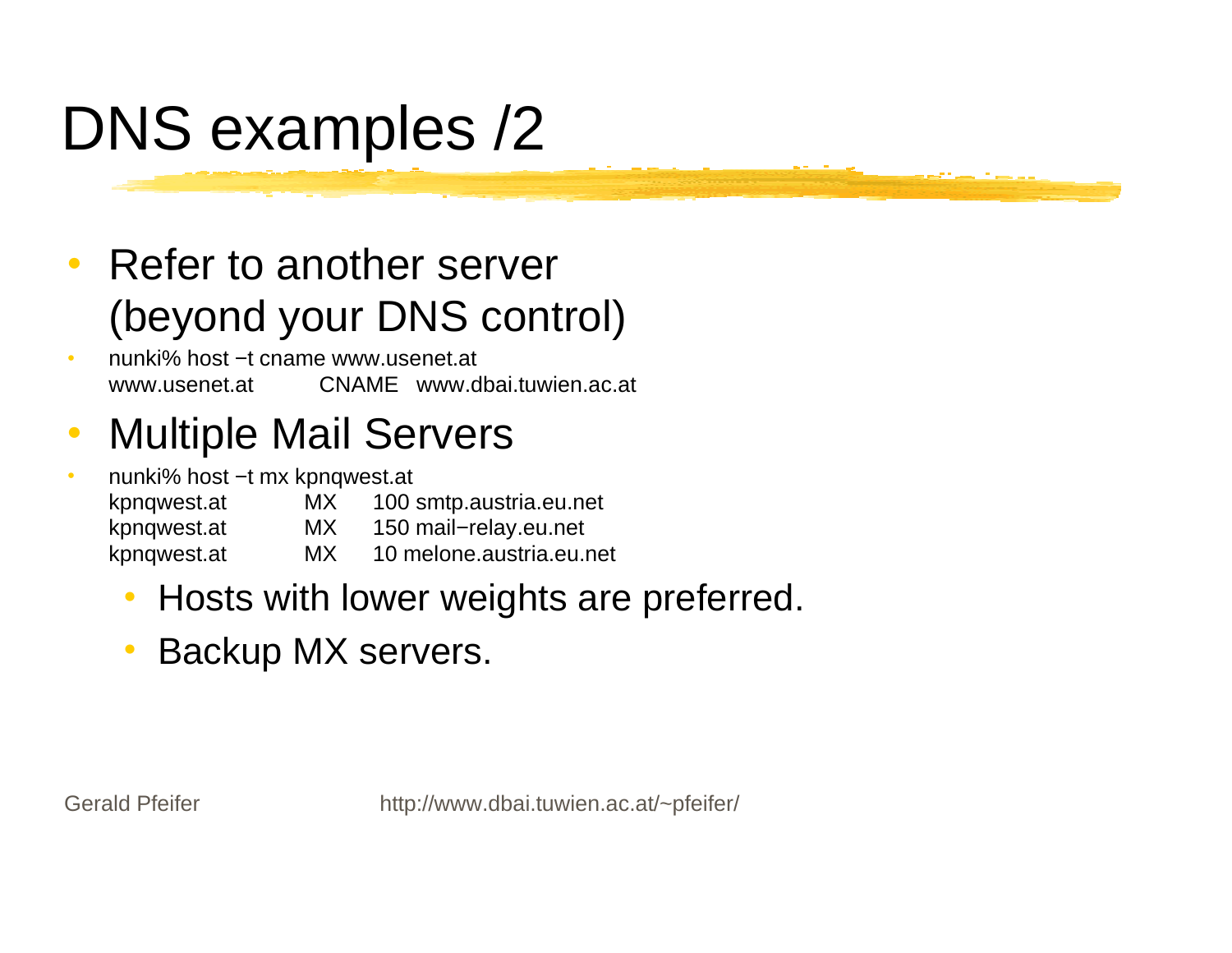# Reverse DNS: IN−ADDR.ARPA

- $\bullet$ IN−ADDR.ARPA Domain for reverse lookups
- $\bullet$ PTR RR
- $\bullet$  nunki% host −t a vexpert.dbai.tuwien.ac.at vexpert.dbai.tuwien.ac.at A 128.130.111.12
- nunki% host −a 12.111.130.128.IN−ADDR.ARPA 12.111.130.128.IN−ADDR.ARPA PTR vexpert.dbai.tuwien.ac.at 12.111.130.128.IN−ADDR.ARPA PTR dbai.tuwien.ac.at
- nunki% host −t PTR 240.142.154.193.IN−ADDR.ARPA 240.142.154.193.IN−ADDR.ARPA PTR melone.austria.eu.net240.142.154.193.IN−ADDR.ARPA PTR p240.austria.eu.net
- $\bullet$ Observe the inversion of the address!

Gerald Pfeifer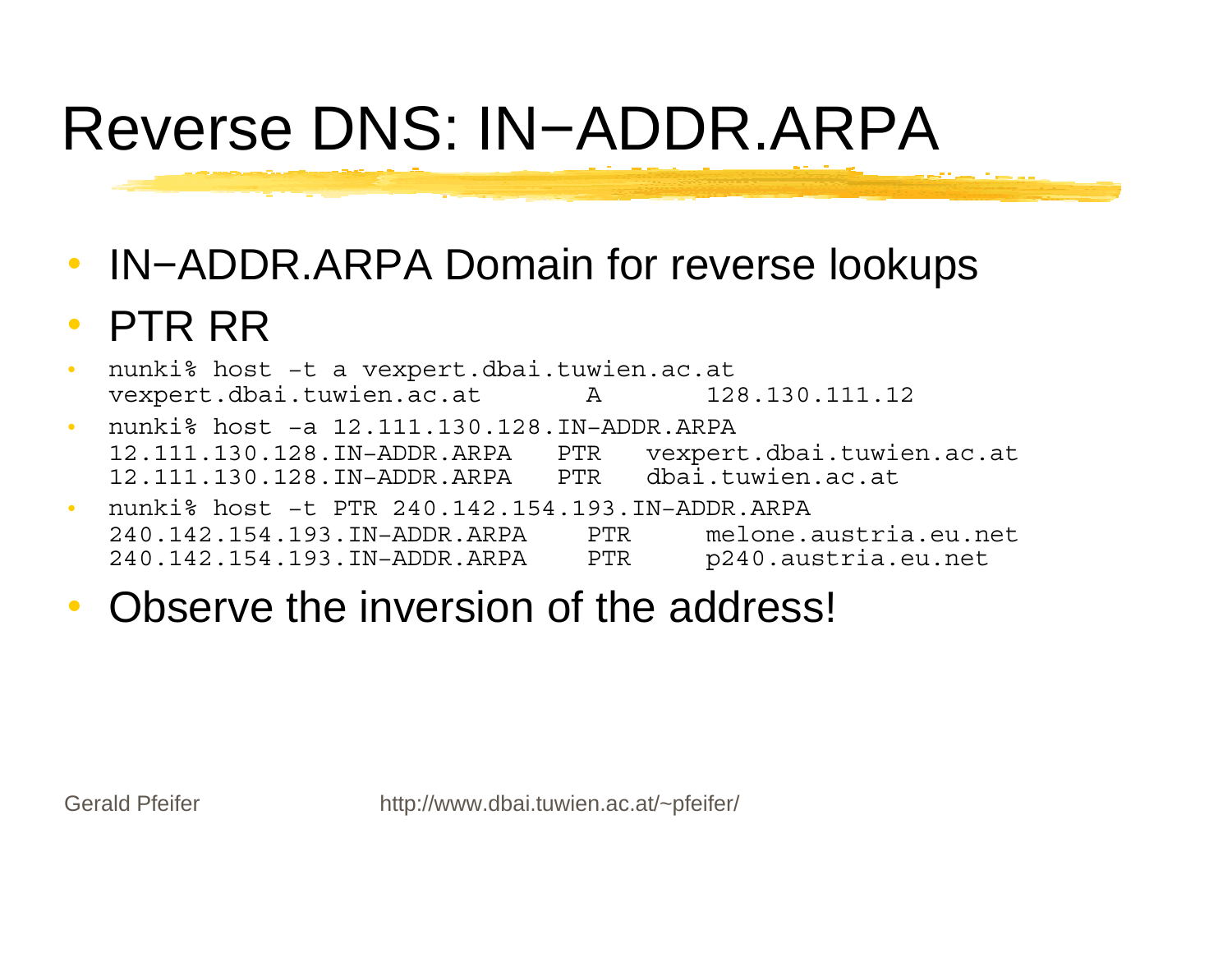# Reserved Top Level DNS Names

### $\bullet$ RFC 2606 (BCP 32)

- $\bullet$ .test … testing DNS related code
- $\bullet$ .example … use in documentation, examples
- $\bullet$ .invalid … evidently invalid
- $\bullet$ .localhost … points back to local host
- $\bullet$  Reserved by IANA, as well as
	- 0 example.com, example.net, example.org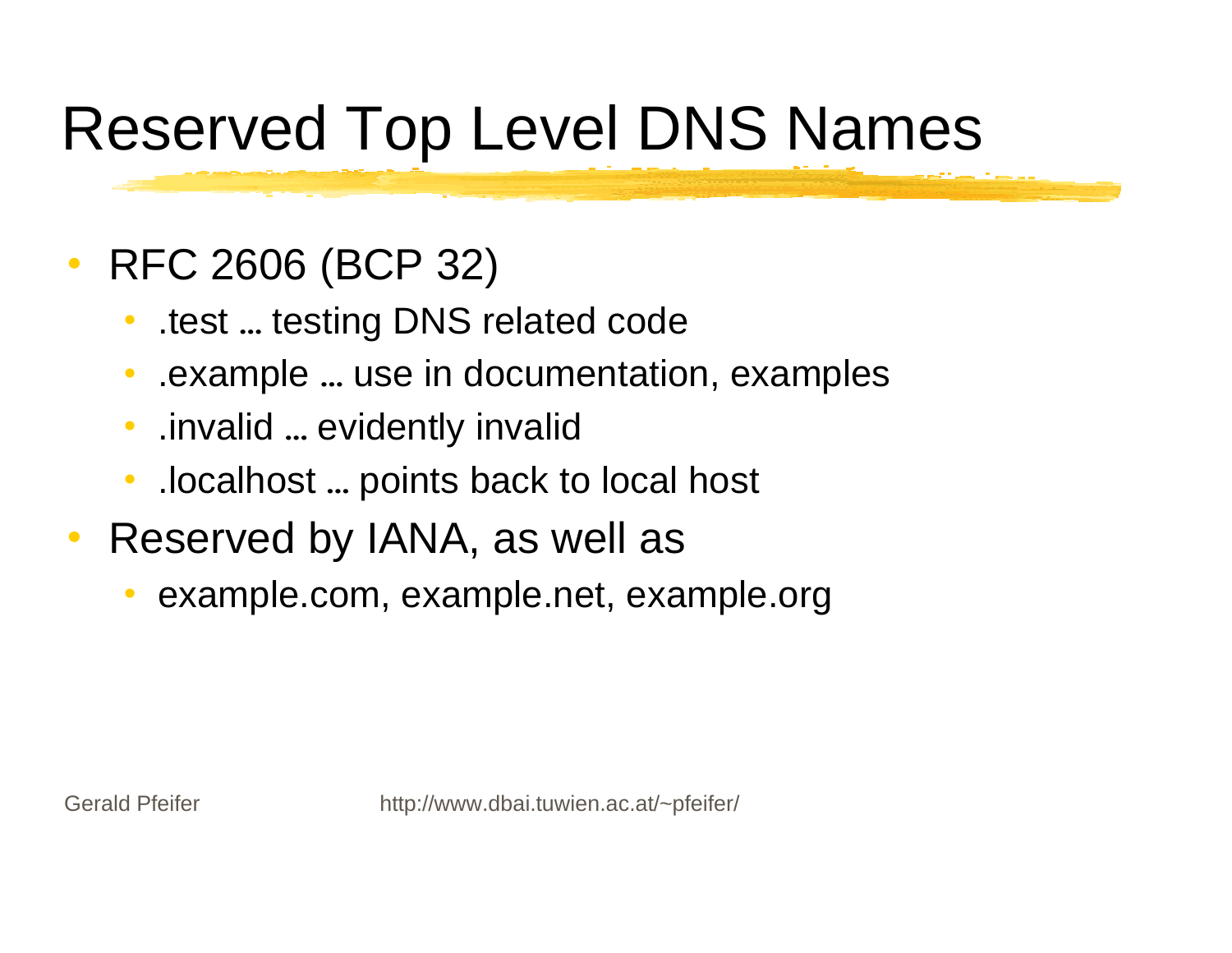# Assorted DNS Tools

- $\bullet$  nslookup
	- Part of most operating systems (/usr/sbin/nslookup)
- $\bullet$  dig
	- $\bullet$ More general than nslookup
- $\bullet$  host
	- By Eric Wassenaar
	- ftp://ftp.nikhef.nl/pub/network/
- $\bullet$  ping
	- $\bullet$ In the absence of *anything* else.

Gerald Pfeifer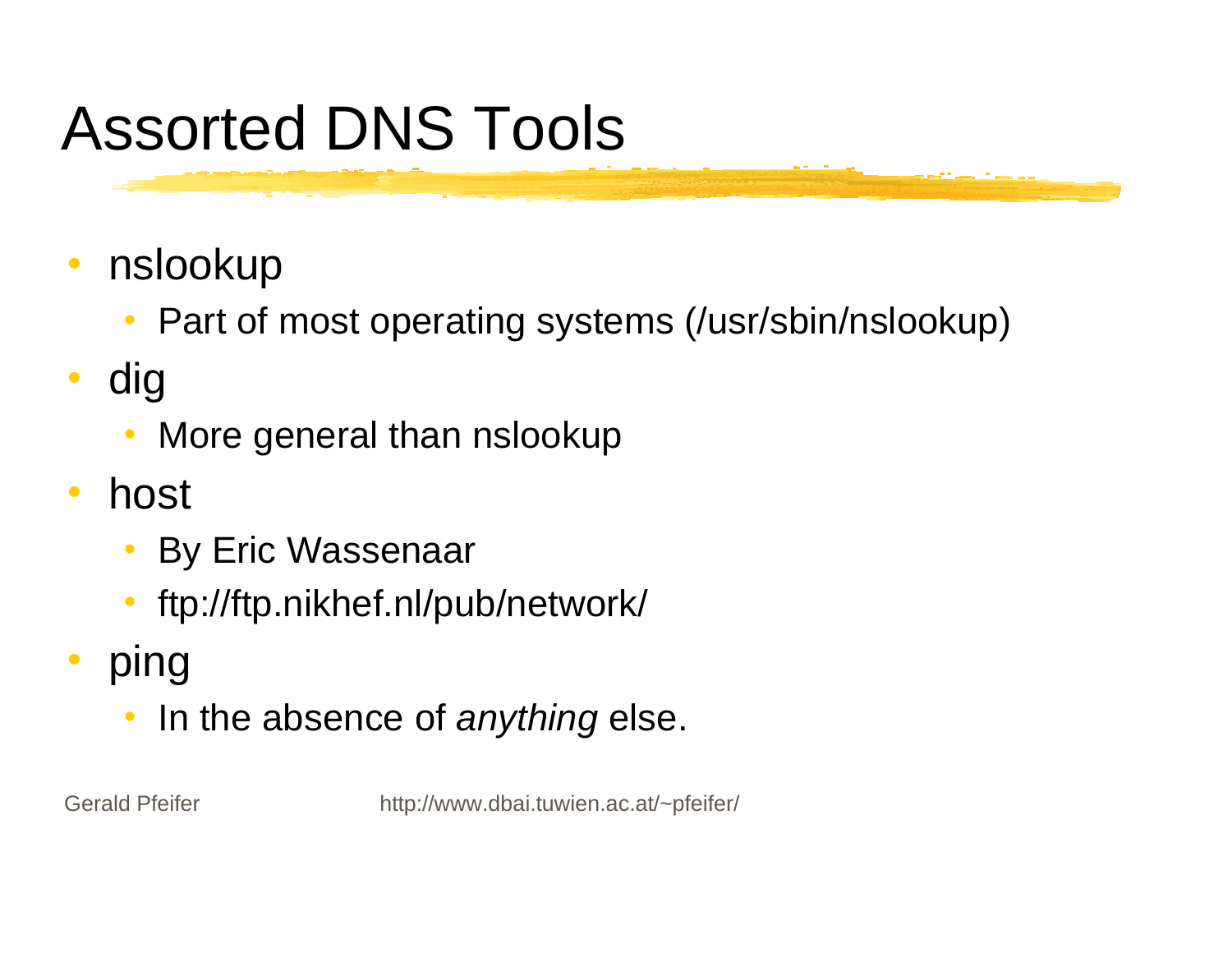# DNS References

- 0 DNS Resources Directory
	- $\bullet$ http://www.dns.net/dnsrd/
- RFC 1034+1035 (Standard: STD 13): Domain Names−−Concepts and Facilities
- RFC 1536: Common DNS Implementation Errors and Suggested Fixes
- 0 RFC 1713: Tools for DNS debugging
- 0 RFC 2181: Clarifications to the DNS **Specification**

Gerald Pfeifer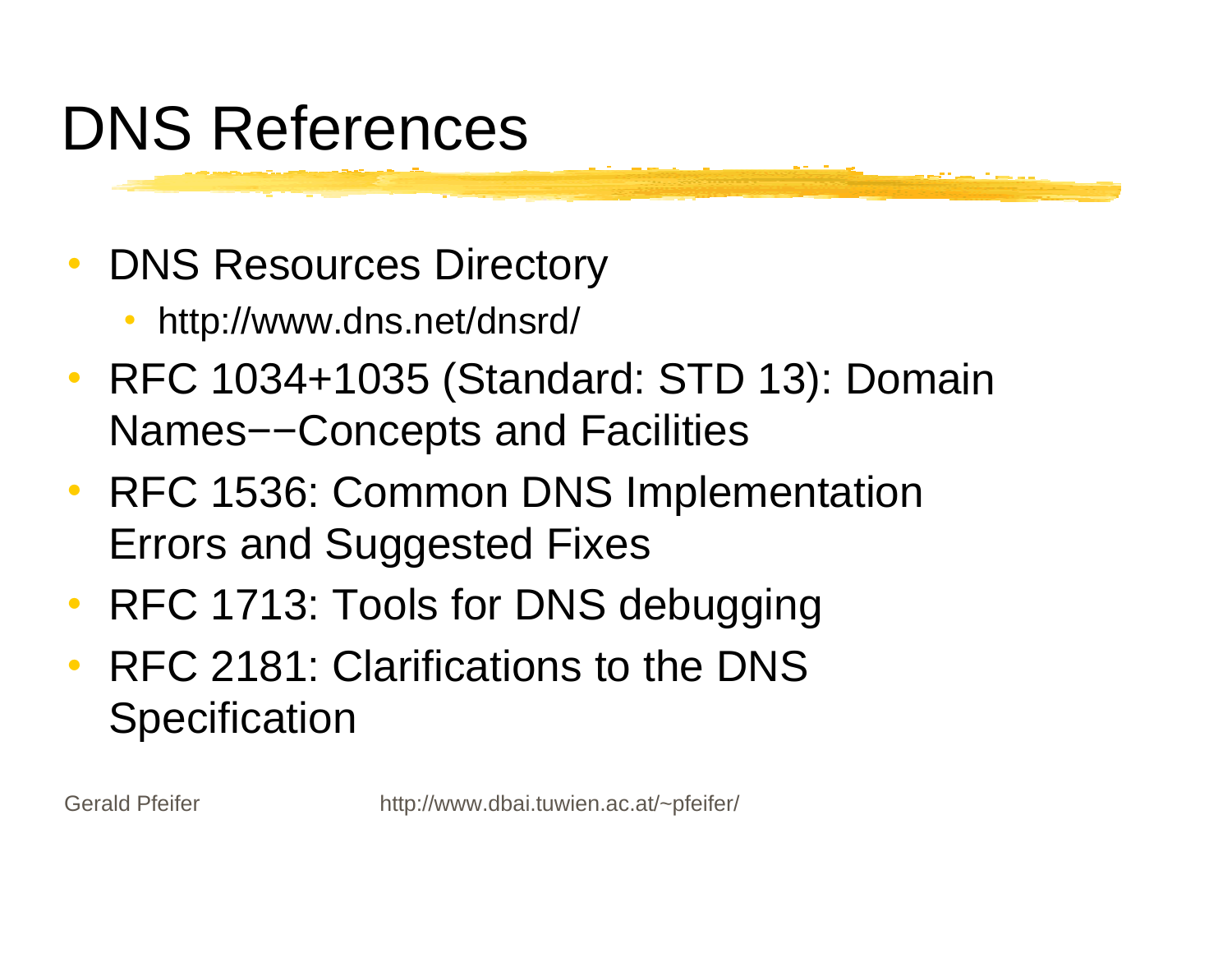# Top Level Domains (TLDs)

- 0 Generic Domains (gTLDs)
	- $\bullet$ .com (Commercial)
	- $\bullet$ .org (Organisations)
	- $\bullet$ .net (Network Providers)
	- $\bullet$ .edu (Educational, North America − in principle!)
	- $\bullet$ .gov (US Government Agencies)
	- $\bullet$ .mil (US military)
	- $\bullet$ .int (International, Example: nato.int)
	- $\bullet$  Originally, strict checks for appropriatness were performed. No longer for .com, .org, and .net!

Gerald Pfeifer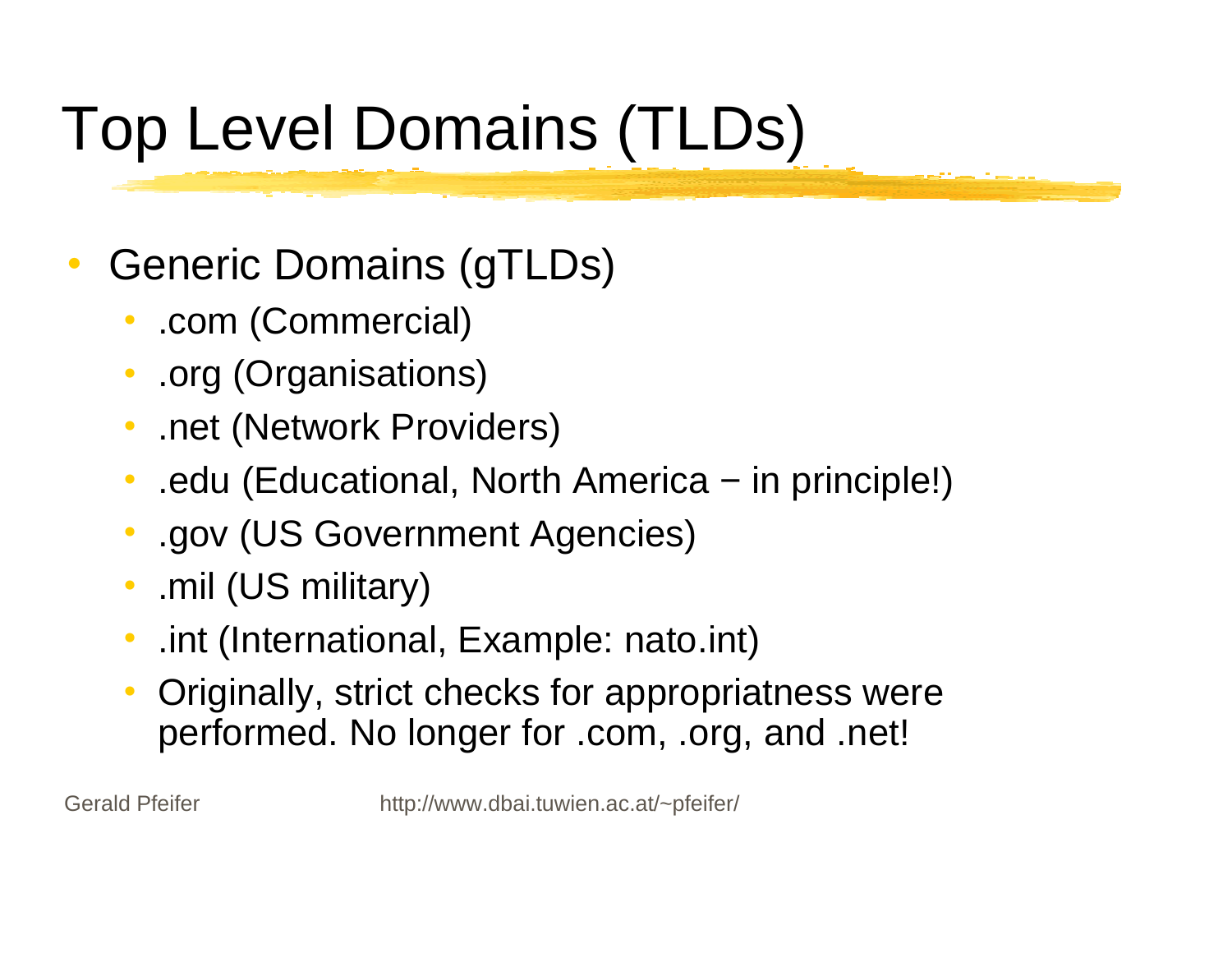## Top Level Domains /2

- 0 Country Code Domains (ccTLDs)
	- $\bullet$ .at, .us, .jp, .cc (Cocos Islands),...
	- $\bullet$  Some have a second level structure
		- O .ac.uk, .co.uk,...
	- Some have a flat structure
		- uni−marburg.de, enst−bretagne.fr,...
	- Some have a mixed structure
		- 0 .ac.at, .co.at, .gv.at, .or.at, .priv.at, as well as pfeifer.at,...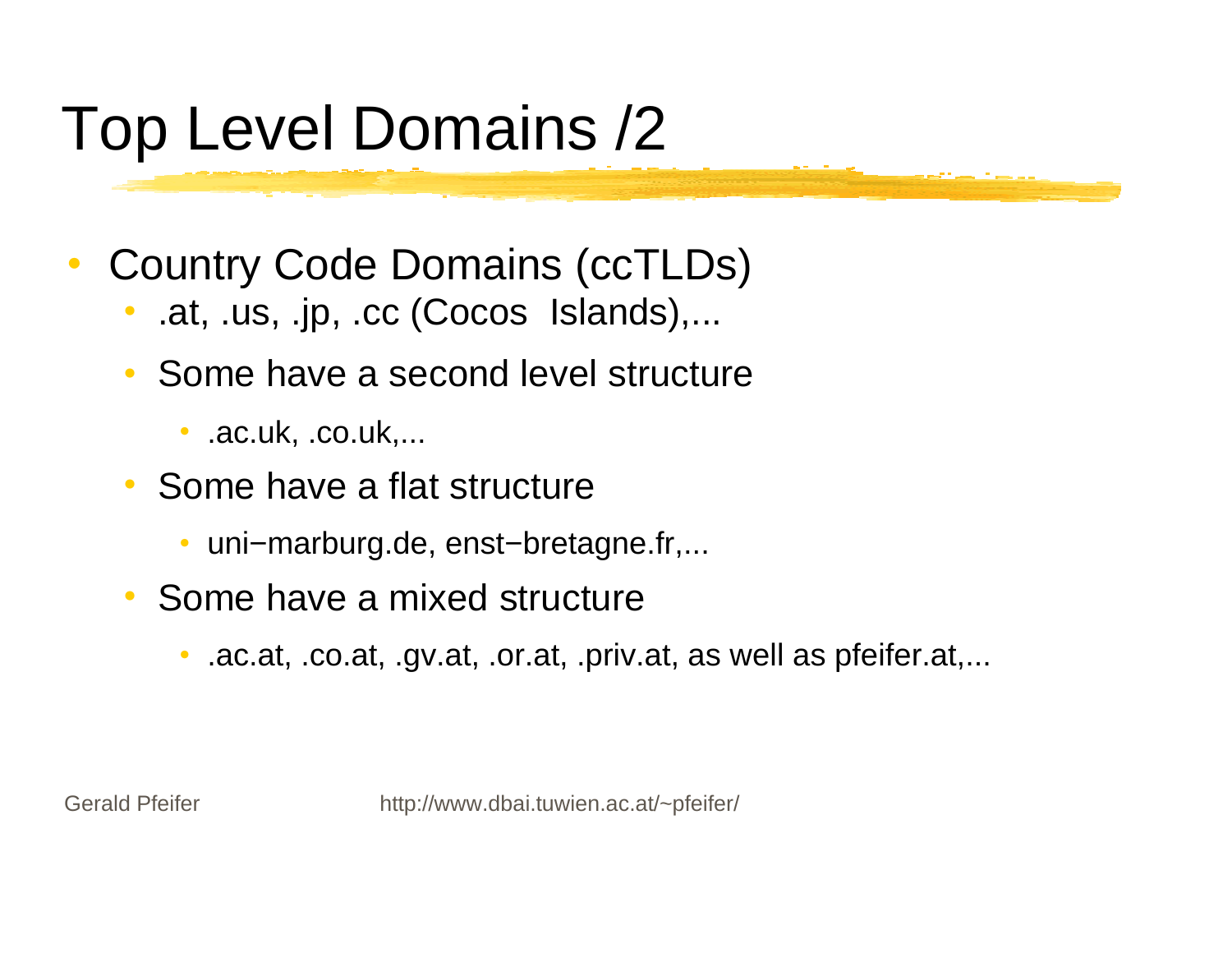### **Registries**

- 0 (Prospective) Owners of domains have to register these with a registry:
	- $\bullet$  NIC.AT (http://www.nic.at)Op
		- 0 erated by ISPA – Internet Service Providers Austria.
		- 0 Originally .at was handled by Universität Wien.
	- RIPE.NET (http://www.ripe.net)
		- 0 Central registry for most/all of Europe.
		- 0 Receives data from national registries.
	- InterNIC (http://www.internic.net)

Gerald Pfeifer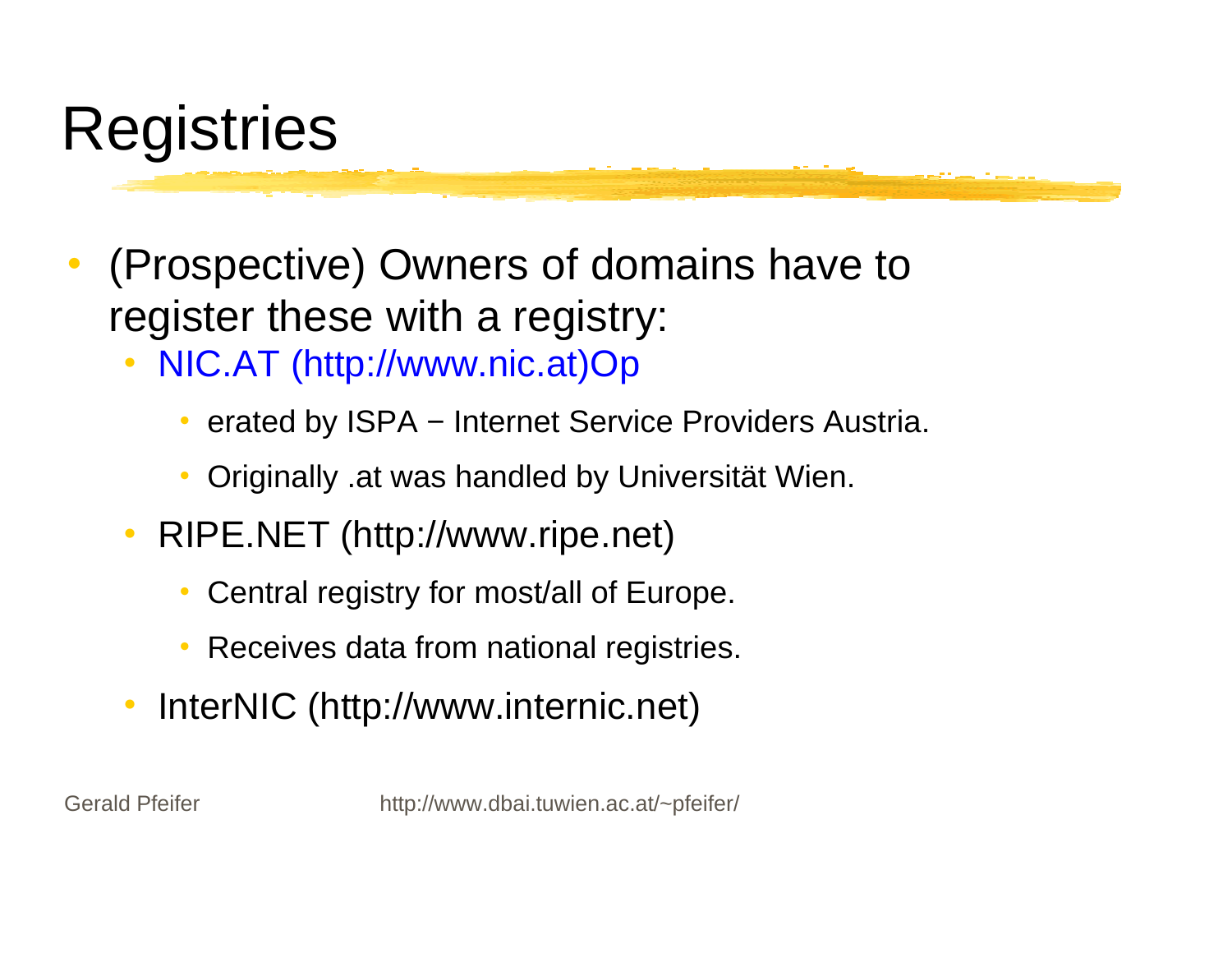# Registries /2

- $\bullet$  Historically: One registrar "owns" a TLD/TLDs.
	- $\bullet$ Network Solutions: .com, .org, .net until 1999.
	- $\bullet$ Still the case for .at!
- $\bullet$  Current trend
	- $\bullet$ One central registry; several registrars have access.
	- $\bullet$  Alternately: Several registries for one TLD, together with a Meta–Registry

Gerald Pfeifer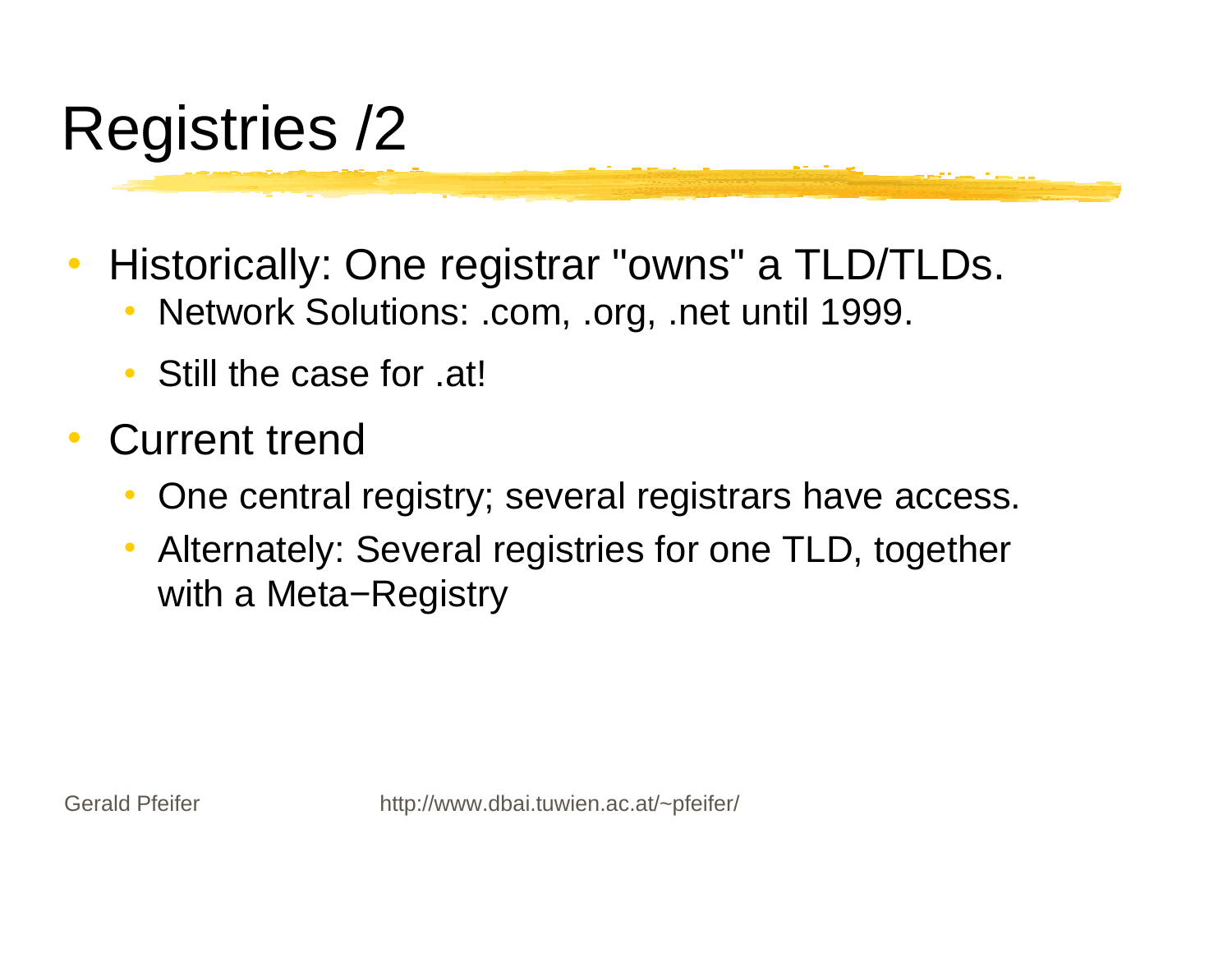# Technically Speaking

- 0 Registry contains billing information, information on the domain itself, and contact handles
	- $\bullet$ ADMIN−C, TECH−C, ZONE−C (<−> SOA RR)
- $\bullet$  Plus data for the DNS servers for a domain.
	- $\bullet$ Has to up−to−date, as…
	- …it is used as input for the DNS zone databases for the TLD (resp. Domains like .co.at).

Gerald Pfeifer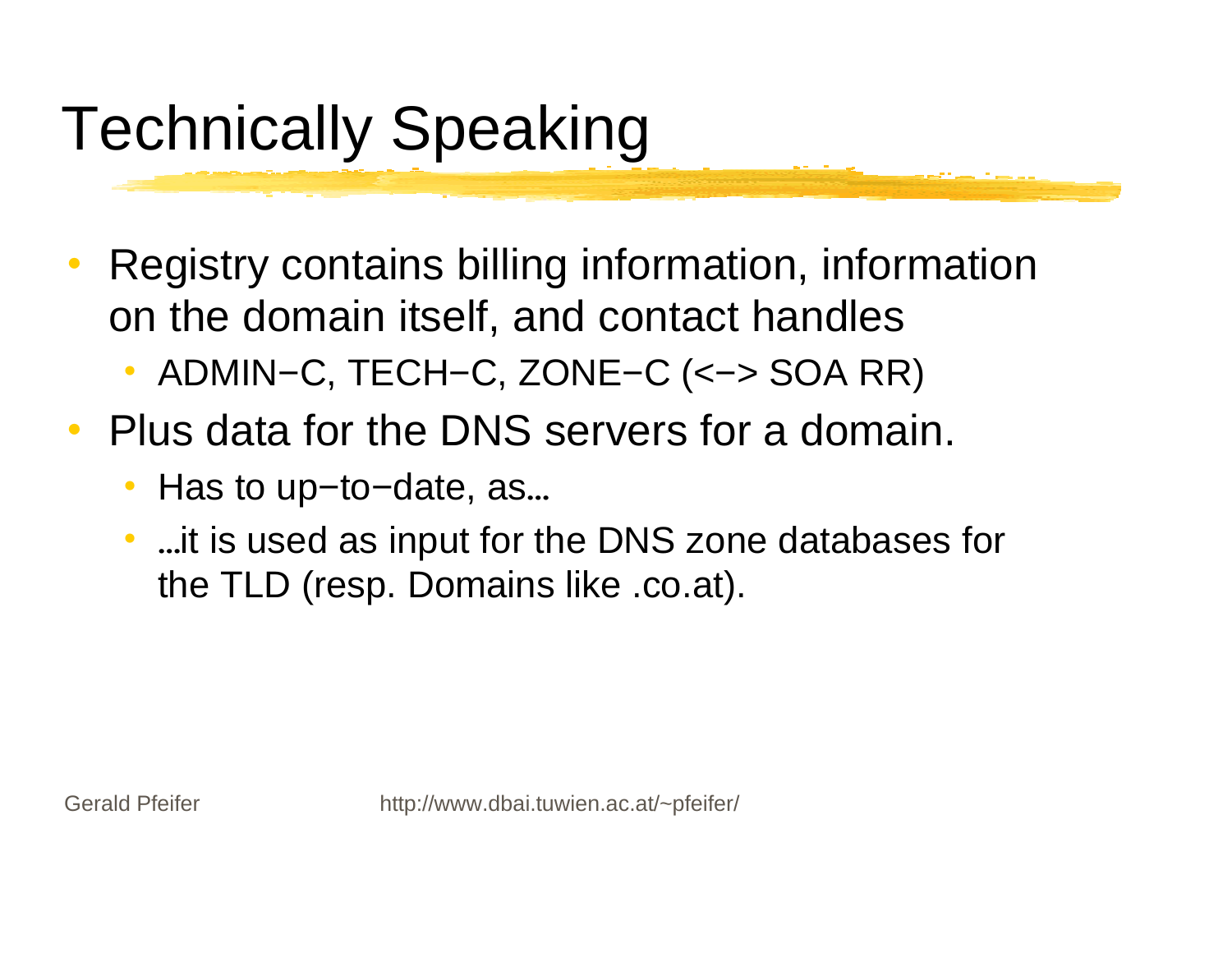### whois

- 0 Query registries for administrative information
	- $\bullet$ Domains, Contact Handles, IP address assignments,...
- $\bullet$  Distributed Database (once more!)
	- $\bullet$ hierarchical and scaleable
- $\bullet$  Standardized
	- RFC 2167: "Referral Whois (RWhois) Protocol V1.5"
- $\bullet$ **Syntax** 
	- % whois −h some.whois.server example.com
	- $\bullet$ % whois −h another.whois.server HANDLE

Gerald Pfeifer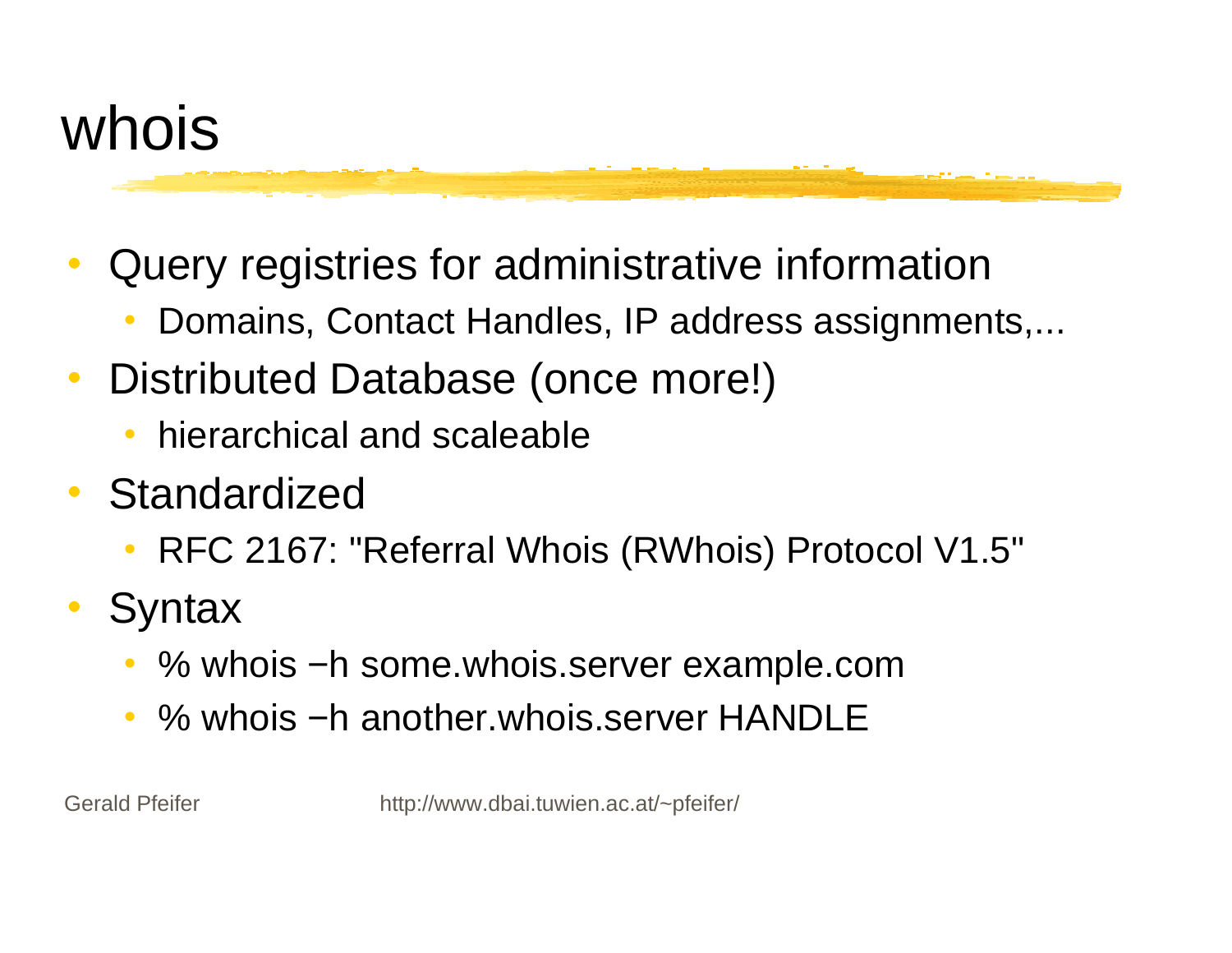# Whois in Action

|                                                                                                                                                                                                                                                                        |  | % whois -h whois networks olutions com pfeifer com                            |                               |  |
|------------------------------------------------------------------------------------------------------------------------------------------------------------------------------------------------------------------------------------------------------------------------|--|-------------------------------------------------------------------------------|-------------------------------|--|
|                                                                                                                                                                                                                                                                        |  | Registrant:                                                                   |                               |  |
| % whois -h whois.internic.net pfeifer.com<br><b>Domain Name: PFEIFER.COM</b><br>Registrar: NETWORK SOLUTIONS, INC.<br>Whois Server: whois.networksolutions.com<br>Referral URL: www.networksolutions.com<br>Name Server: NS1.SUPERB.NET<br>Name Server: NS2.SUPERB.NET |  | Gerald Pfeifer (PFEIFER-DOM)<br>Mondweg 64<br>1140 Wien,<br>AT                |                               |  |
|                                                                                                                                                                                                                                                                        |  | Domain Name: PFEIFER.COM                                                      |                               |  |
| Updated Date: 13-jan-2000                                                                                                                                                                                                                                              |  | <b>Administrative Contact, Billing Contact:</b><br>Pfeifer, Gerald (GP383)    |                               |  |
| >>> Last update of whois database: Tue, 9<br>May 00 04:36:57 EDT <<<                                                                                                                                                                                                   |  | pfeifer@DBAI.TUWIEN.AC.AT<br>Mondweg 64                                       |                               |  |
|                                                                                                                                                                                                                                                                        |  | <b>Technical Contact, Zone Contact:</b><br>Hostmaster, Superb Internet (SIH2) |                               |  |
|                                                                                                                                                                                                                                                                        |  | (604) 638–2525 (FAX) (604) 608–2953                                           |                               |  |
|                                                                                                                                                                                                                                                                        |  | Record last updated on 29-Jan-1998.<br>Record expires on 14-Jan-2001.         |                               |  |
|                                                                                                                                                                                                                                                                        |  | NS1.SUPERB.NET<br>NS2.SUPERB.NET                                              | 207.228.225.5<br>216.23.151.5 |  |
| <b>Gerald Pfeifer</b>                                                                                                                                                                                                                                                  |  | http://www.dbai.tuwien.ac.at/~pfeifer/                                        |                               |  |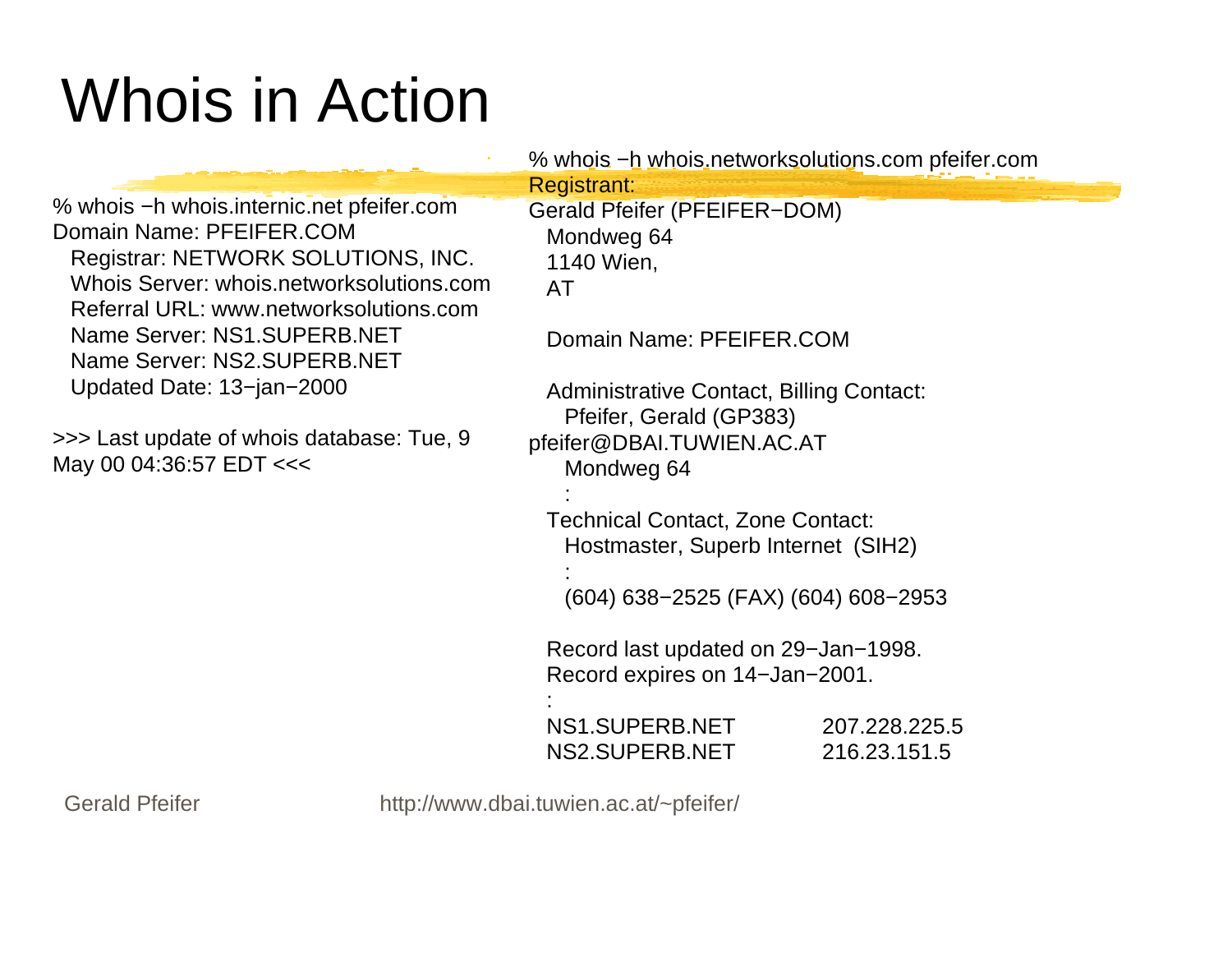# Setting up a Domain

- 0 Set up name server to carry domain (resp. changed data).
- 0 Apply for domain (resp. submit change request).
- 0 Wait for reply and possibly reload of nameservers operated by registry (once a day)
	- $\bullet$  When changing nameservers, decommission old servers.
- 0 Critical: Authentication when submitting changes.
	- $\bullet$ Strong potential for abuse (hijacking,…)!

Gerald Pfeifer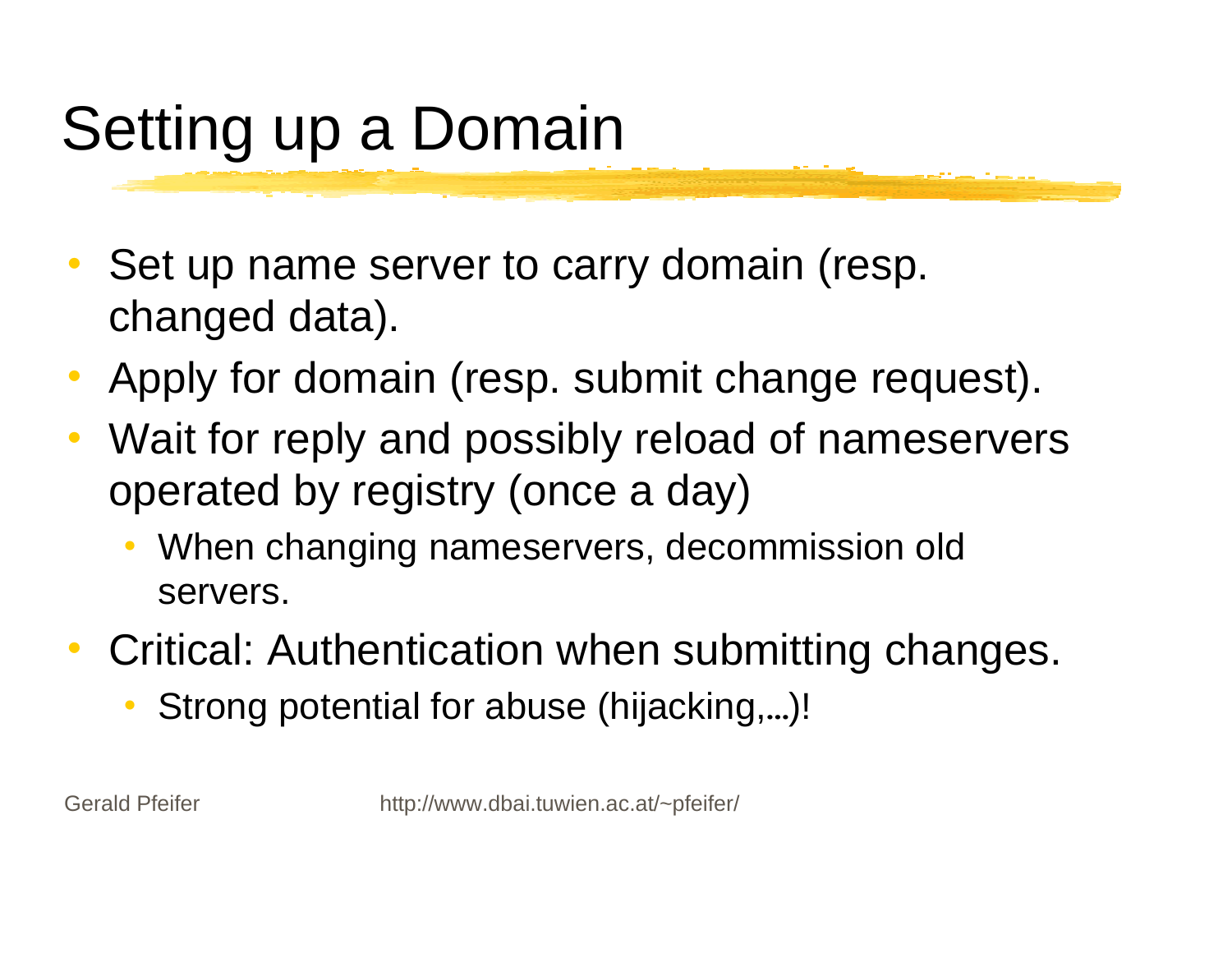

- $\bullet$ Sort incoming mail: mailing lists,...
- 0 Selectively forward mails
- $\bullet$ Preprocess mail: PGP signature check,...
- $\bullet$ Invoke programs; send automatic replies
- $\bullet$ Powerful enough to implement mailing lists!

Gerald Pfeifer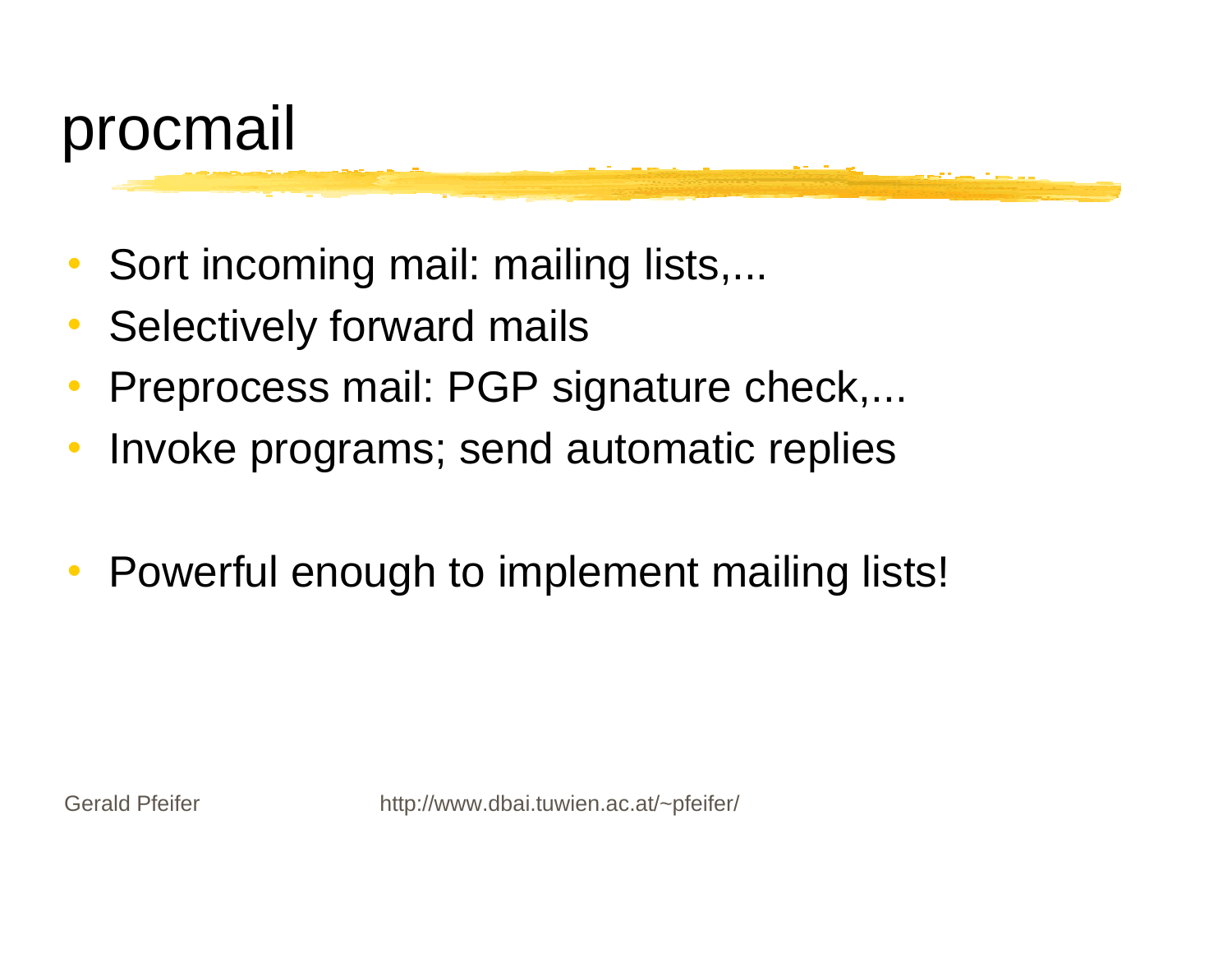# Why procmail?

- $\bullet$  Independent of mail server software and client
	- $\bullet$  Unix philosophy: Easily change/update one of the three without affecting any other!
- 0 More powerful than any mail server/client alone!
- $\bullet$  Extremely stable
	- $\bullet$ Syntax errors, file locking, out of memory,...
- $\bullet$ 24x7x52, immediate processing
- 0 Why not?
	- $\bullet$ Not always easy to use.

Gerald Pfeifer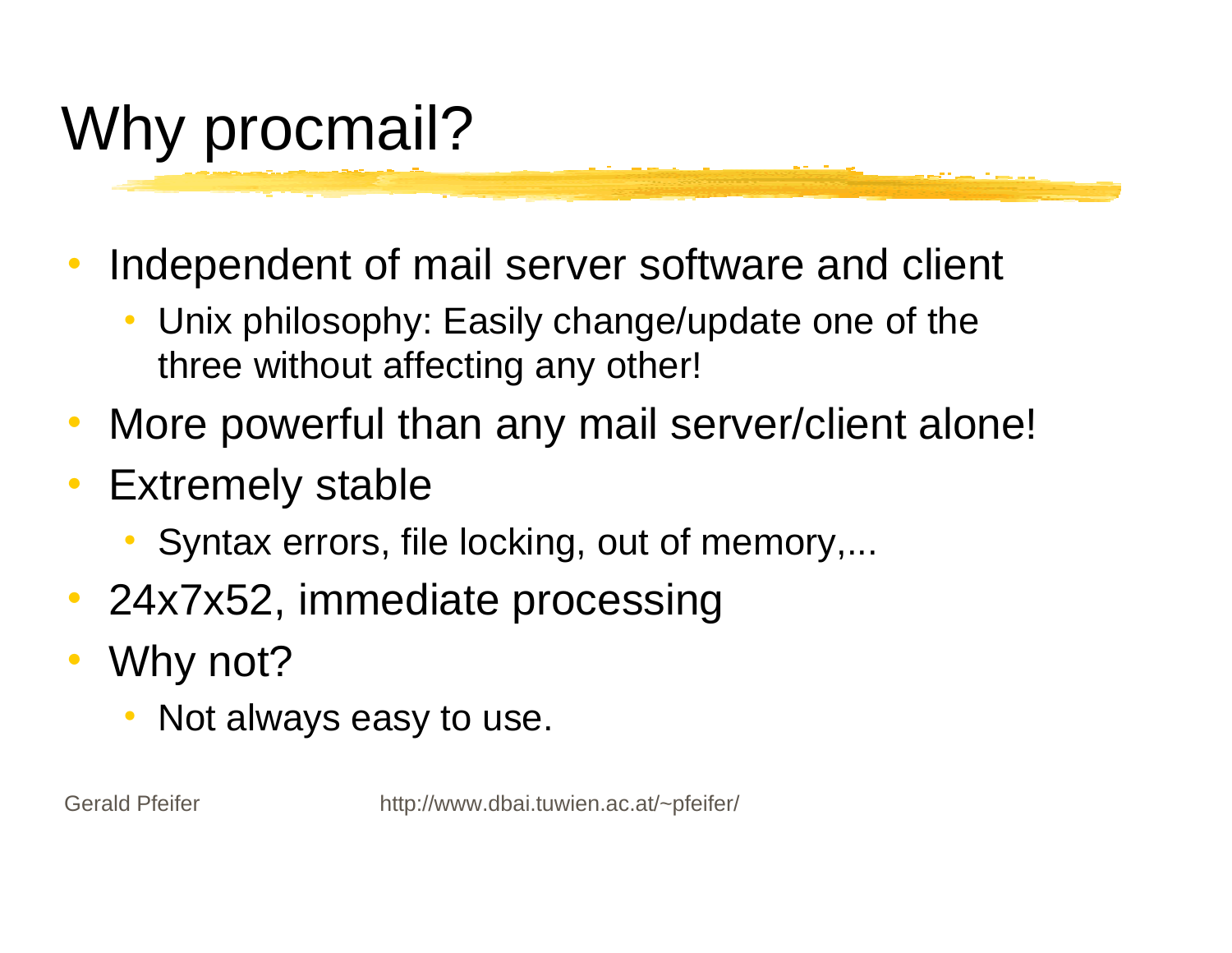#### 0 **Recipes**

:0 [flags] [: [locallockfile] ] «zero or more condition lines»«exactly one action line»

### Condition lines

- $\bullet$ \* «regular expression»
- $\bullet$   $\star$   $>$  « $\texttt{size}$ » (compare size of mail)
- \* ? «command» (use exit code of command)
- \* var ?? ... (match remainder of condition against value of environment variable var)
- \* ! «condition» (invert condition)

Gerald Pfeifer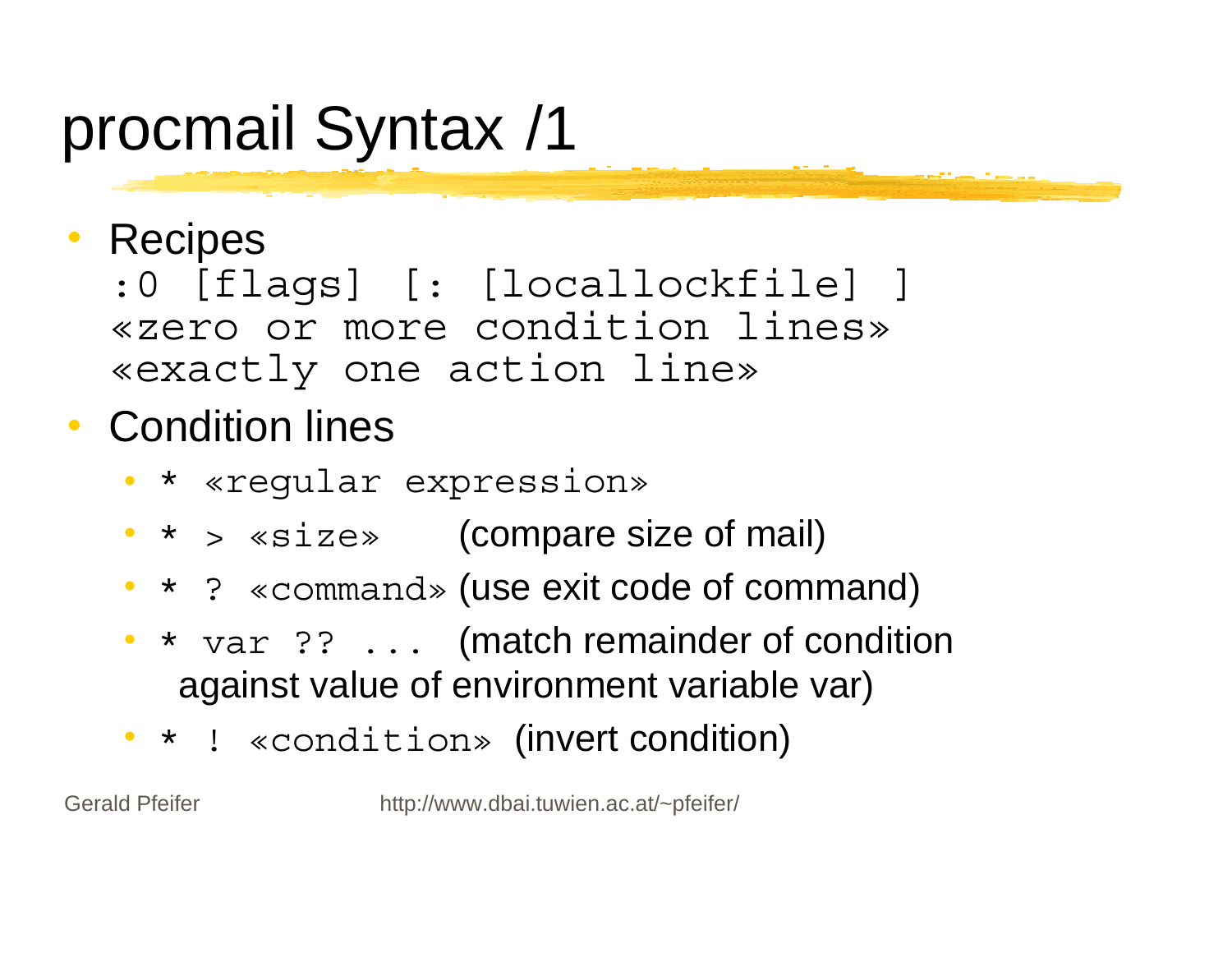- $\bullet$  Action lines
	- $\bullet$ ! address (, address) \* (forward message)
	- $\bullet$  | program (start program, pipe message to stdin)
	- { (start nested block)
		- } (close nested block)

Gerald Pfeifer

: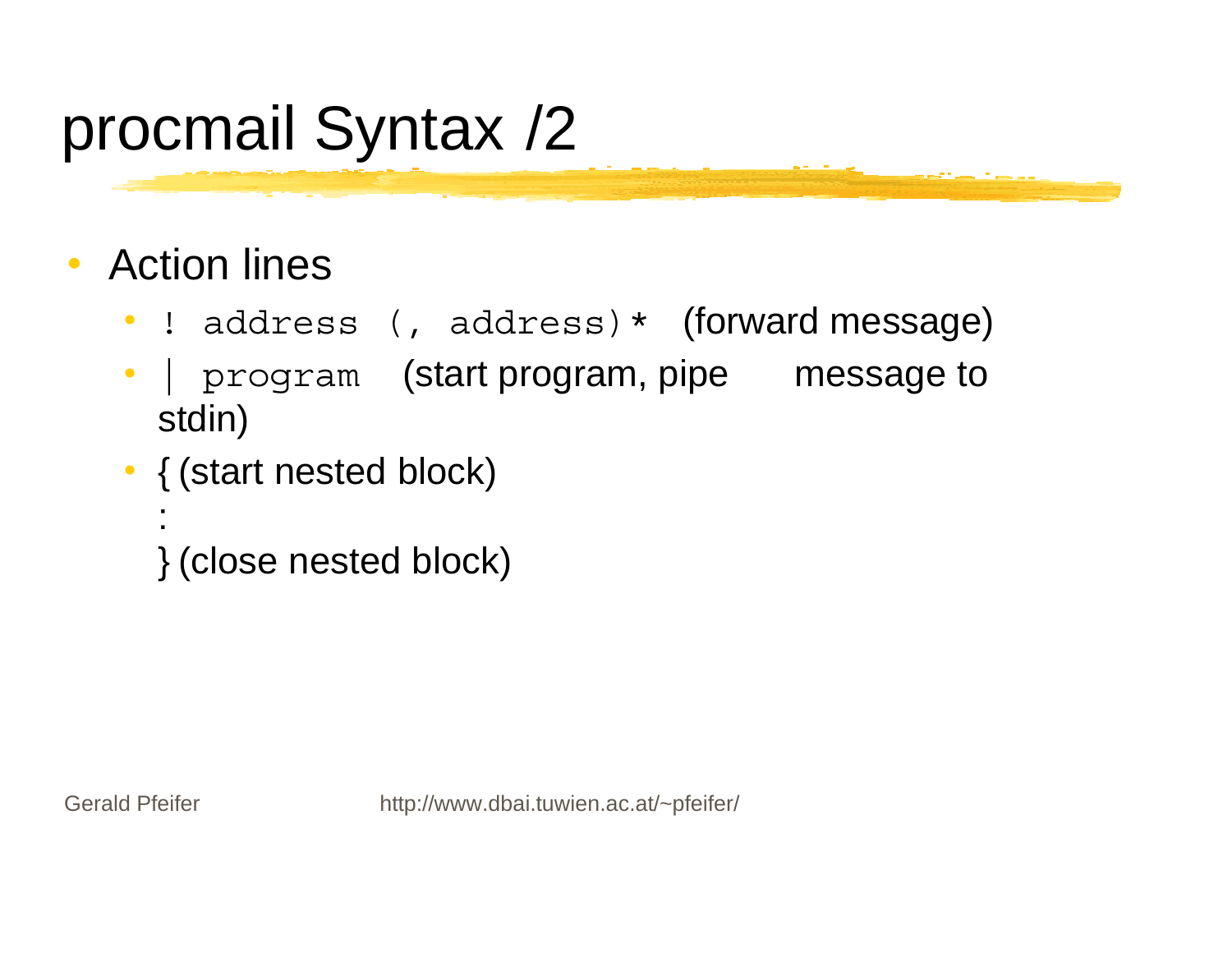- 0 Assignments are allowed nearly everywhere
	- $\bullet$ MAILDIR=\$HOME/MyIncomingMail/
	- $\bullet$ LOGFILE=/var/mail/pfeifer.log
	- $\bullet$ EXITCODE=67 ("user unknown")
- 0 Include other files
	- $\bullet$ INCLUDERC=\$HOME/.procmail−antispam
- $\bullet$  "Jump" to other files ("goto")
	- $\bullet$ SWITCHRC=\$HOME/.procmail−antispam
	- $\bullet$ Turing complete!?

Gerald Pfeifer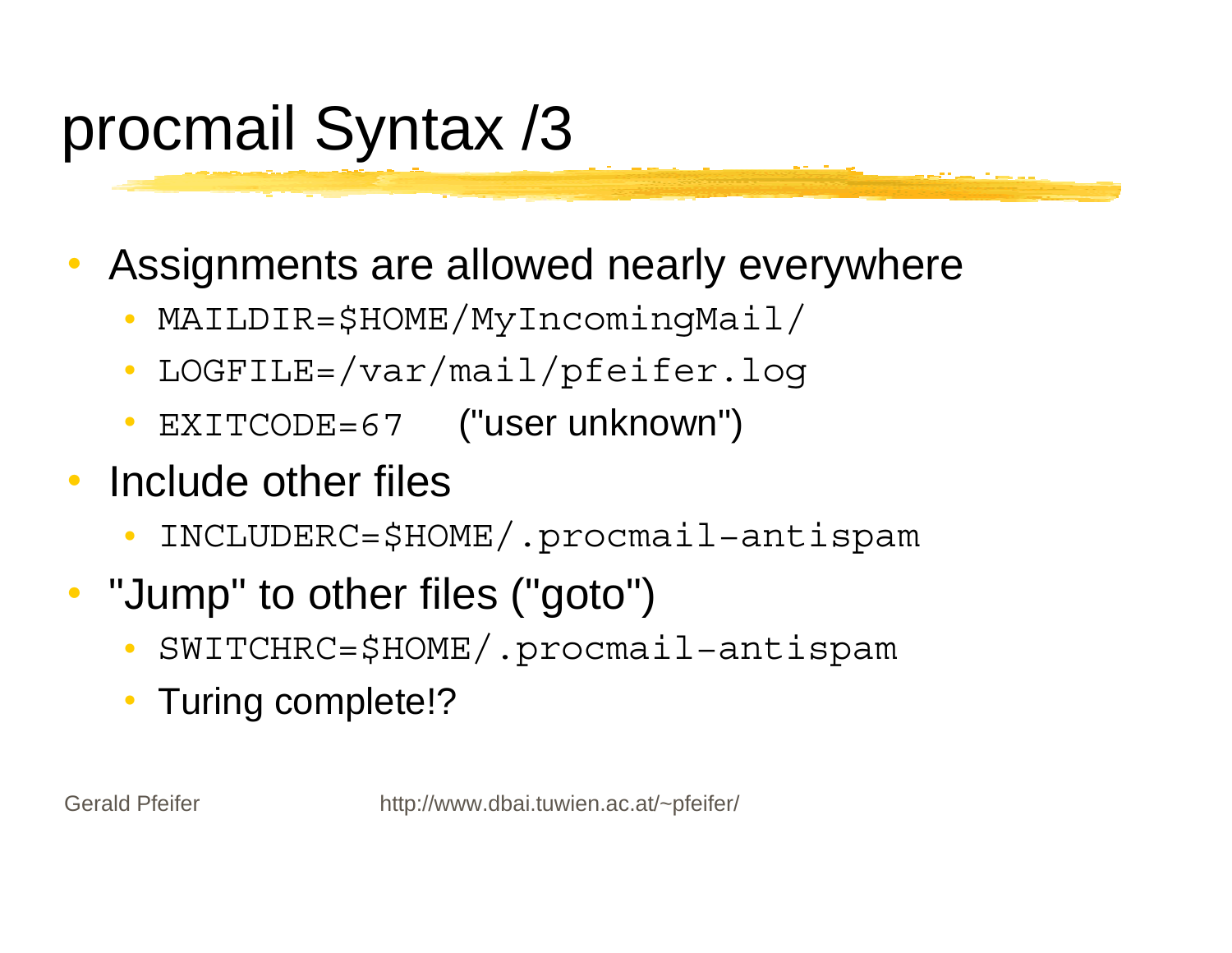# RegExps, a quick tour

- $\bullet$ Any character (except  $\ln$  = newline)
- $\bullet$ \. A dot
- $\bullet$   $\land$ , \$ Start of line, end of line
- $\cdot$   $x$ ? Zero or one occurrences of the expression x
- $\bullet$   $X^*$ A sequence of zero or more occurrences of x
- $\bullet$  X+ A sequence of one or more occurrences of x
- $x|y$ Either one of  $x$  or  $y$
- $\bullet$ • (xy□) Aggregate sequence
- $\bullet$ [abd9] Either one of a, b, d, or 9
- $\bullet$ • [^a–m] Any character apart from a, o, m or newline

Gerald Pfeifer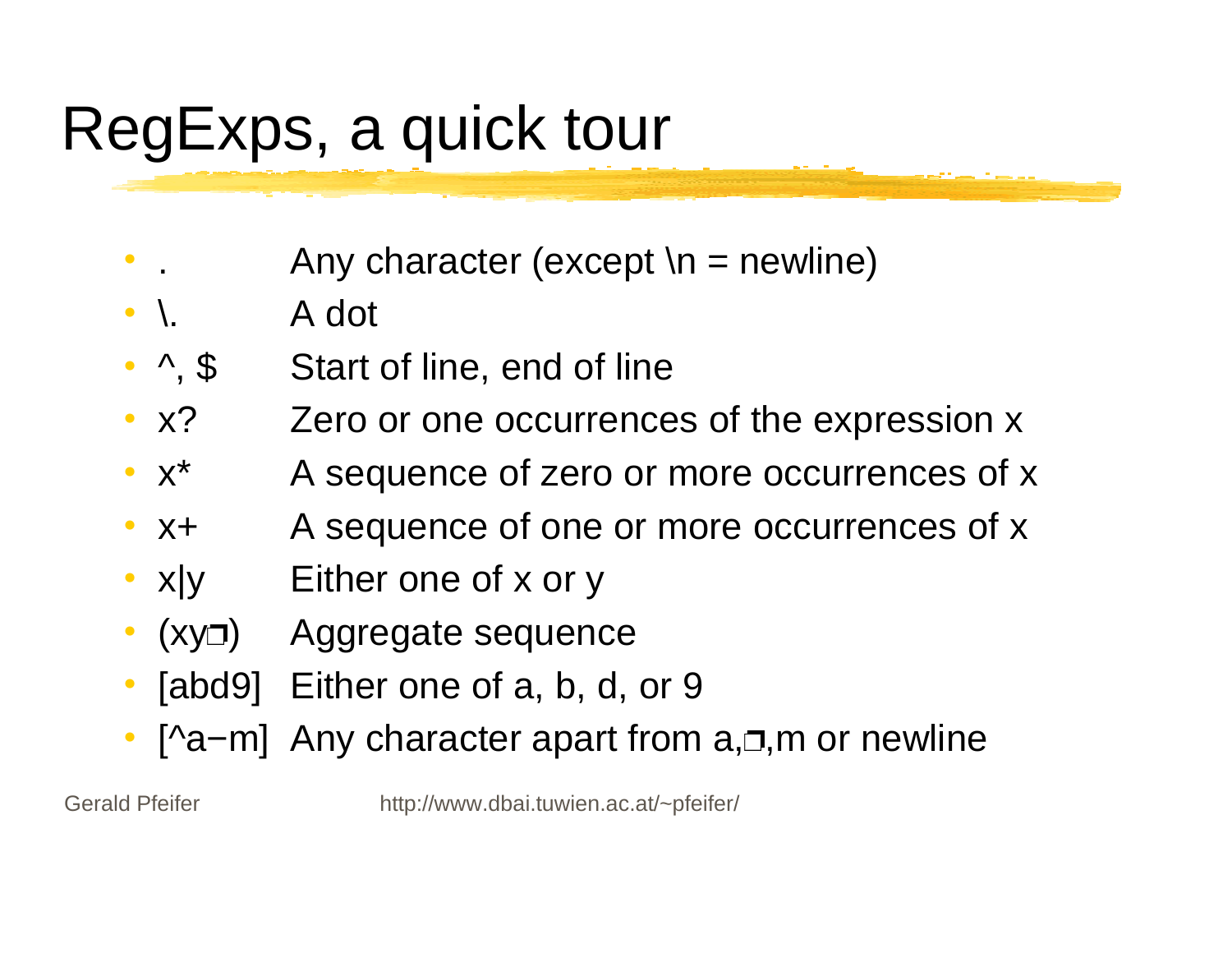# procmail: Filtering Lists

- $\bullet$  :0\* ^Sender: gcc−cvs−wwwdocs−owner@gcc.gnu.org INBOX.announce
- 0 Filter duplicate messages via multiple lists by means of their Message−ID.

:0 Wh: msgid.lock \* ^Sender: gcc(−announce|−bugs|−patches)?−owner@gcc.gnu.org | formail −D 8192 msgid.cache

### :0

\* ^Sender: gcc(−announce|−bugs|−patches)?−owner@gcc.gnu.org INLIST.gcc

Gerald Pfeifer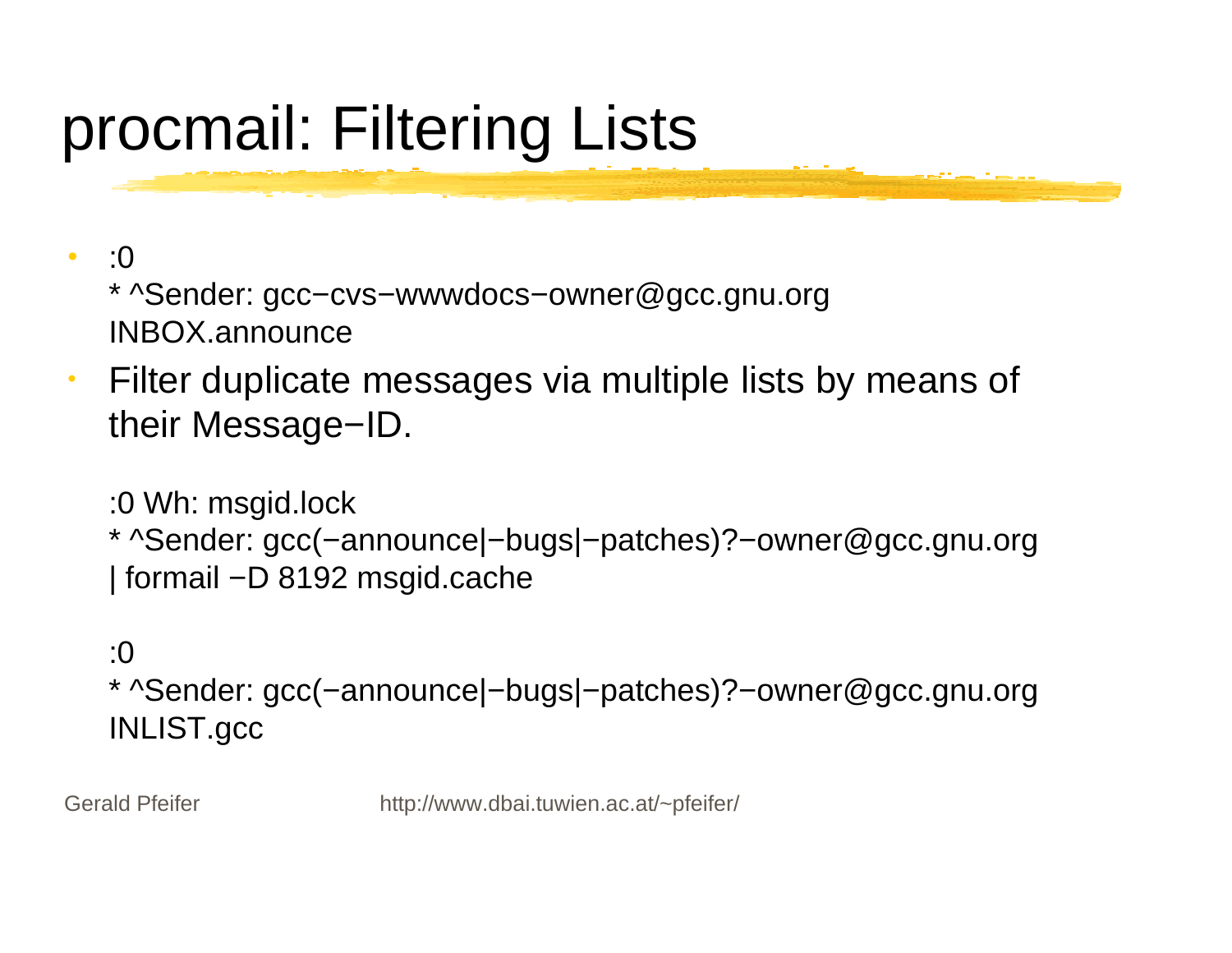- 0 Flags
	- $\bullet$ case sensitive
	- H / h grep header / feed header to pipe
	- B / b grep body / feed body to pipe
	- $\bullet$  f consider pipe as a filter
	- $\bullet$  W wait for filter (and ignore errors)
	- A / E AND/ELSE -- only execute if preceeding recipe was/was not executed.
	- $\bullet$ c generate copy of the current message
- 0 and any combination thereof!

Gerald Pfeifer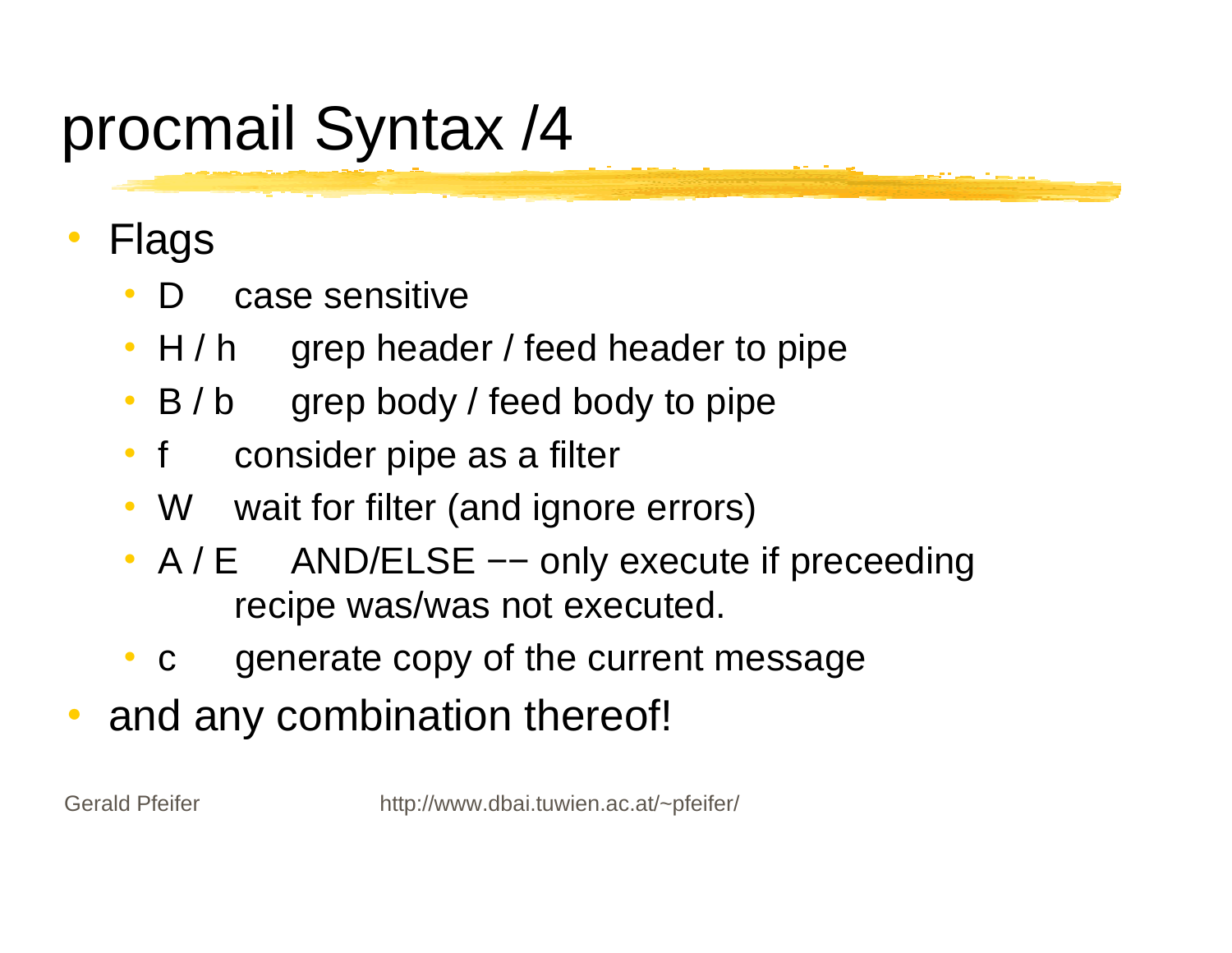## procmail Syntax: Scoring

- 0 Scoring Rules
	- \* w^x «condition»
	- $\bullet$ Weight w and exponent x are real numbers.
	- $\bullet$  The first time the regular expression is found, it will add w to the score; the second time, w\*x will be added; the third time, w\*x\*x $\Box$
	- $\bullet$  Final score for the recipe must be positive for it to match.

Gerald Pfeifer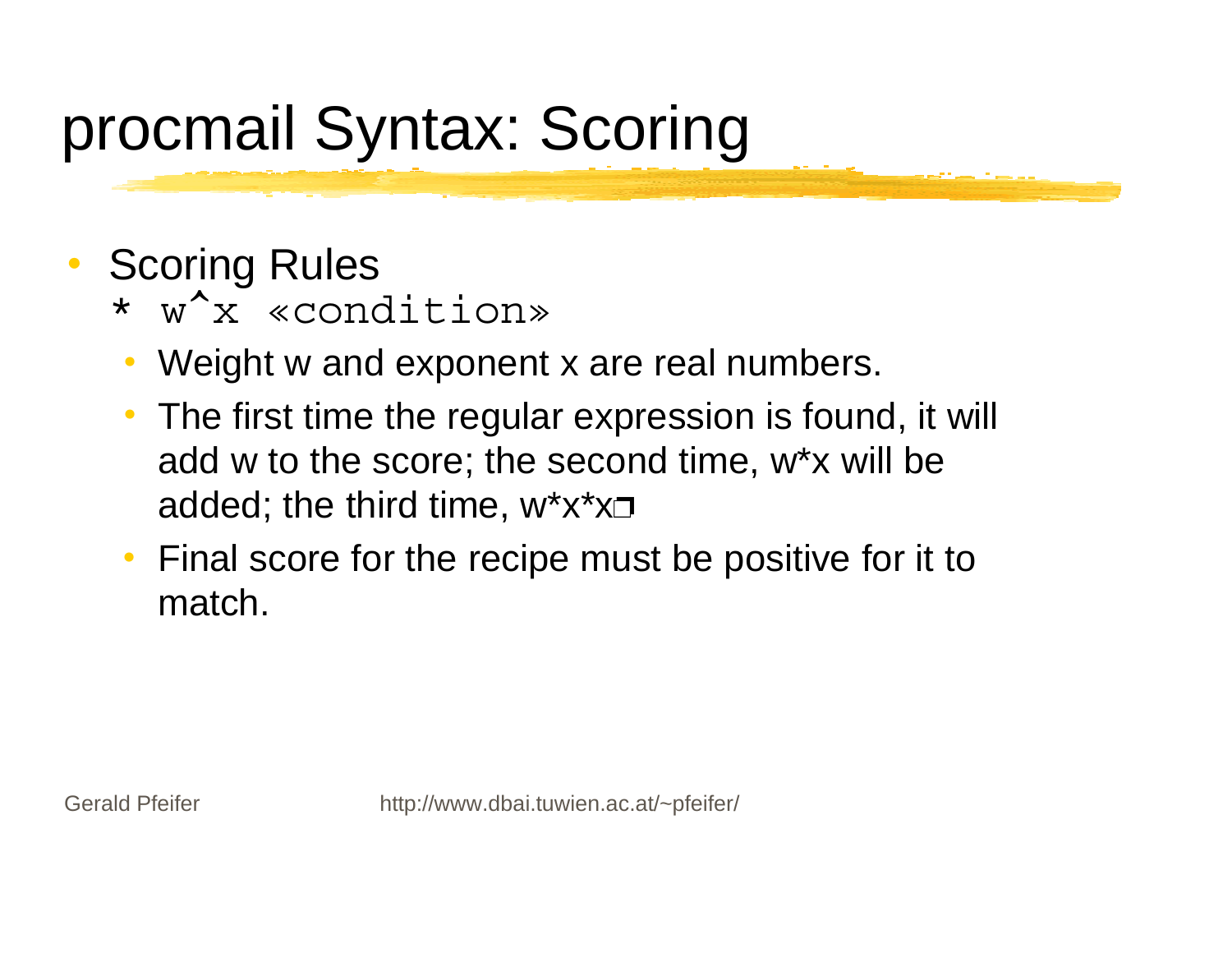### procmail: Spam Filter

#### 0 :0

{

- \* 100^0 ^Message−Id: <>
- \* 100^0 ^Message−Id: <\.>
- \* 100^0 ^Received:.\*\[.\*([3−9][0−9][0−9]|25[6−9]|[0−9]{4,})[\.\]]
- \* 100^0 ^Subject: (AD:|\[AD\]|ADV:|ADV )
- \* 100^0 ^TO.\*@public.com
- \* 100^0 ^X−Mailer: (Emailer Platinum|DiffondiCool)

```
 EXITCODE=$EXIT_NOUSER
```

```
 :0 $SPAM
```
} Observe how the conditions are OR−ed!

Gerald Pfeifer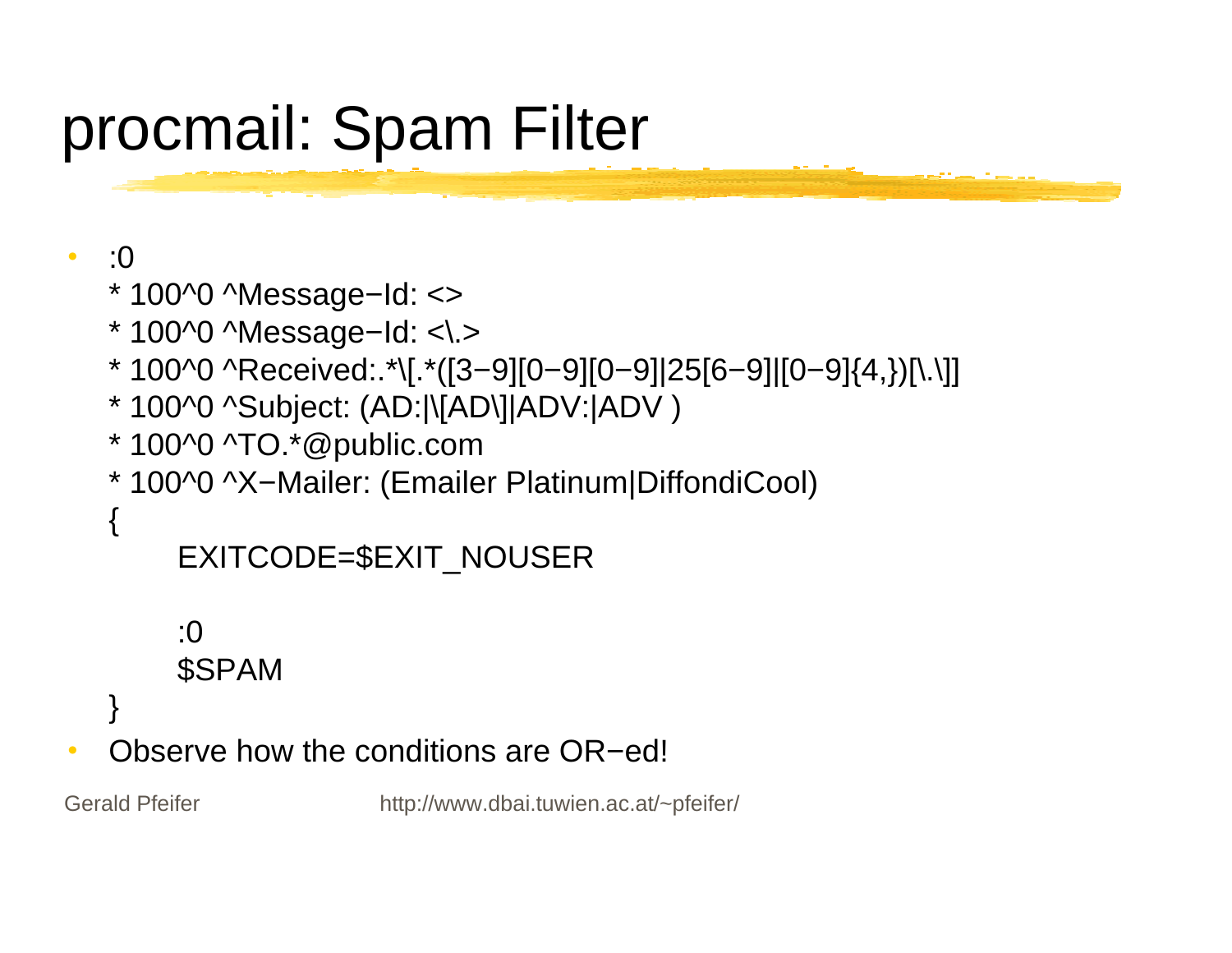# formail & procmail: A Team

- $\bullet$ Filter, Rewrite, Modify,… messages
- 0 **Options** 
	- $\bullet$   $-r$ −r Generate auto−reply header
	- −s Split mailbox file into messages − very handy!
	- −b Do not escape From−lines in the body
	- $\bullet$  -D −D Detect duplicate messages (see example)
	- −A Append a header field
	- $\bullet$   $\qquad$ Insert (replace) header field
	- $\bullet$ …and many more.

Gerald Pfeifer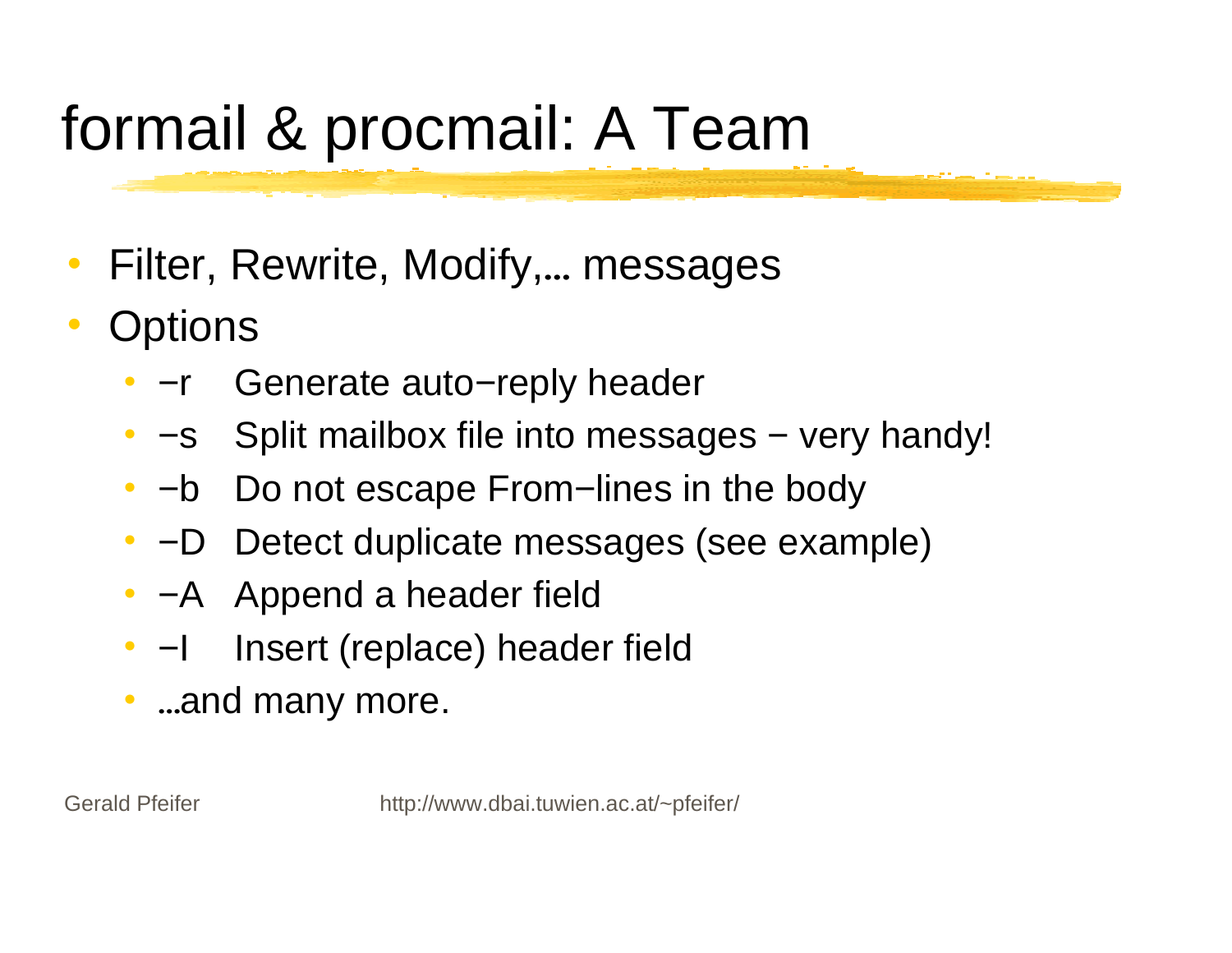### procmail: Another example

Tag messages from a certain mailing list

```
\bullet :0* ^Sender: owner−freebsd−emulation@FreeBSD.ORG
{
      :0f
      * ^Subject: Re:\/.*
      | formail −b −I"Subject: Re: [emulation]$MATCH"
      :Ef * ^Subject:\/.*
      | formail −b −I"Subject: [emulation]$MATCH"|
 :0INLIST.freebsd
}
```
Gerald Pfeifer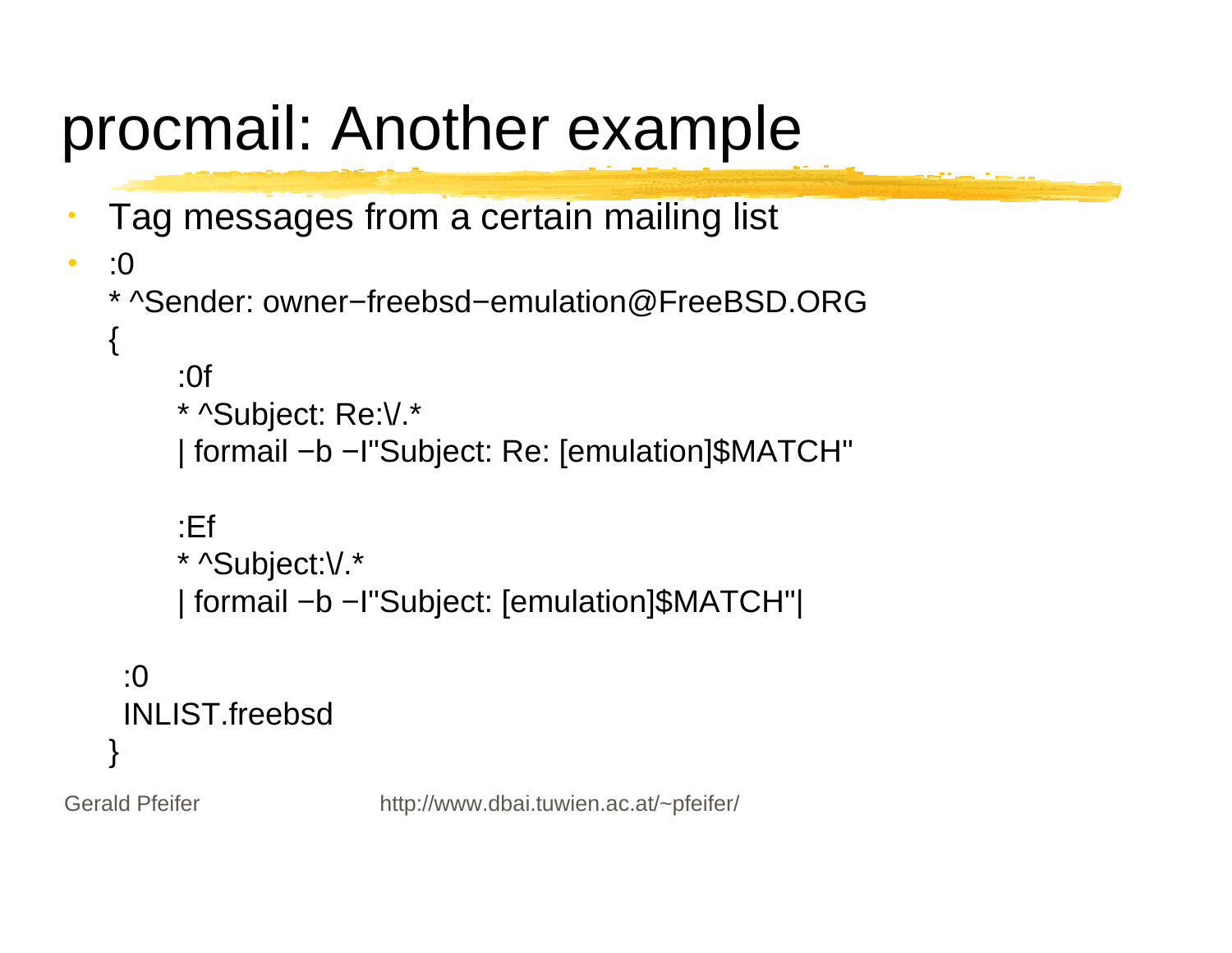# Mail DOs and DON'Ts

- $\bullet$ Do use your real name
- 0 Do use a valid e−mail address (of yours)
- $\bullet$  Do use a standard charset
	- $\bullet$ US−ASCII, ISO−8859−1, ISO−8859−15 (Euro),...
	- $\bullet$ Don't use Windows−1252, X–UNKNOWN,...
- 0 Don't use HTML
- 0 Don't use proprietary formats
	- $\bullet$ MS TNEF,...

Gerald Pfeifer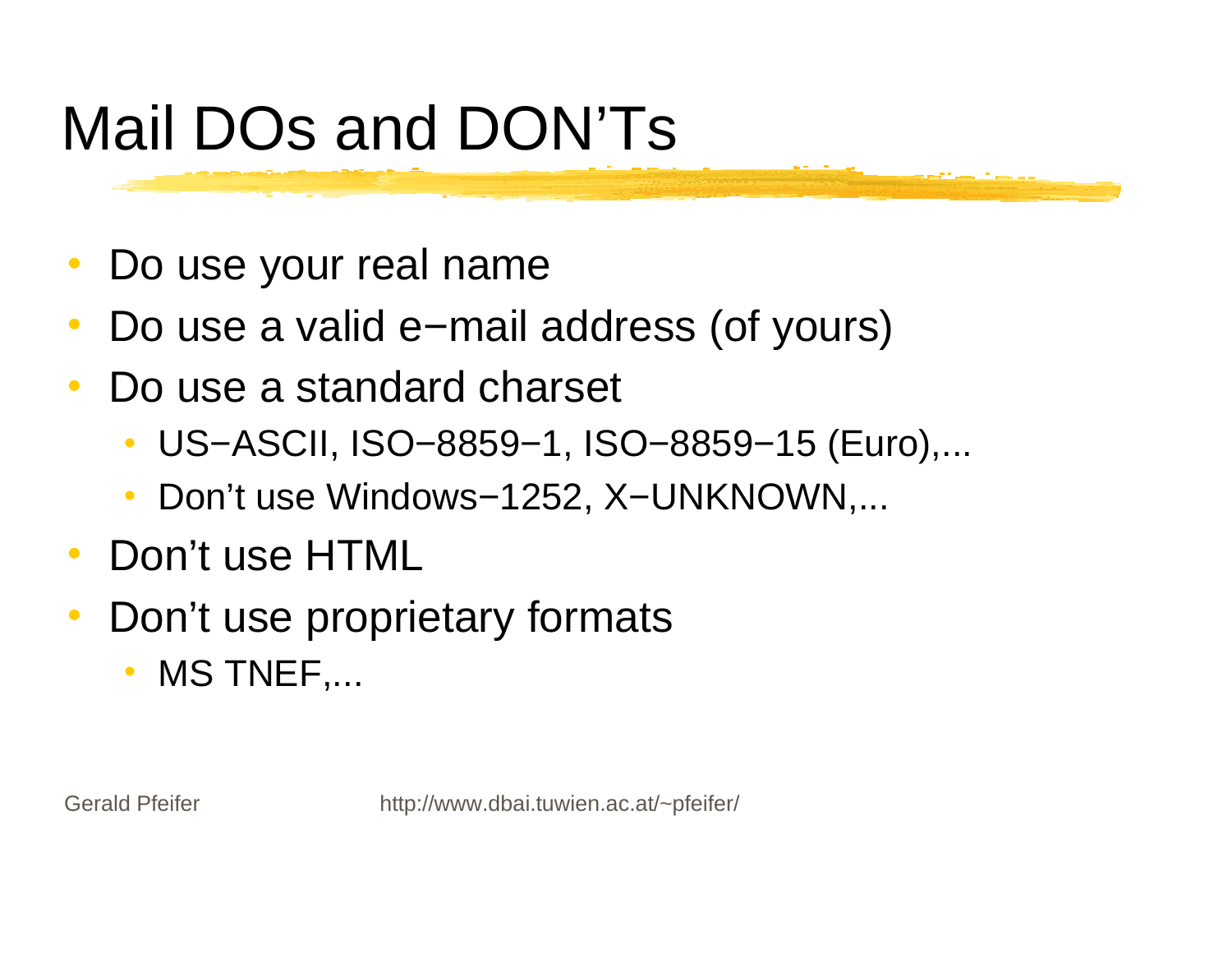## Standard Mailbox Names 1/2

- $\bullet$  Mailbox Names for Common Services, Roles and Function (RFC 2142)
- 0 Network Operations
	- "...experiencing difficulties with the organization's Internet service"
	- $\bullet$ **ABUSE@...** Inappropriate public behaviour
	- $\bullet$ NOC@... Network infrastructure
	- SECURITY@... Security bulletins or queries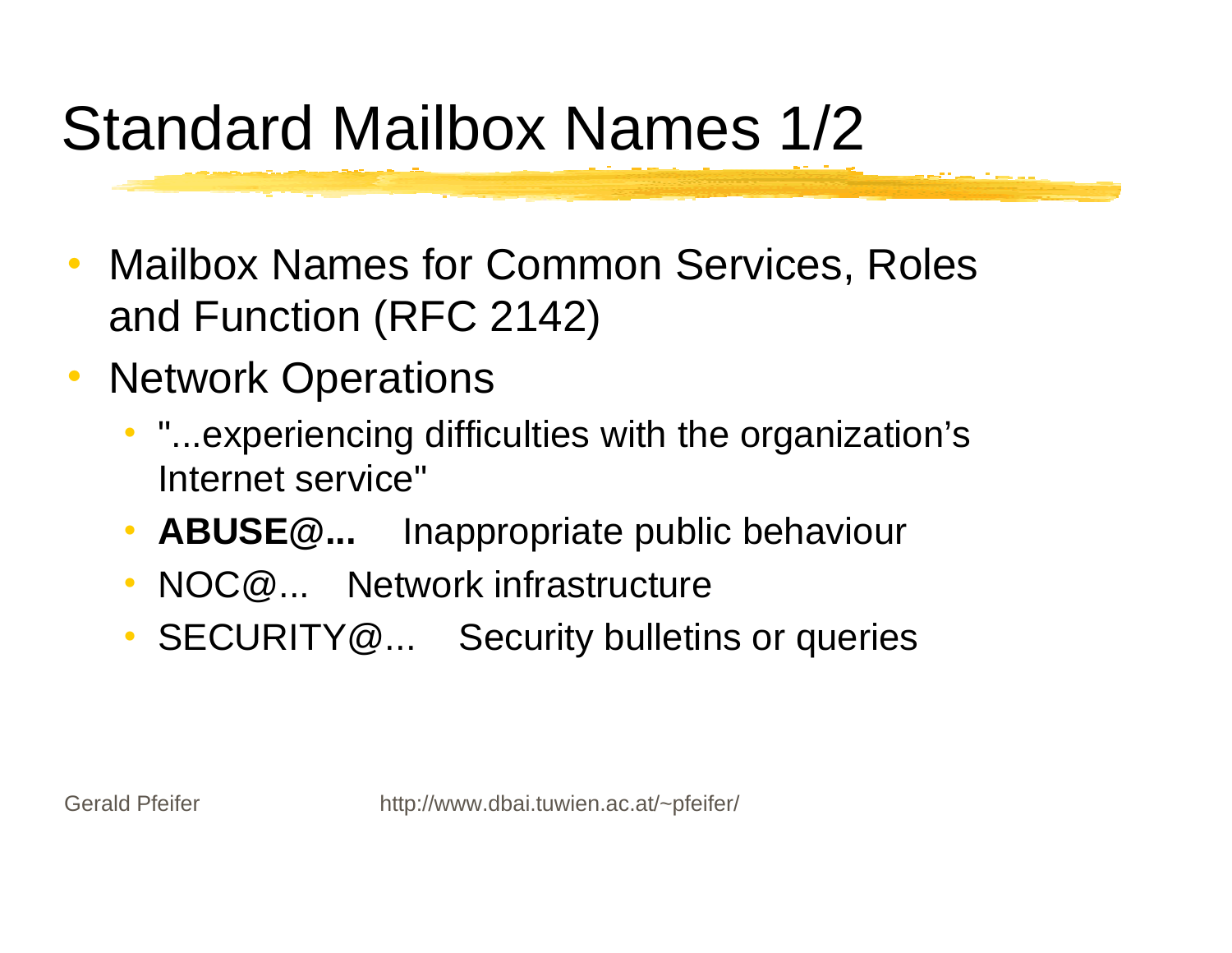## Standard Mailbox Names 2/2

- $\bullet$  DNS Administration Mailbox
	- HOSTMASTER@... or any other, specified in SOA Resource Record
- 0 Specific Internet Services
	- POSTMASTER@... SMTP
	- $\bullet$  USENET@... (or NEWS@...) NNTP
	- $\bullet$ WEBMASTER@... (or WWW@...) HTTP
- $\bullet$  Administrative Mailbox for Mailing Lists
	- LISTNAME−REQUEST@... Required for every list!

Gerald Pfeifer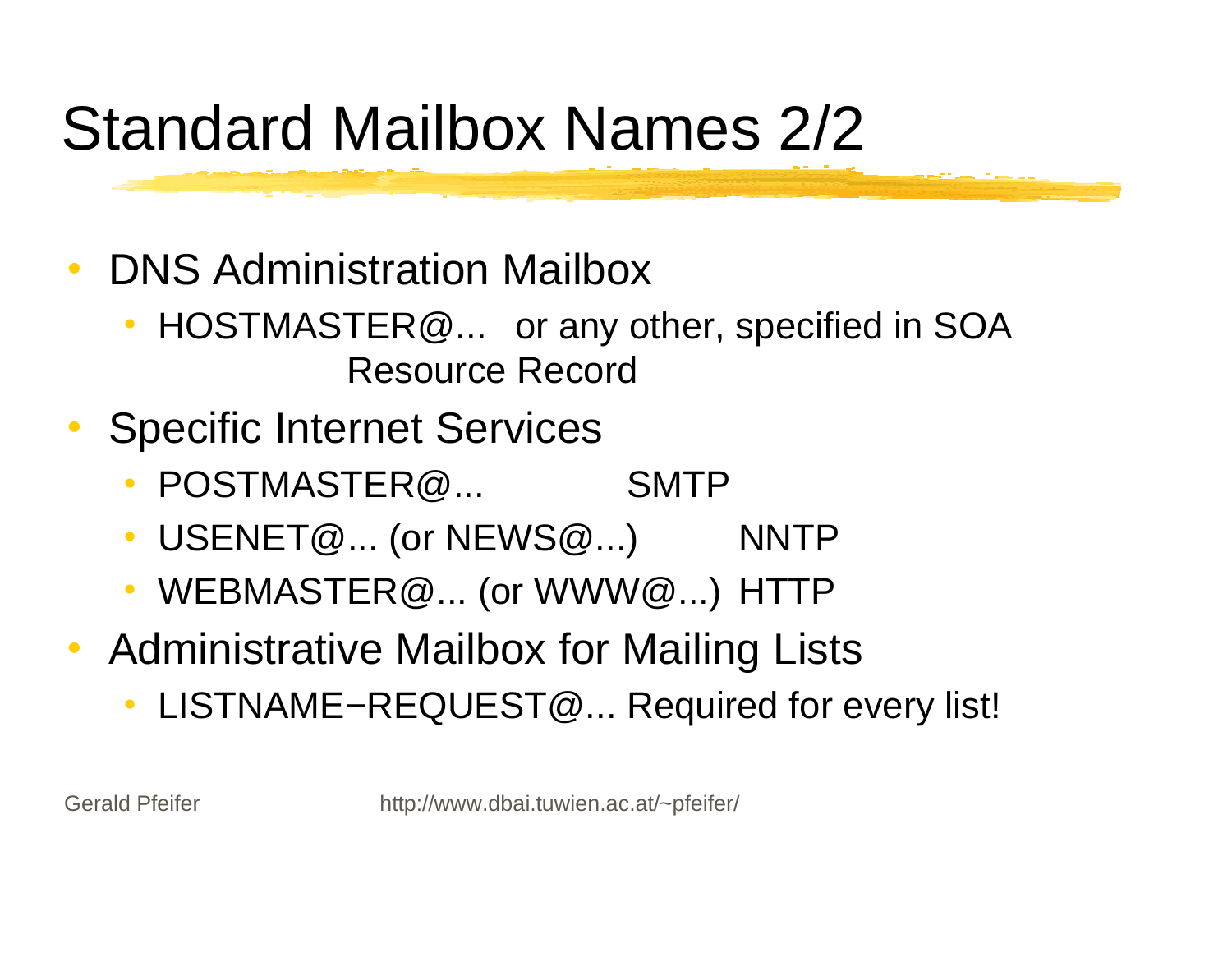### Spam, spam, spam...

- $\bullet$ Luncheon meat in a can, made by Hormel
- 0 Song by Monty Python's "Spam−loving Vikings"
- $\bullet$  Usenet
	- $\bullet$ Excessive Multiple Posting (EMP)
	- $\bullet$ Excessive Cross−Posting (ECP)
	- $\bullet$ ...and combinations thereof
- 0 Mail
	- $\bullet$ Unsoliticed Commercial Email (UCE)
	- $\bullet$ Unsoliticed Bulk Email (UBE)

Gerald Pfeifer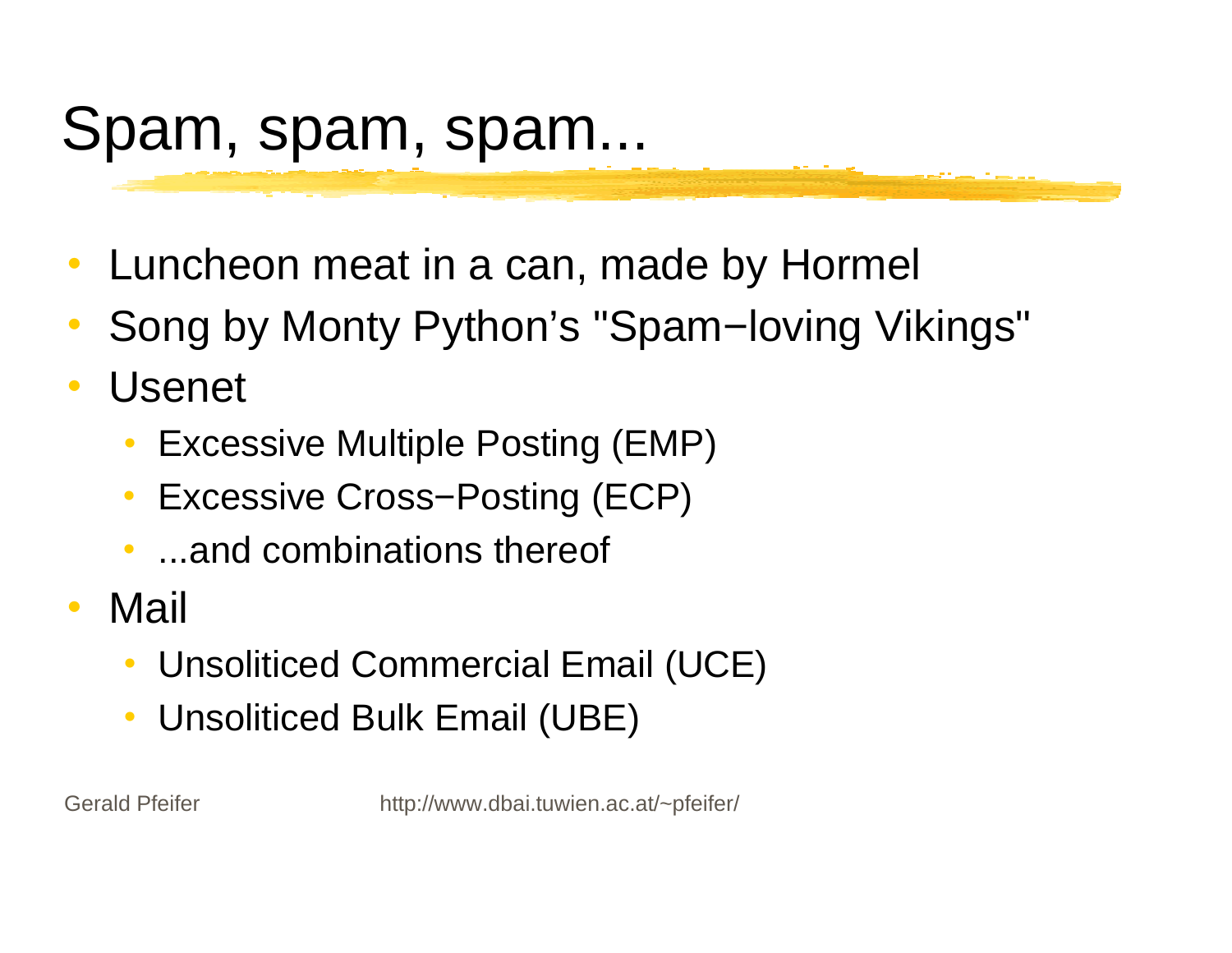# Austrian Legalese 1/2

- 0 Telekommunikationsgesetz TKG § 101
	- $\bullet$  "Unerbetene Anrufe: Anrufe − einschließlich das Senden von Fernkopien – zu Werbezwecken ohne vorherige Einwilligung des Teilnehmers sind unzulässig. [...] Die erteilte Einwilligung kann jederzeit widerrufen werden [...]"
	- $\bullet$  Seit 1999−07−15: "Die Zusendung einer elektronischen Post als Massensendung oder zu Werbezwecken bedarf der vorherigen • jederzeit widerruflichen • Zustimmung des Empfängers."

Gerald Pfeifer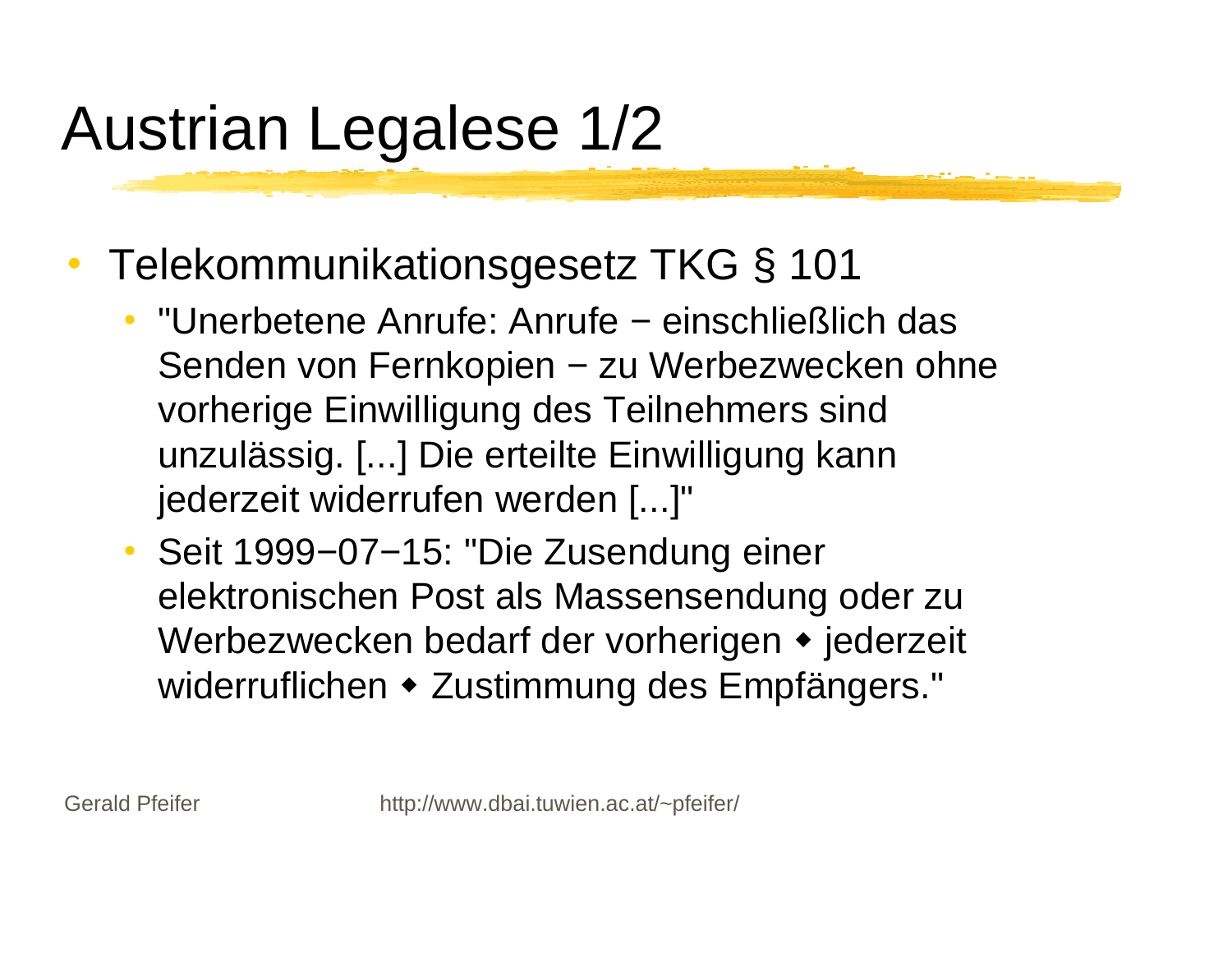# Austrian Legalese 2/2

- TKG § 104 (3) 23. "Eine Verwaltungsübertretung begeht und ist mit einer Geldstrafe bis zu 500.000 Schilling zu bestrafen, wer [...] entgegen § 101 unerbetene Anrufe oder die Zusendung einer elektronischen Post als Massensendung oder zu Werbezwecken tätigt.
- $\bullet$  Anzeige persönlich oder anonym, brieflich oder per E−mail, mit vollem Body und sämtlichen Headern der Mail an ein Fernmeldebüro:
	- $\bullet$ http://www.bmv.gv.at/tk/2ofb/sektion4main.htm

Gerald Pfeifer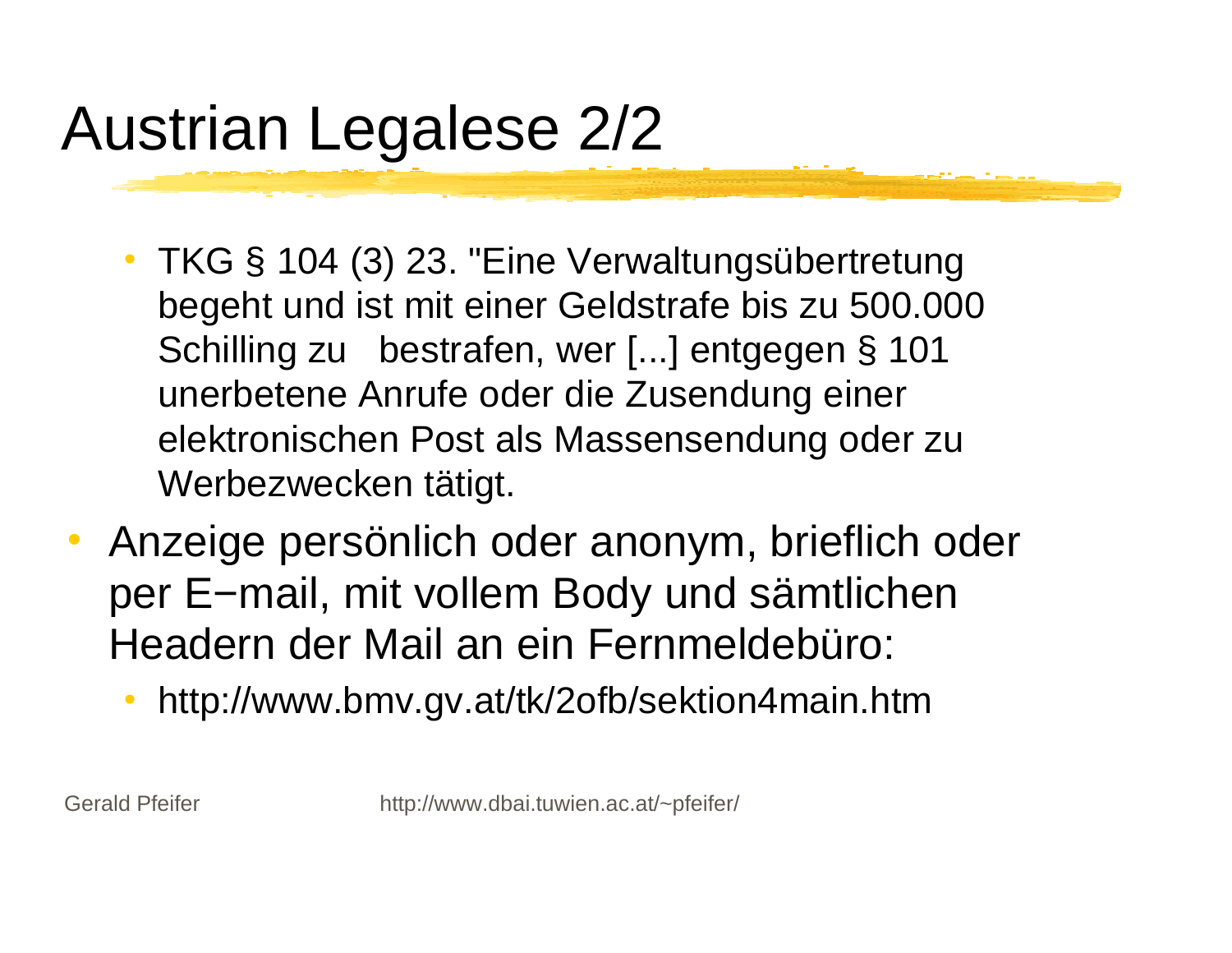# Open Mail Relays 1/3

- 0 What is it?
	- $\bullet$  Mail Server, accepting and delivering mail from third parties to third parties
	- $\bullet$ Neither sender nor recipients are legitimate users
- $\bullet$ Quite common in the "early" days
- $\bullet$  Now responsible for 50+% of UCE/UBE!
	- 0 (Dial−up) Spammer sends his messages to an open relay very quickly (one message, many recipients), only delivery is expensive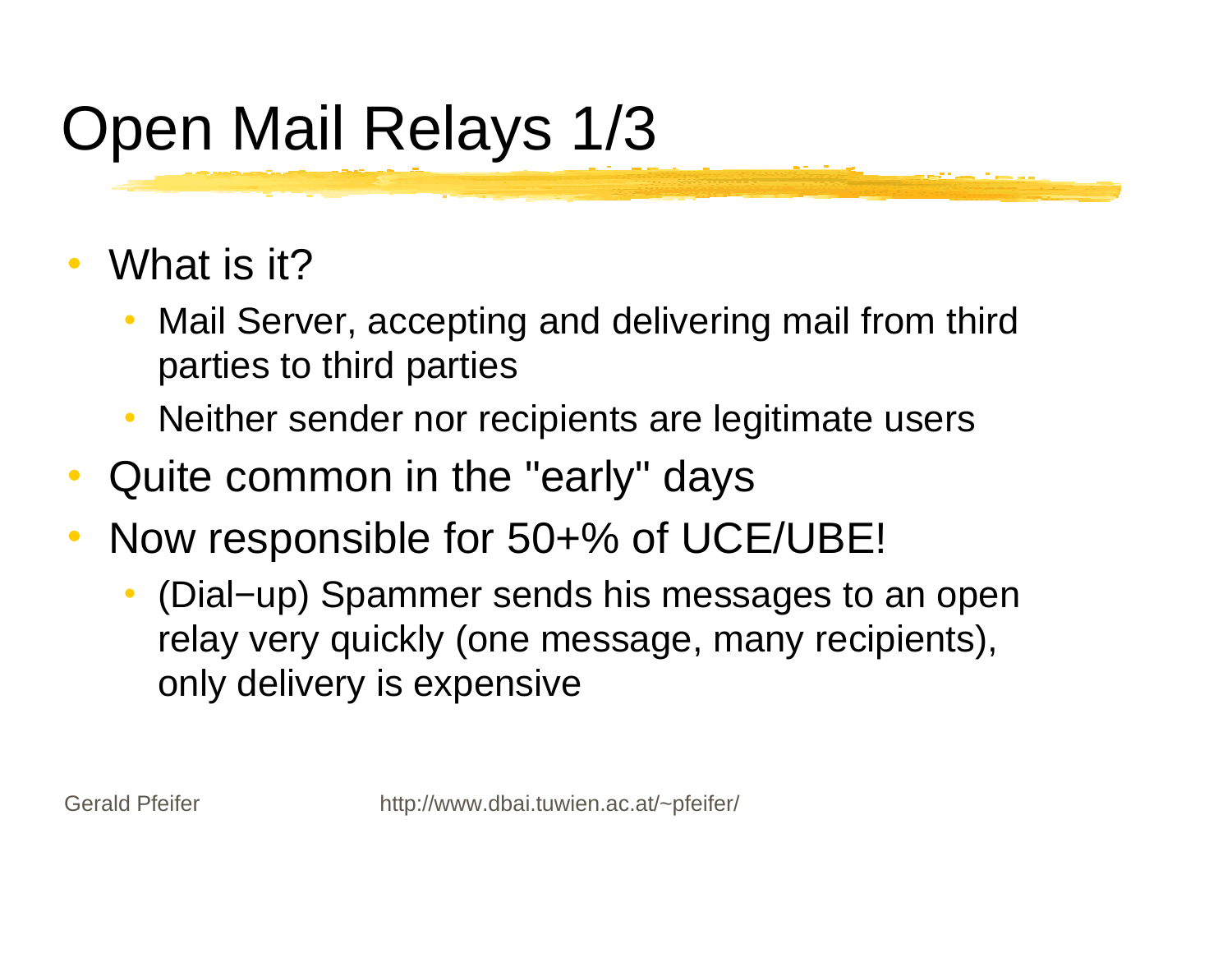# Open Mail Relays 2/3

- 0 Per se useful for testing and users on the road
- 0 Possibility of abuse outweighs these advantages
	- $\bullet$ Server operator has to pay traffic−based fees
	- Server may run out−of−disk, out−of−bandwidth, experience significant delays
	- $\bullet$ • **Dand appear on blacklists!**
- 0 Mobile Users
	- $\bullet$ SMTP−after−POP/IMAP
	- $\bullet$ SMTP Authentication

Gerald Pfeifer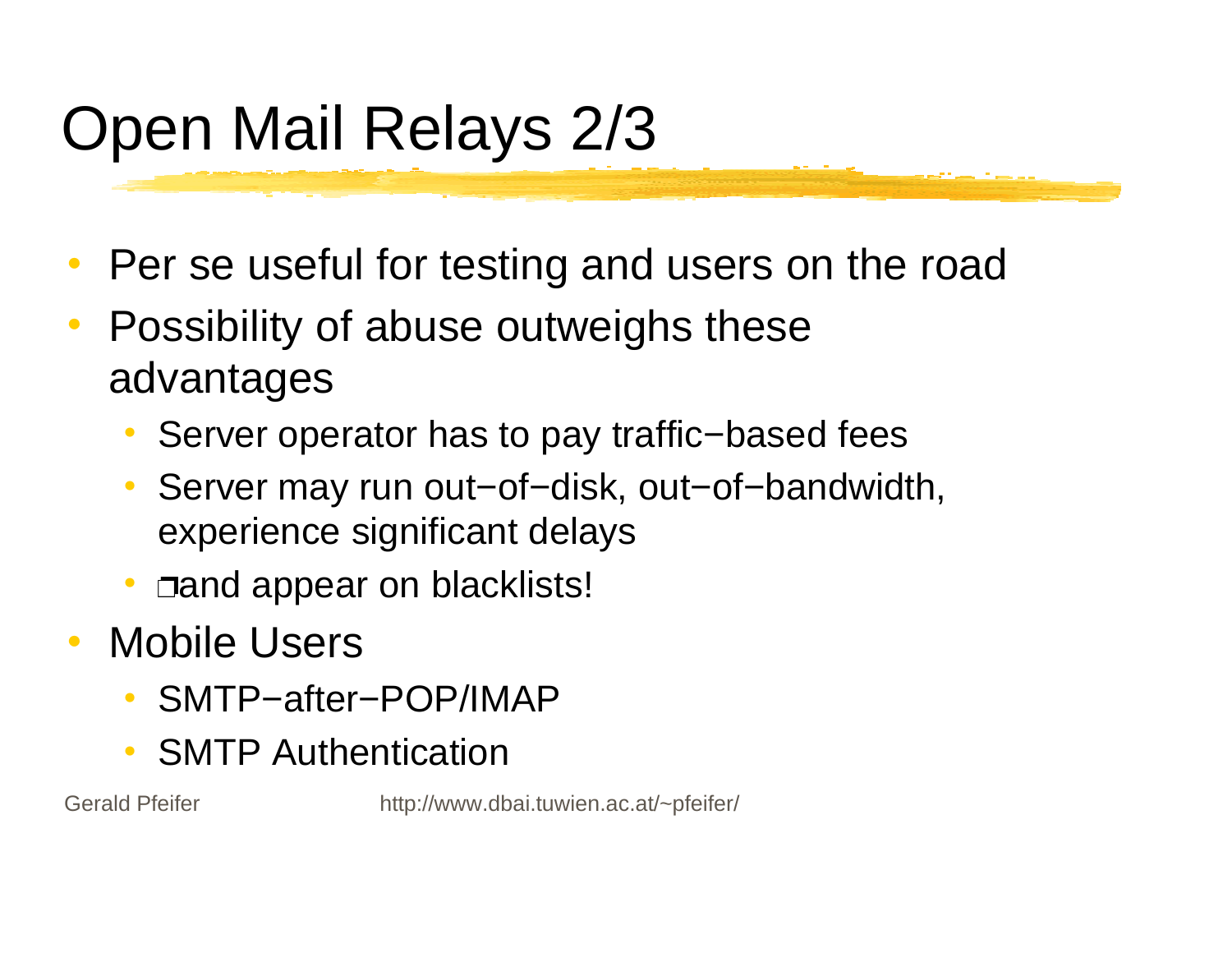# Open Mail Relays 3/3

- 0 How to fix?
	- $\bullet$ Most current version of mail servers have been fixed
	- $\bullet$  MAPS Transport Security Initiative http://www.mail−abuse.org/tsi/
- $\bullet$  Inappropriate fix
	- $\bullet$ Only accept mail from IPs with an MX−Record
	- $\bullet$ This is not RFC−conformant and stupid!
	- $\bullet$  Also breaks in cases where ingoing and outgoing servers are different!

Gerald Pfeifer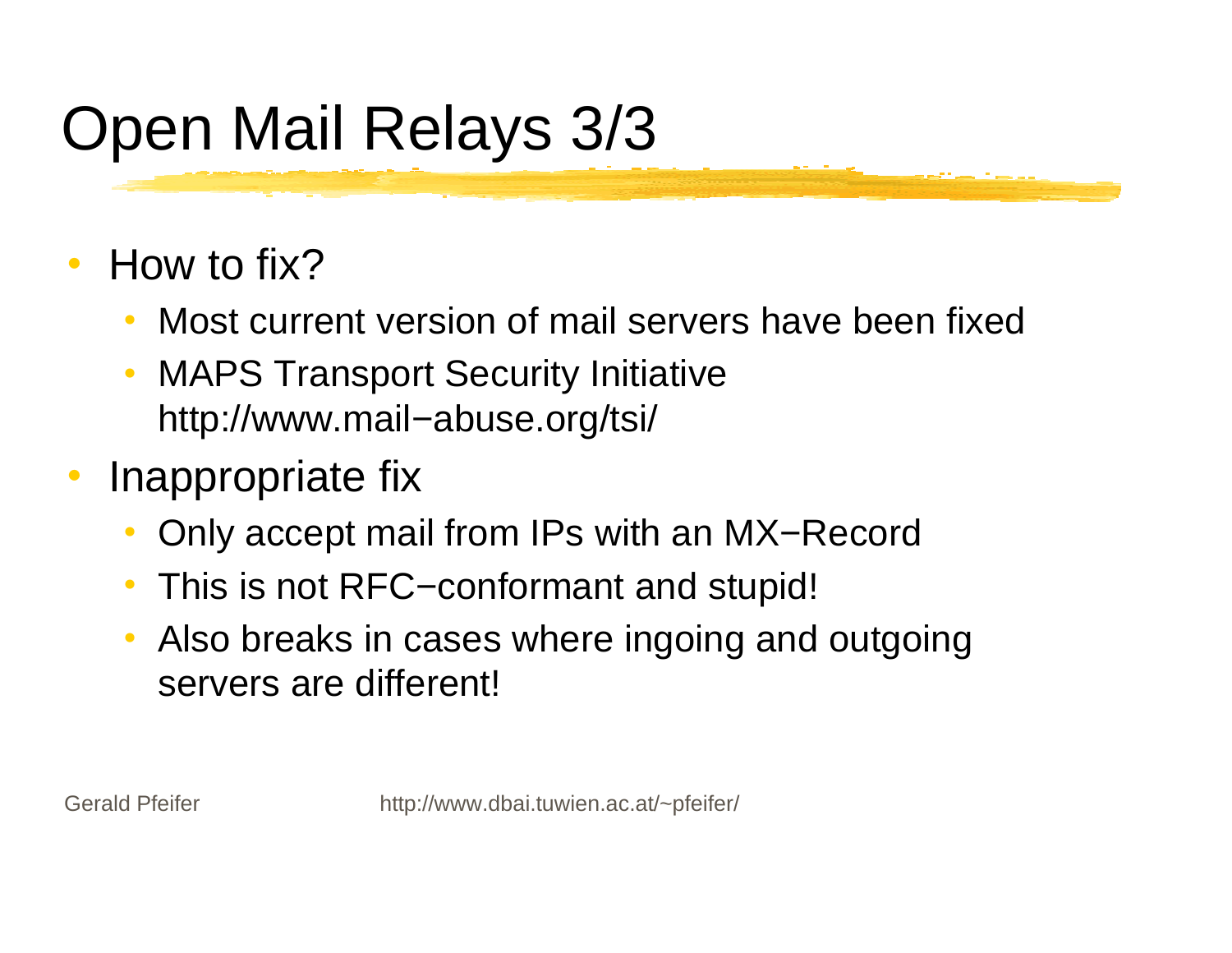# Filtering/Blocking Spam

- 0 **Heuristics** 
	- $\bullet$ Subject: (\[AD\]|ADV:|ADV) To: friend@public.com :
	- $\bullet$ Hard to maintain
	- $\bullet$ False positives (Mail classified as Spam, but is not)
	- $\bullet$  Feasible for end users, but usually takes place after the mail has been delivered.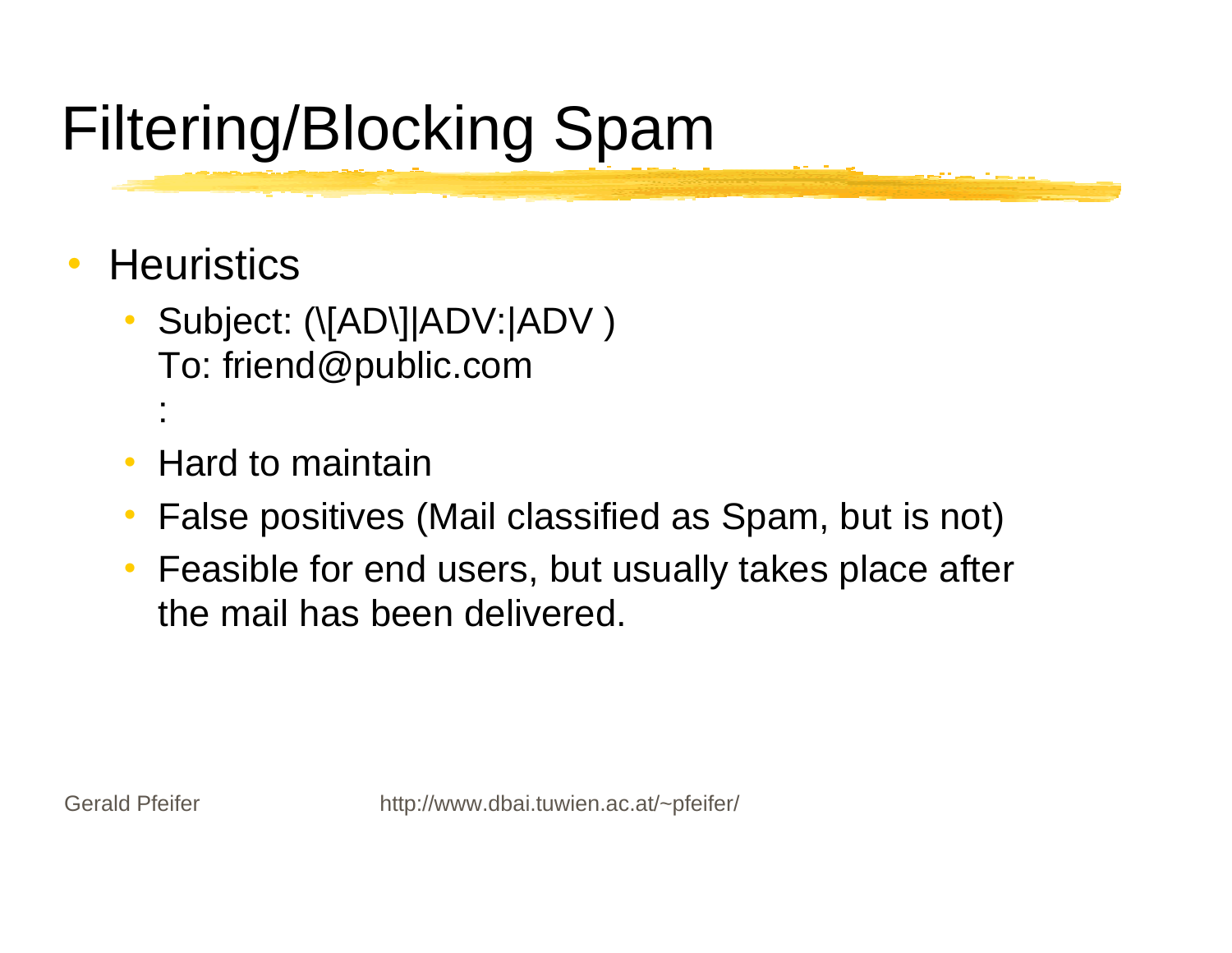# Filtering/Blocking Spam 2/2

- 0 DNS–based lists of "spamming" IPs
	- $\bullet$  Mostly for system administrators / mail server configurations
	- $\bullet$ Easy to maintain
	- $\bullet$ Blocks Ips (Servers), not Users (Spammers)
	- $\bullet$ • Reliance on external sources and decisions
	- $\bullet$  May slow down delivery and increase server load (open connection!)
		- 0 affects large servers
		- local DNS server / secondary DNS server?

Gerald Pfeifer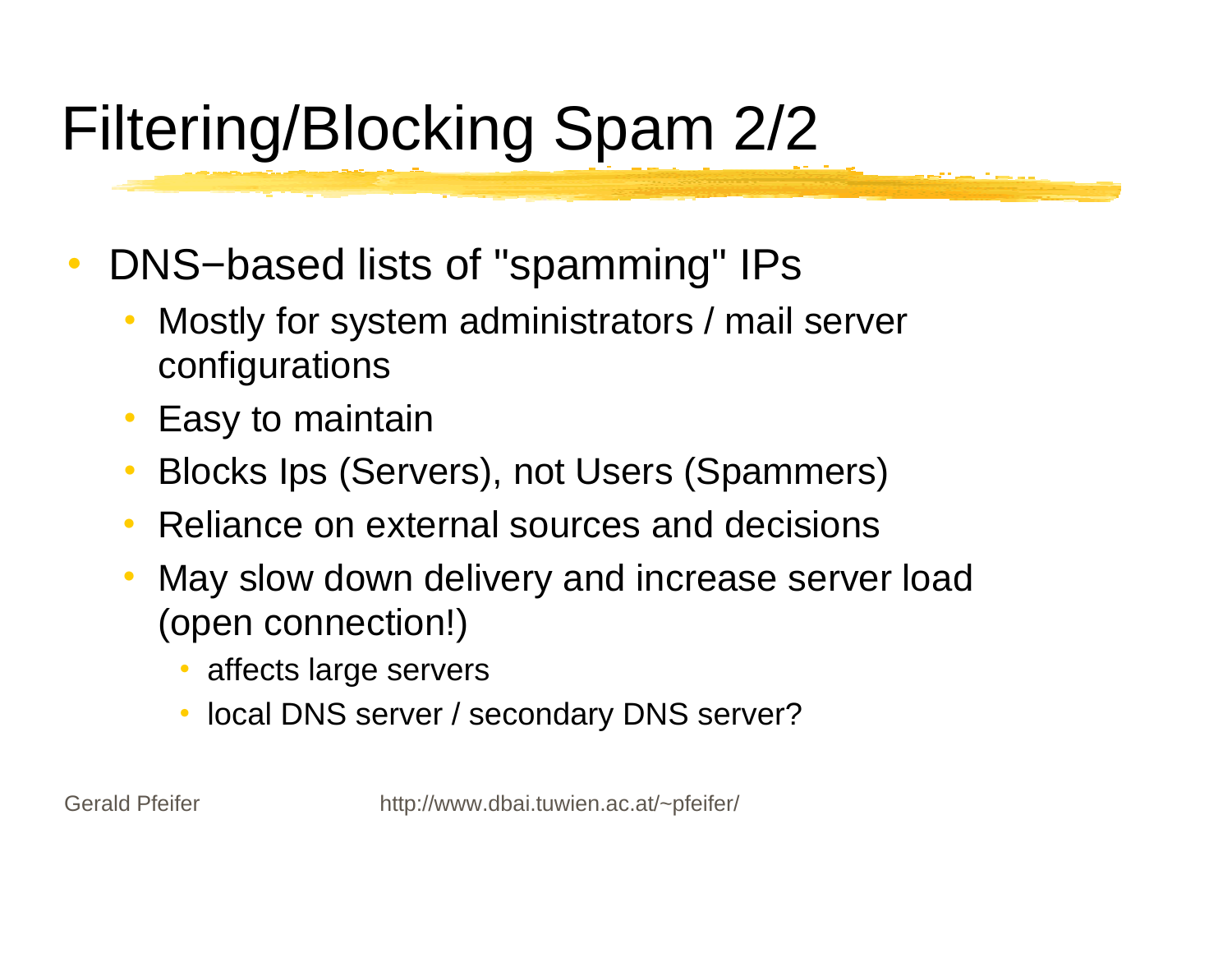# MAPS RBL

- 0 Mail Abuse Prevention System Realtime Blackhole List
- 0 http://www.mail−abuse.org/rbl/
- 0 List of networks which are known to be friendly, or at least neutral, to spammers who use these networks either to originate or relay spam.
- $\bullet$  It's hard to get listed by MAPS RBL
	- 0 => Mostly die−hard spammers and providers
	- $\bullet$ few false positives, but not very effective

Gerald Pfeifer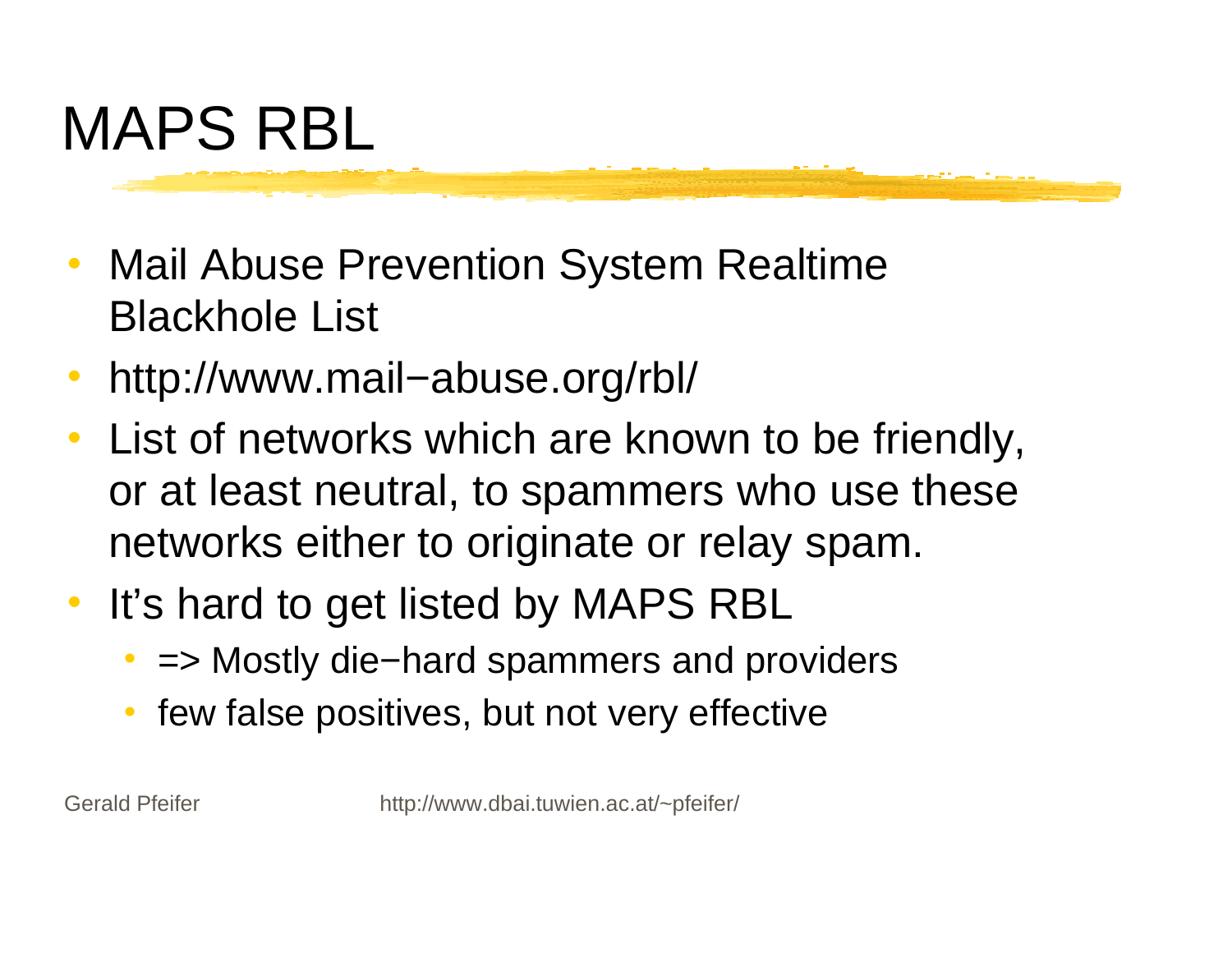

- 0 Validated database of open mail relays and open mail relay output points
- 0 http://www.orbs.org/
- 0 Also lists multi−level relays
	- $\bullet$  Example: Customer has an open relay and does not deliver outgoing mail directly, but uses a mail server provided by the ISP.
- 0 Easy nominations, by e−mail or web
	- To: relays@orbs.org

```
Relay: 128.130.111.12 (in the body)
```
Gerald Pfeifer

: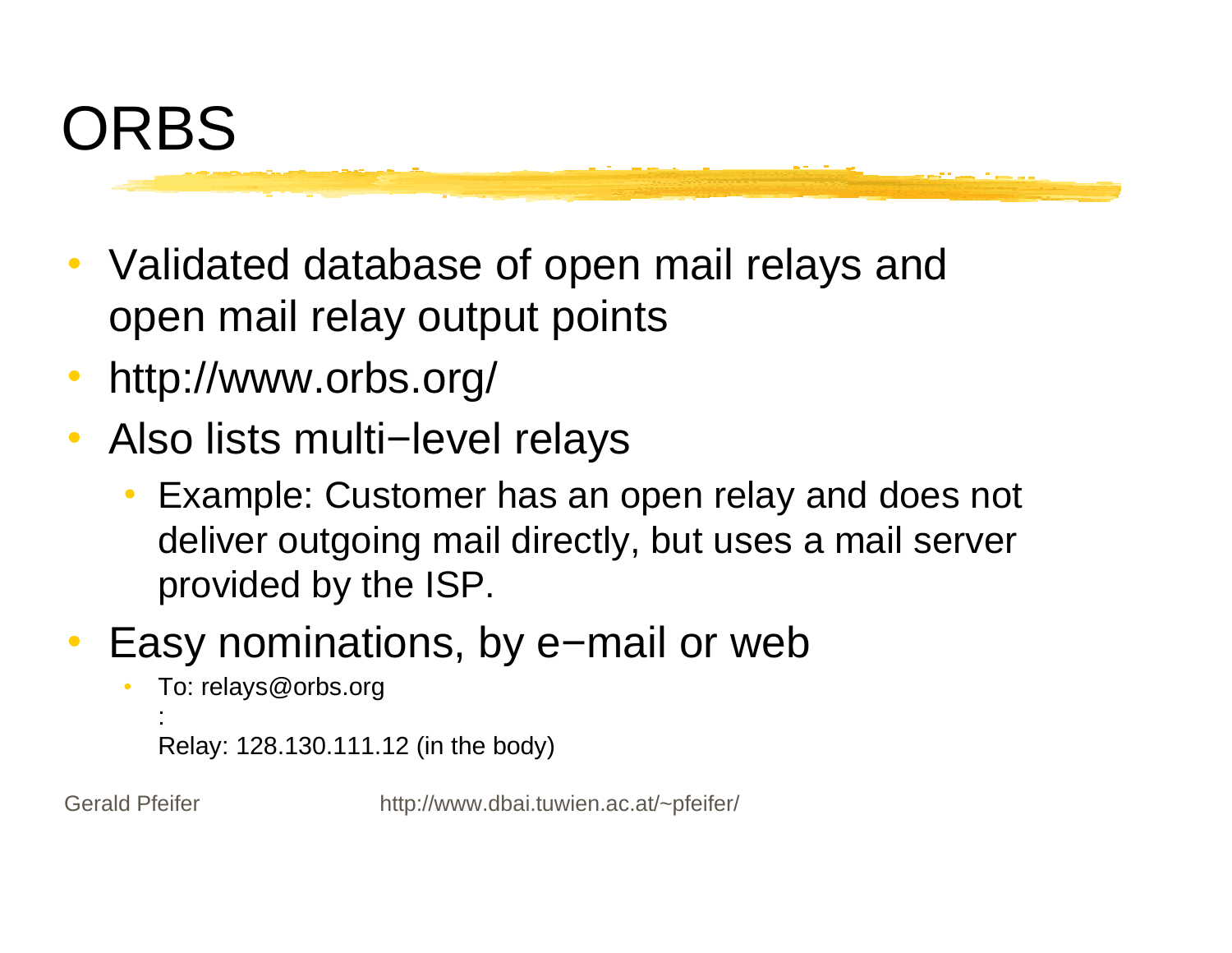# MAPS RSS

- 0 MAPS Relay Spam Stopper
- 0 http://www.mail−abuse.org/rss/
- $\bullet$  Similiar to ORBS, but
	- $\bullet$ does not list multi−level relays
	- $\bullet$ only lists servers that have been already (ab)used
	- $\bullet$ => not as effective, but fewer false positives
- 0 Nominations by e−mail
	- $\bullet$ To: relays@mail−abuse.org
	- $\bullet$ Must include sample of relayed spam!

Gerald Pfeifer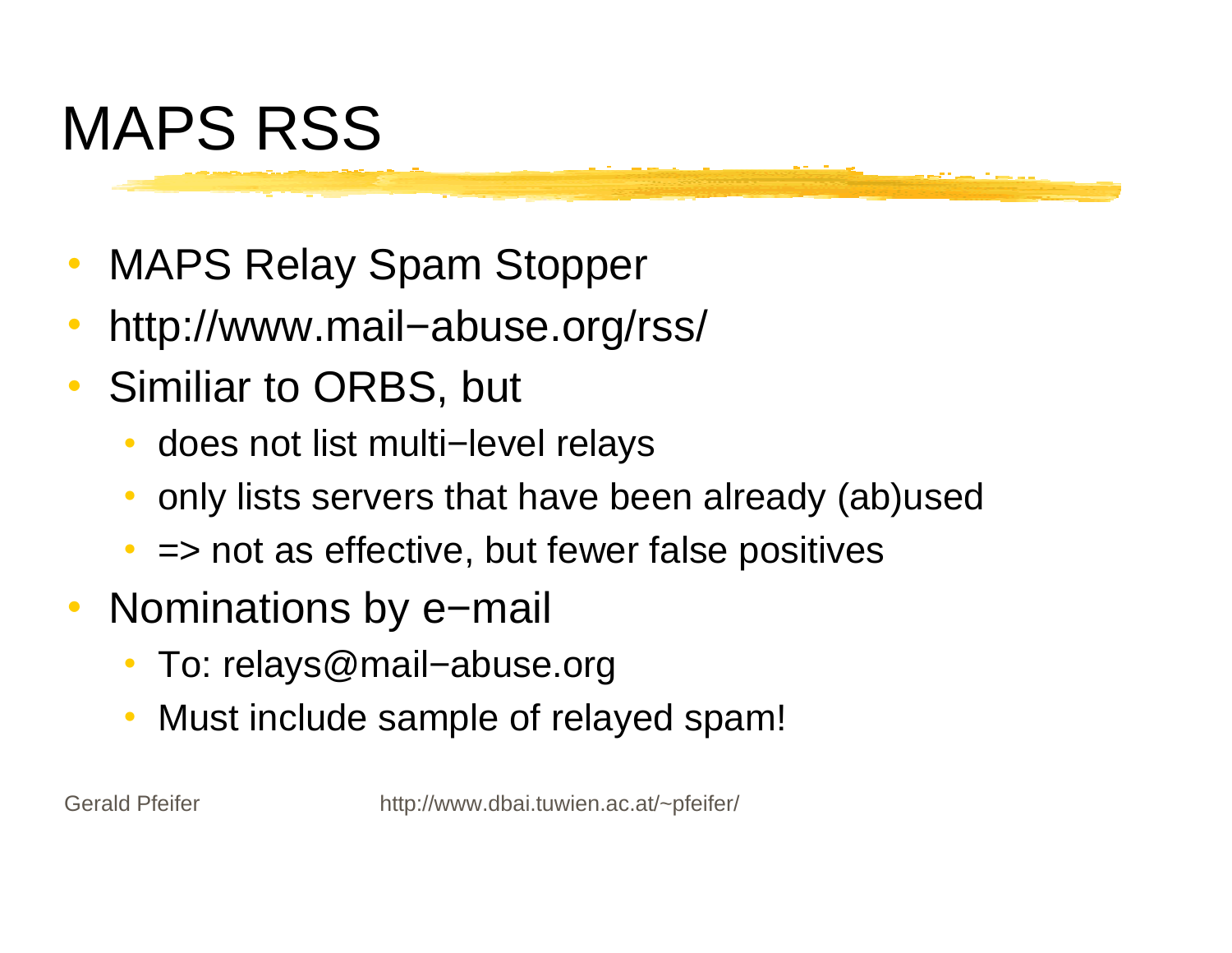# MAPS DUL

#### 0 Prevent trespass spam

 $\bullet$  Mass e−mailers who offload UCE/UBE using direct connections to their victims' mail servers without using their ISP's mail server as a relay or gateway

 Received: from segasolution.com (mx4−22.contact.net [209.104.110.150]) by vexpert.dbai.tuwien.ac.at (8.9.3/8.9.3) with SMTP id AAA29928 for <pfeifer@dbai.tuwien.ac.at>; Tue, 13 Jun 2000 00:52:29 +0200 (MET DST) From: a 67@hotmail.com Message−Id: <200006122252.AAA29928@vexpert.dbai.tuwien.ac.at> Subject: \$25.00 USD for Gerald Pfeifer

- 0 http://www.mail−abuse.org/dul/
- $\bullet$  Nominations by e−mail
	- $\bullet$ must include sample of spam

Gerald Pfeifer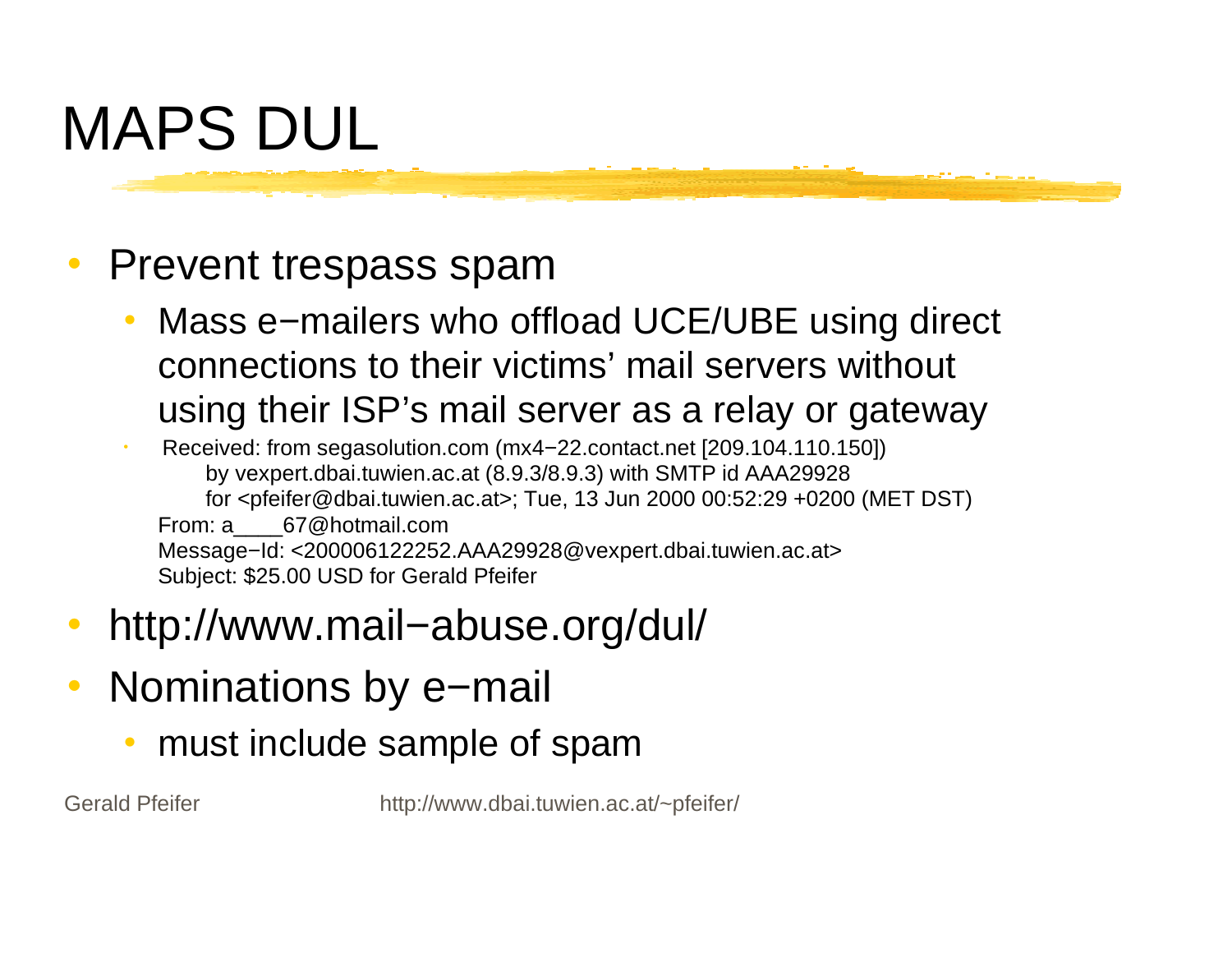# Querying RBLs

- 0 Reverse the octets of the IP address and check for a DNS A RR for that under rbl.maps.vix.com, relays.orbs.org,...
	- % host −a 12.111.130.128.rbl.maps.vix.com ⊐does not exist (authoritative answer) => Server OK!
	- % host −a 50.162.58.195.relays.orbs.org 50.162.58.195.relays.orbs.org A 127.0.0.3 => Server NOT OK!
		- O (usually matches produce 127.0.0.2, but this is a special case where apparently the entry was added manually.)

Gerald Pfeifer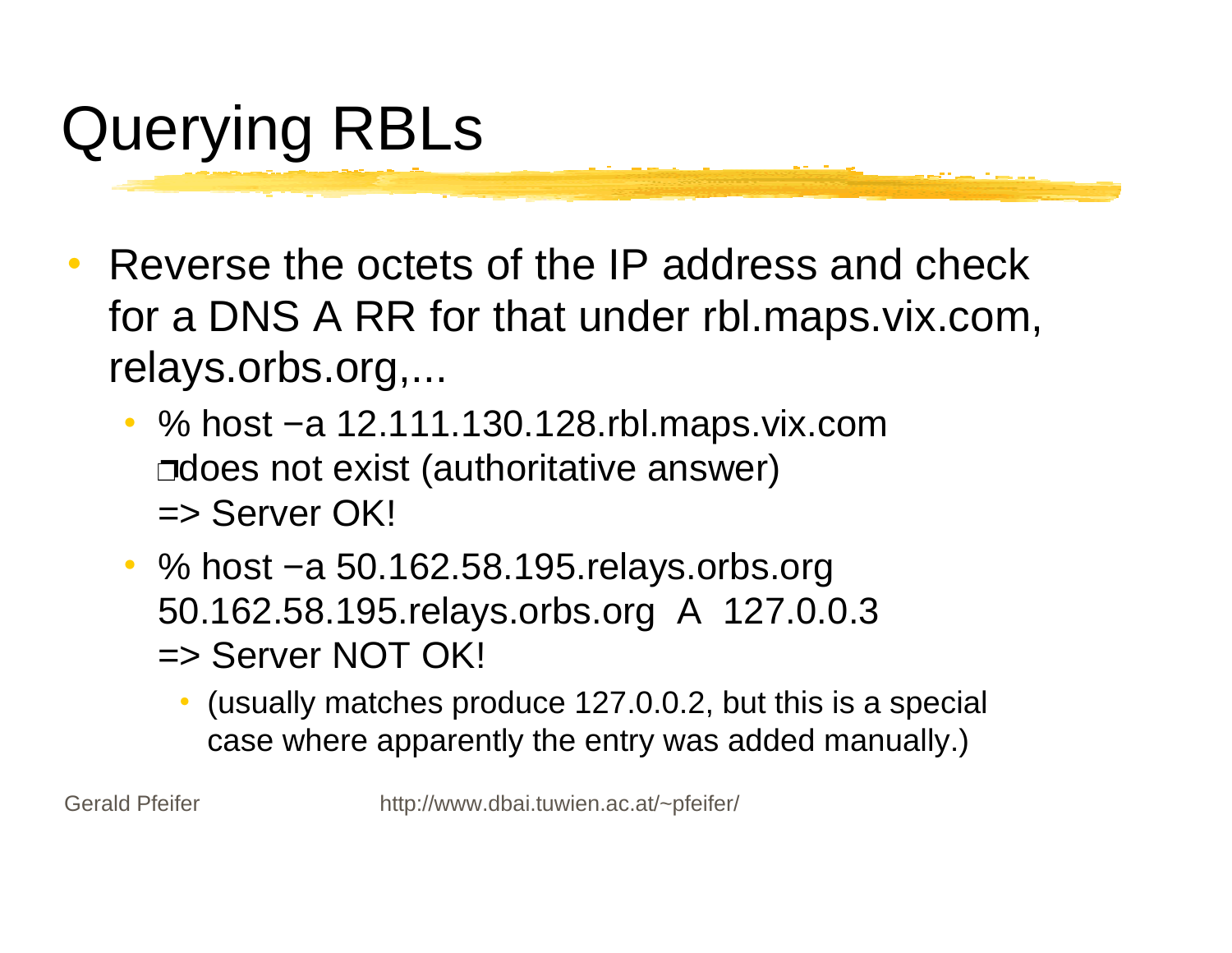### What to do as a provider?

- 0 Secure open relays
- 0 Regularily check for open relays
	- $\bullet$ your servers and those of your customers
	- $\bullet$ telnet mail–abuse.org (from the mail server)
- Subscribe to MAPS RBL, ORBS,…
	- $\bullet$ …but let the customers/users choose if possible
- Provide customers/users with AUP(Acceptable Usage Policy)
- 0 Reply to and act upon complaints!!!

Gerald Pfeifer